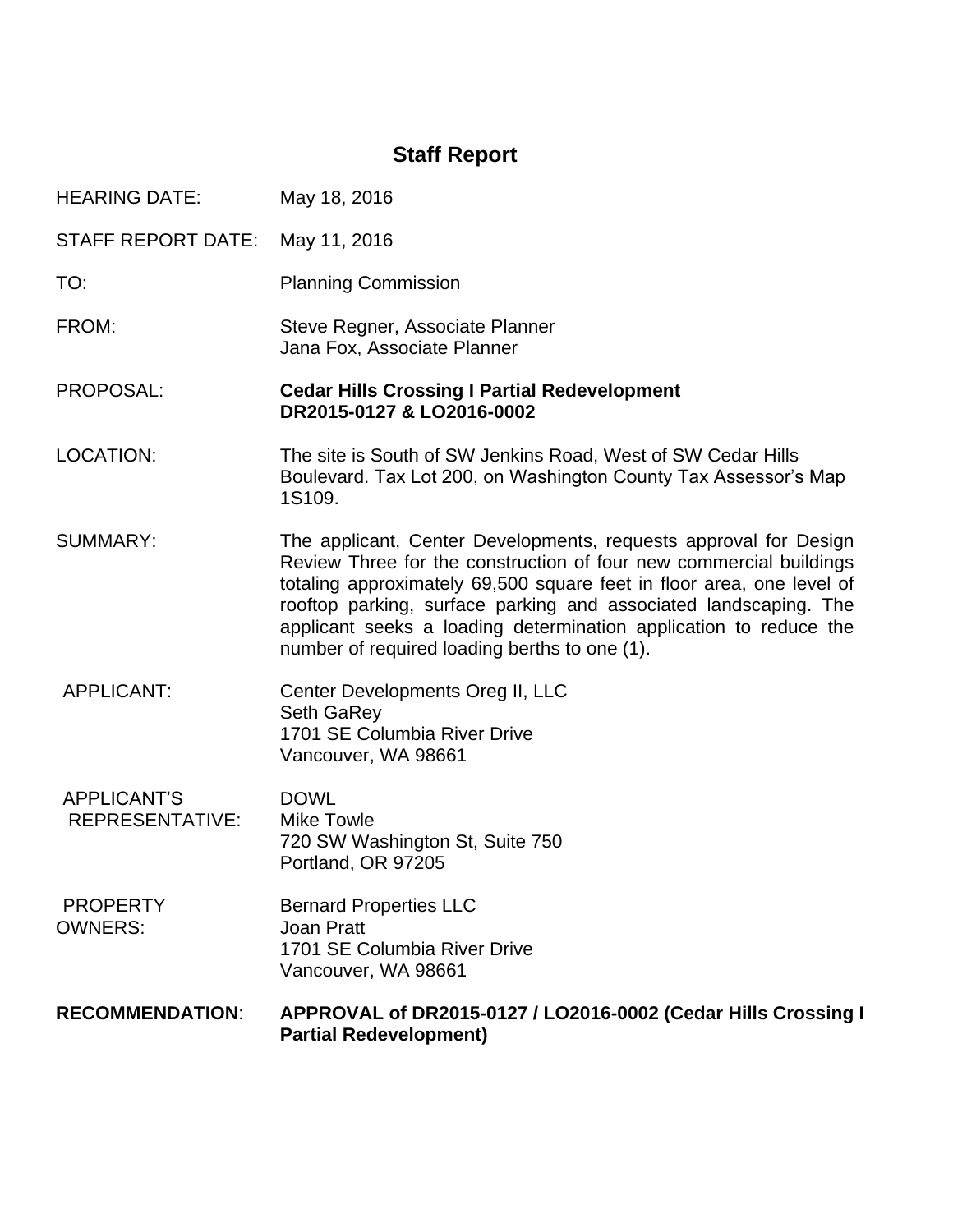## **BACKGROUND FACTS**

#### **Key Application Dates**

| <b>Application</b> | <b>Submittal Date</b>             | <b>Application</b><br><b>Deemed</b><br><b>Complete</b> | <b>Final Written</b><br><b>Decision Date</b> | $240$ -Day*       |
|--------------------|-----------------------------------|--------------------------------------------------------|----------------------------------------------|-------------------|
| DR2015-0127        | December 9, 2015   March 23, 2016 |                                                        | July 21, 2016                                | November 18, 2016 |
| LO2016-0002        | March 1, 2016                     | March 23, 2016                                         | July 21, 2016                                | November 18, 2016 |

\* Pursuant to Section 50.25.9 of the Development Code this is the latest date, with a continuance, by which a final written decision on the proposal can be made.

#### **Existing Conditions Table**

| <b>Zoning</b>                        | <b>Community Service (CS)</b>                                                                                                              |                                                                                         |  |
|--------------------------------------|--------------------------------------------------------------------------------------------------------------------------------------------|-----------------------------------------------------------------------------------------|--|
| <b>Current</b><br><b>Development</b> | <b>Commercial Development</b>                                                                                                              |                                                                                         |  |
| Site Size &<br>Location              | The site is bounded by SW Jenkins Road to the north and SW Cedar Hills<br>Boulevard to the east.<br>The site is approximately 36.48 acres. |                                                                                         |  |
| <b>NAC</b>                           | <b>Central Beaverton</b>                                                                                                                   |                                                                                         |  |
| Surrounding<br><b>Uses</b>           | Zoning:<br>North: CS<br>South: GC<br><b>CS</b><br>East:<br>West: CS                                                                        | Uses:<br>North: Commercial<br>South: Commercial<br>East: Commercial<br>West: Commercial |  |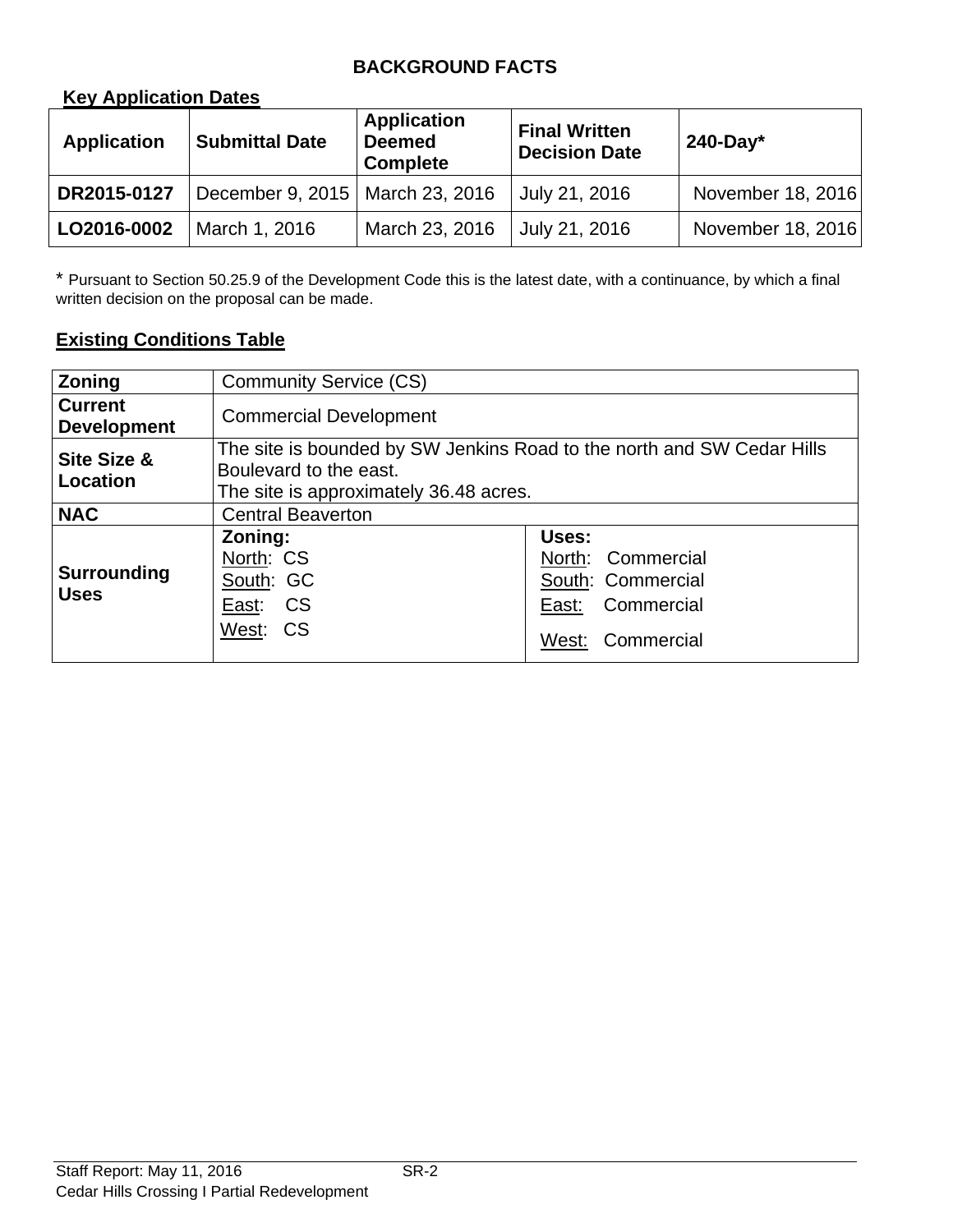#### **DESCRIPTION OF APPLICATION AND TABLE OF CONTENTS**

#### **Attachments:**

| Attachment A: Facilities Review Committee Technical Review and<br><b>Recommendation Report</b> | Page No.<br>$FR1 - FR11$ |
|------------------------------------------------------------------------------------------------|--------------------------|
| Attachment B: DR2015-0127 Design Review Three                                                  | DR1-DR20                 |
| Attachment C: LO2016-0002 Loading Determination                                                | $LO1$ -LO4               |
| <b>Attachment D: Conditions of Approval</b>                                                    | COA1-COA8                |

#### **Exhibits**

## **Exhibit 1. Materials submitted by Staff**

| Exhibit 1.1: | Vicinity Map (page SR-4 of this report) |
|--------------|-----------------------------------------|
| Exhibit 1.2: | Aerial Map (page SR-5 of this report)   |

#### **Exhibit 2. Public Comment**

No Comments Received

## **Exhibit 3. Materials submitted by the Applicant**

Exhibit 3.1: Submittal Package including plans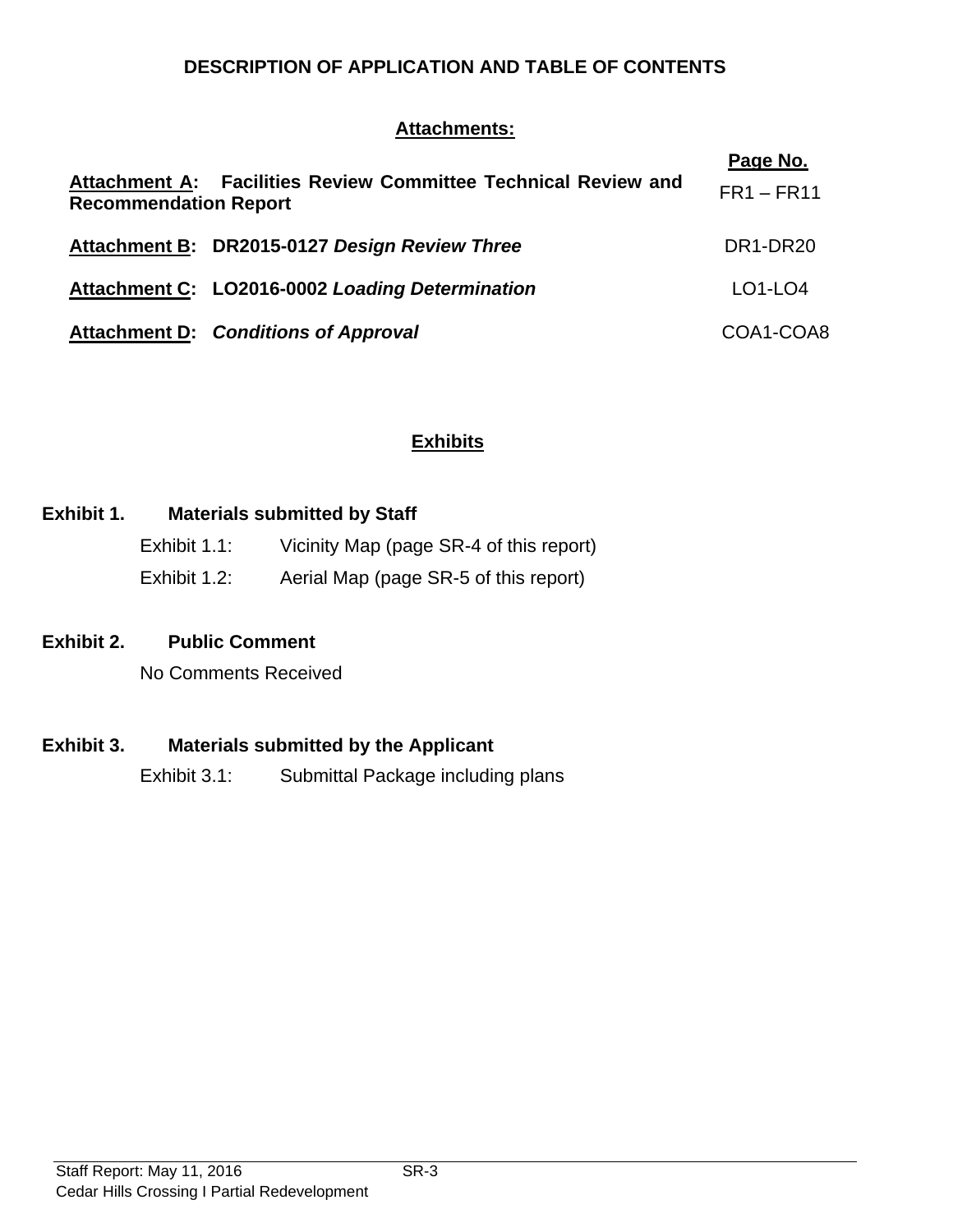

**Cedar Hills Crossing I Partial Redevelopment DR2015-0127 / LO2016-0002 Vicinity & Zoning Map**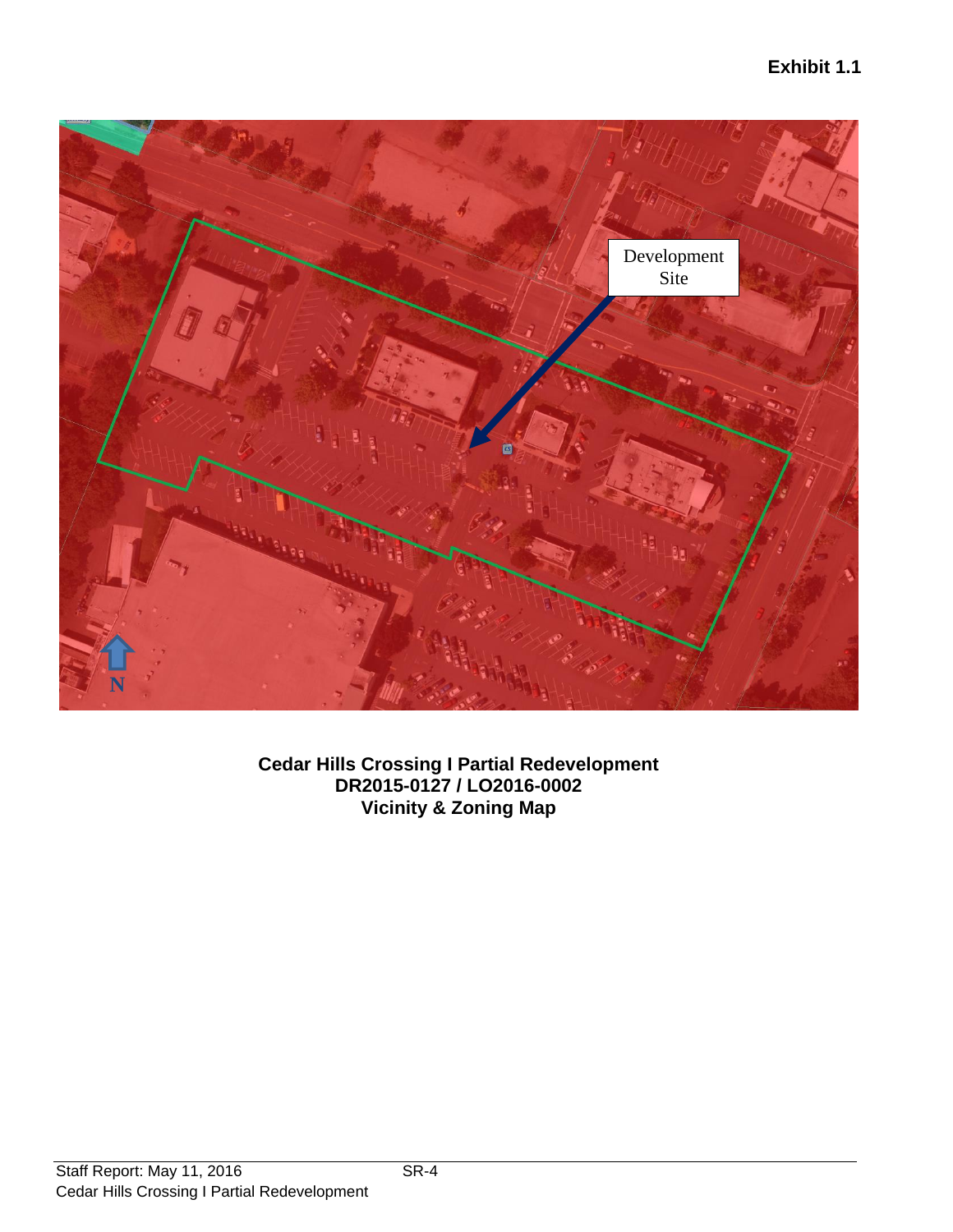

**Cedar Hills Crossing I Partial Redevelopment DR2015-0127 / LO2016-0002 Aerial Map**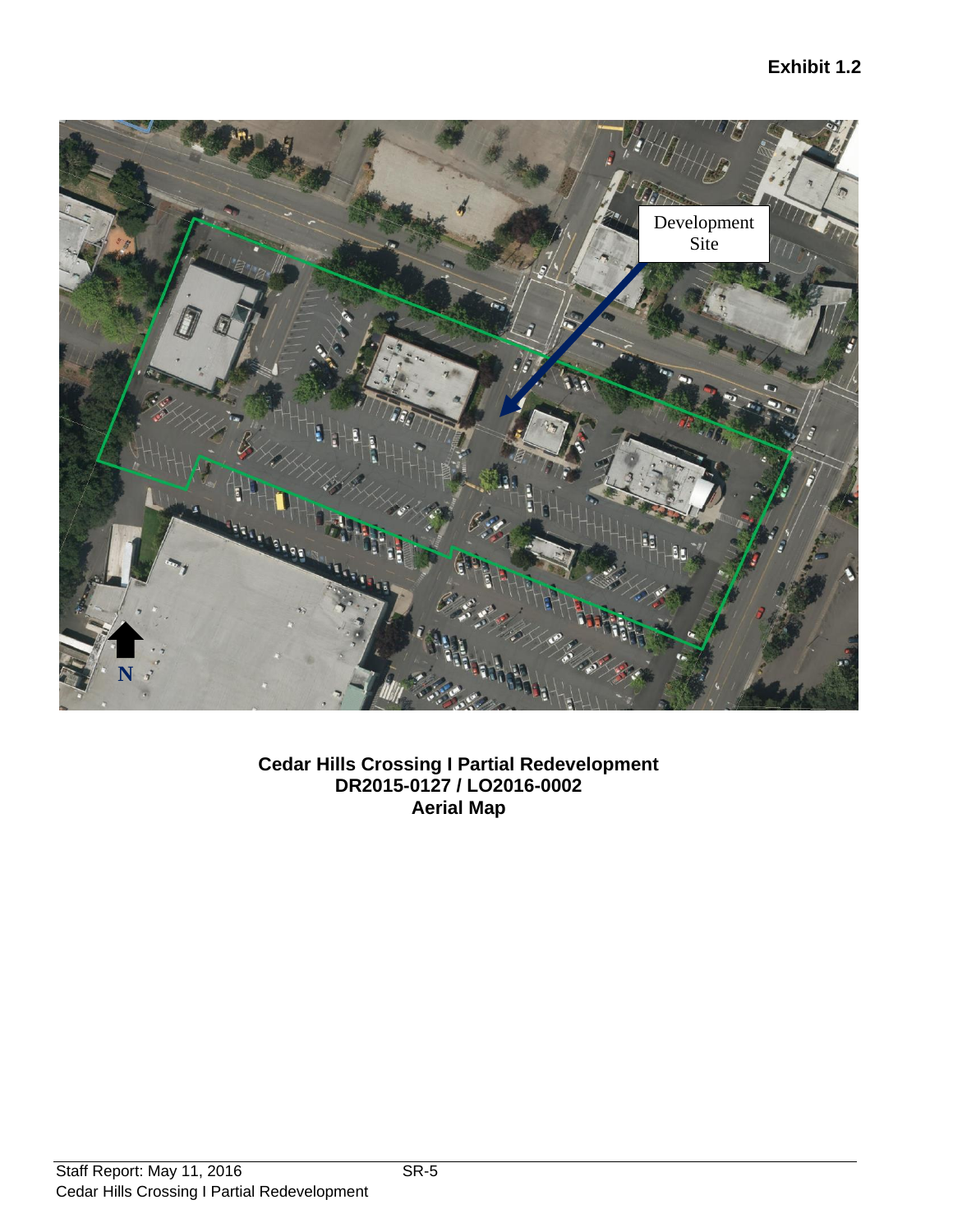## **FACILITIES REVIEW COMMITTEE TECHNICAL REVIEW AND RECOMMENDATIONS CEDAR HILLS CROSSING I DR2015-0127 / LO2016-0002**

#### **Section 40.03 Facilities Review Committee:**

The Facilities Review Committee has conducted a technical review of the application, in accordance with the criteria contained in Section 40.03 of the Development Code. The Committee's findings and recommended conditions of approval are provided to the decisionmaking authority. As they will appear in the Staff Report, the Facilities Review Conditions may be re-numbered and placed in different order.

The decision-making authority will determine whether the application as presented meets the Facilities Review approval criteria for the subject application and may choose to adopt, not adopt, or modify the Committee's findings, below.

**The Facilities Review Committee Criteria for Approval will be reviewed for all criteria that are applicable to the submitted applications as identified below:**

- **All twelve (12) criteria are applicable to the submitted Design Review Three application as submitted.**
- **Facilities Review criteria do not apply to the Loading Determination application.**

#### *A. All critical facilities and services related to the development have, or can be improved to have, adequate capacity to serve the proposal at the time of its completion.*

Chapter 90 of the Development Code defines "critical facilities" to be services that include public water, public sanitary sewer, storm water drainage and retention, transportation, and fire protection. The Committee finds that the proposal includes necessary on-site and off-site connections and improvements to public water and public sanitary sewer facilities. The applicant has provided a Service Provider Letter (SPL) from Clean Water Services that shows compliance with stormwater requirements.

The development proposes to connect to the existing water line. Adequate water service capacity exists to serve the site.

Sanitary sewer service is provided by the City of Beaverton. The development proposes to connect to the existing sanitary line on-site, which connects to a sanitary sewer line in SW Jenkins Road. Adequate capacity exists to serve the proposed development.

Proposed stormwater drainage has been identified and described in the applicant's narrative and plans, including the storm drainage report prepared by Cardno. The applicant has provided a Clean Water Services Service Provider Letter (SPL) to show compliance with CWS standards. As such the applicant has shown that adequate stormwater facilities exist to serve the site.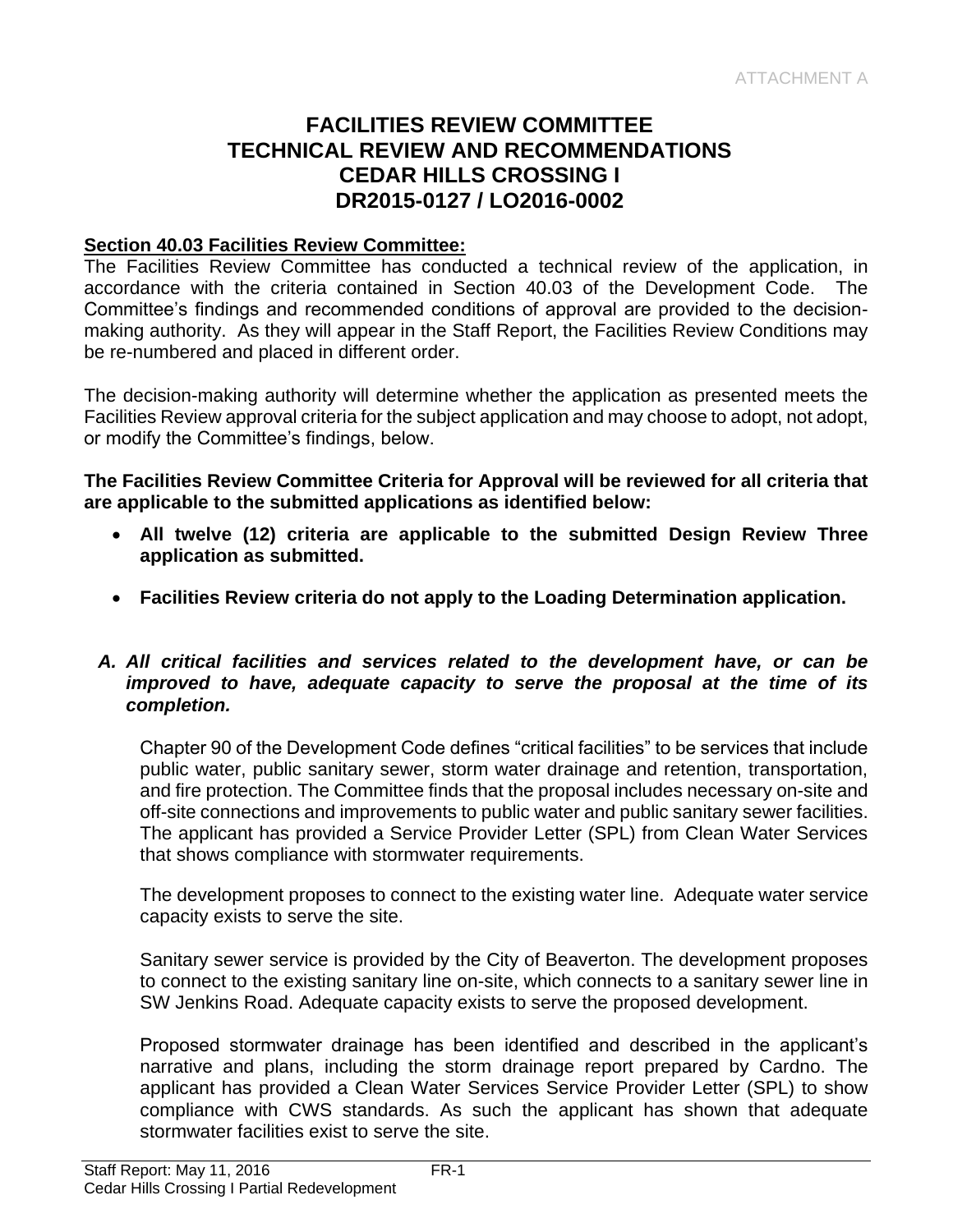By definition, the site for this project is the entirety of taxlot 1S10000200 (the Cedar Hills Crossing Shopping Center property) and taxlot 1S109DB00300 (the movie theater property) and taxlot 1S109DC00100 (the McDonalds property) because all three properties are under common ownership or subject to a long-term ground lease to the same company. The affected critical transportation facilities are the adjacent streets, as well as any intersections of Neighborhood Routes, Collectors, or Arterials within 1000 feet, plus any intersections for which the added trips from the proposed development represent an increase of 5 percent or more to the existing peak hour traffic volumes.

Specifically, the affected adjacent streets are SW Jenkins Rd., and SW Cedar Hills Blvd., both of which are classified as Arterial Streets under the operation and maintenance of the City of Beaverton in this location; SW Hall Blvd., which is classified as an Arterial Street east of SW Cedar Hills Blvd., under the City's jurisdiction and as a Collector Street, albeit one designed as a private street, owned and maintained by the applicant; and SW Hocken Avenue, a Collector Street under the City's jurisdiction. The other affected transportation facilities for this proposal are SW Terman Road, a Collector Street under Washington County's jurisdiction; SW Millikan Way, a Neighborhood Route under the City's jurisdiction; SW Dawson Way, a Collector Street under the City's jurisdiction; SW Westgate Drive, a Collector Street under the City's jurisdiction; SW Fairfield Street, a Neighborhood Route under the County's jurisdiction; and SW Walker Road, an Arterial Street under the City's jurisdiction—at least from just east of the intersection with SW Cedar Hills Blvd. to the west property line of the applicant's property to the north (the Cedar Hills Crossing II property, which is also under development).

According to the applicant's traffic study, the proposed development associated with this proposal (phases 2 and 3 of a multi-phase redevelopment of the overall site) will generate approximately 1087 net new weekday trips, after taking into account the internal trips and pass-by trips. Of these, approximately 8 will occur in the AM peak hour and 88 in the PM peak hour. On Saturdays, on average, the proposed phase 2 and 3 development can be expected to generate approximately 1856 net new trips, with approximately 148 at the midday peak.

According to the applicant's traffic impact analysis (TIA), with the trips from phases 2 and 3, the driveways along SW Walker Road and the intersection of SW Walker Road and SW Cedar Hills Blvd. are expected to fail. The applicant's TIA states that the unsignalized driveways onto SW Walker Road will be consolidated with future development to a newly signalized access point. The TIA identifies the need for an additional eastbound right turn lane on SW Walker Road as a way to mitigate the site-generated traffic. Therefore, as a condition of approval, the applicant shall submit plans showing the dedication of sufficient ROW at the SW Walker Road / SW Cedar Hills Blvd. intersection to provide an eastbound right-turn lane on SW Walker Road. Although this will be an off-site mitigation for phases 2 and 3, the property is controlled by the same entity as the subject site. Construction of the improvements along SW Walker Road will be conditioned with future phases of the development of the Cedar Hills I and II properties, if Washington County has not yet built or begun the work to improve this section of SW Walker Road as part of a larger County transportation program.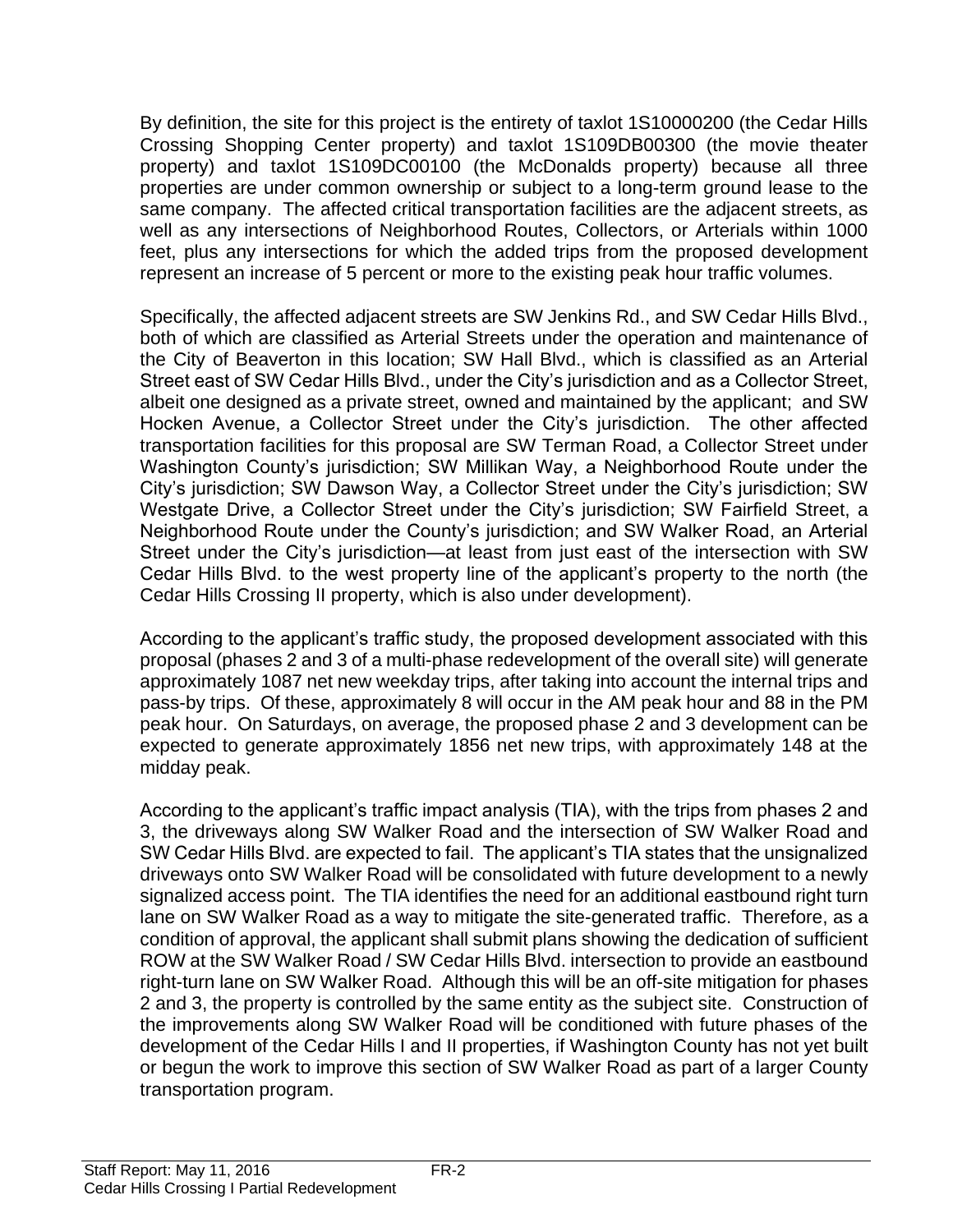In addition, if there are any parts of SW Cedar Hills Blvd. or SW Jenkins Road along the subject property's frontage that a half-street width of less than 45 feet (Beaverton's standard Arterial Street cross-section, modified to have the 10-foot curb-tight sidewalks with street trees in grated tree wells in lieu of a 6-foot sidewalk behind a 7.5-foot planter strip), the applicant shall dedicate sufficient ROW to provide 45 feet from centerline. If there is any portion of SW Hocken Avenue along the site that is narrower than 34 feet from centerline, the applicant shall dedicate sufficient ROW to meet the City's 3-lane Collector Street standard, as similarly modified to have the 10-foot urban sidewalk.

Fire protection will be provided to the site by Tualatin Valley Fire and Rescue Department (TVF&R). Comments and conditions of approval have been received from TVF&R. Conditions of approval submitted by TVF&R are included herein. Staff also cites the findings for Criterion H hereto regarding fire prevention.

To ensure appropriate design and construction of the critical facilities including but not limited to utility connections, access to manholes and structures, maintenance requirements, and associated construction and utility phasing plans, the Committee recommends standard conditions of approval.

The Committee finds that the applicant has provided sufficient evidence that critical facilities exist or can be made to exist to serve the site. Therefore, the committee finds that the proposal meets the criterion.

**Therefore, the Committee finds that by meeting the conditions of approval, the proposal meets the criterion.** 

*B. Essential facilities and services are available, or can be made available, with*  adequate capacity to serve the development prior to occupancy. In lieu of providing *essential facilities and services, a specific plan may be approved if it adequately demonstrates that essential facilities, services, or both will be provided to serve the proposed development within five years of occupancy.*

Chapter 90 of the Development Code defines "essential facilities" to be services that include schools, transit improvements, police protection, and pedestrian and bicycle facilities in the public right-of-way. The applicant's plans and materials were forwarded to City Transportation staff, City Police Department, and Beaverton School District.

The site will be served by the Tualatin Hills Park and Recreation (THPRD) and will be required to pay any assessed SDC fees for parks with building permit issuance. Nearby parks include Cedar Hill Park and Center Street Park.

The City of Beaverton Police currently serve the site and will continue to serve the proposed development.

The essential transportation facilities for this project are the transit service and the pedestrian and bicycle facilities. Transit is currently provided by TriMet along SW Cedar Hills Boulevard. For this application, the applicant's role in the provision of transit service is to provide safe and efficient pedestrian and bicycle connections between buildings and existing transit stops. Currently, TriMet has bus stops along SW Cedar Hills Boulevard.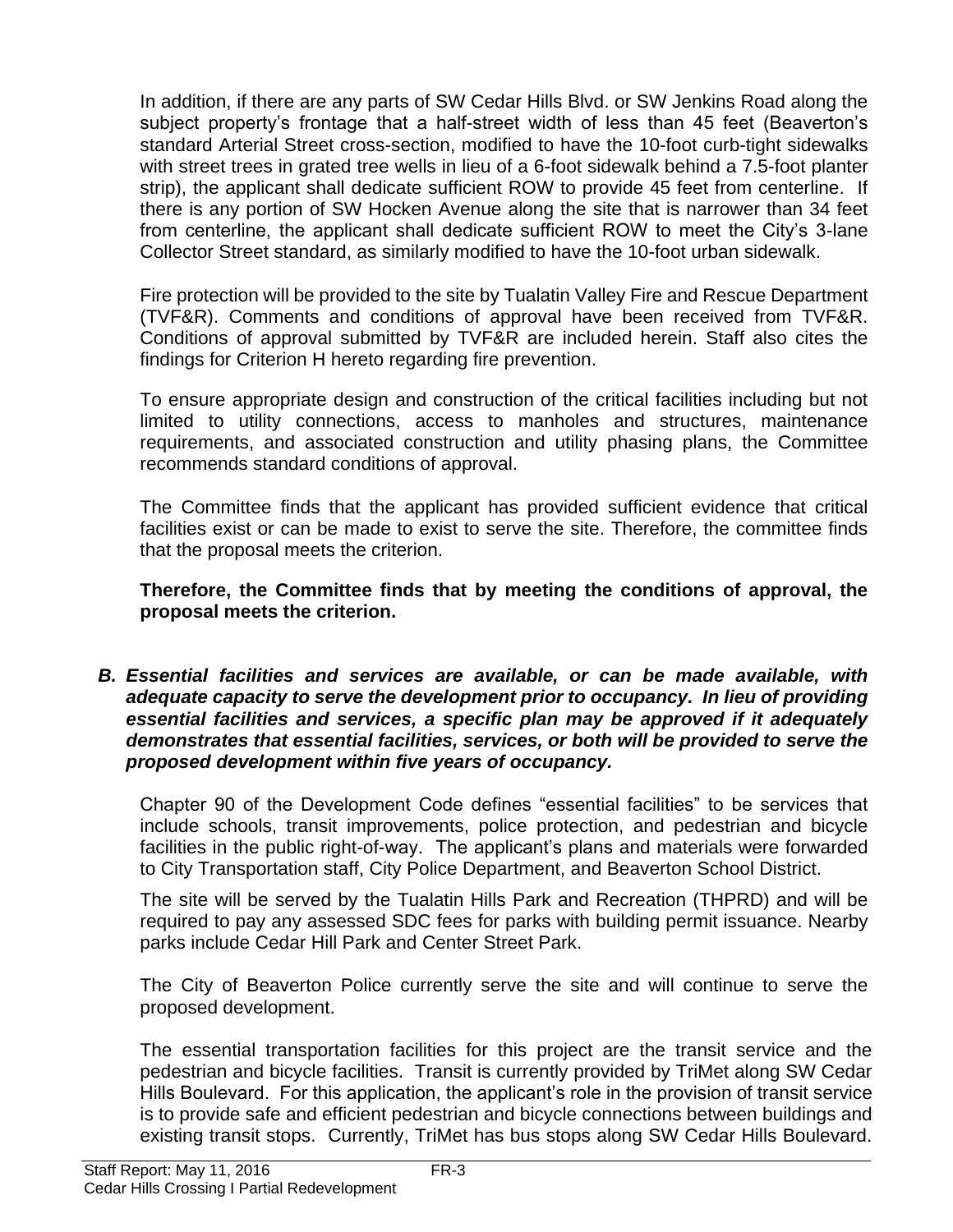at the SW Walker Road and SW Fairfield Street intersections, neither of which is immediately adjacent to this phase of the proposed Cedar Hill Crossing I development. Nonetheless, the applicant is required to provide safe and efficient connections from the proposed buildings to the transit access.

As a minimum standard, there should be walkways into a site every 300 feet from the adjacent public streets. For this phase of the development, the applicant provides 3 walkways from the approximately 600 feet of SW Cedar Hills Blvd. frontage, as shown on the applicant's Site Plan. There are 3 walkways into the site in the approximately 766 feet of SW Jenkins Road frontage, but that includes both sides of the proposed private access driveway, and a walkway at the far west edge of the site that lacks connections to the proposed new buildings. It would be better if direct pedestrian access from the sidewalk on SW Jenkins Road were provided to the buildings. As currently proposed, all of the building entrances appear to be oriented toward the parking lot, with the backs of the buildings facing the public streets. As a condition of approval, the applicant will need to submit plans that show that all walkways will have at least 4 feet of clear, unobstructed width, even where adjacent to parking spaces that appear to have been designed to have up to 3 feet of bumper overhang above the adjacent walkway.

For the bicycle parking, the rack that the applicant has proposed appears to be too narrow to meet the City's requirements. Each bicycle parking space shall be at least 30 inches wide and 36 inches tall, centered within a parking area that is at least 6 feet by 4 feet located at least 2 feet away from a building or structure. As a condition of approval, the applicant will need to submit a plan that shows bicycle parking that complies with the City's minimum standards.

**Therefore, the Committee finds that by meeting the conditions of approval, the proposal meets the criterion.** 

*C. The proposal is consistent with all applicable provisions of Chapter 20 (Land Uses) unless the applicable provisions are modified by means of one or more applications which shall be already approved or which shall be considered concurrently with the subject proposal.* 

Staff cites the Code Conformance Analysis chart at the end of this report, which evaluates the project as it relates the applicable Code requirements of Chapter 20 for the Community Service (CS) zone as applicable to the above mentioned criteria.

**Therefore, the Committee finds that by meeting the conditions of approval, the proposal meets the criterion.** 

*D. The proposed development is consistent with all applicable provisions of Chapter 60 (Special Regulations) and all improvements, dedications, or both, as required by the applicable provisions of Chapter 60 (Special Regulations), are provided or can be provided in rough proportion to the identified impact(s) of the proposal.*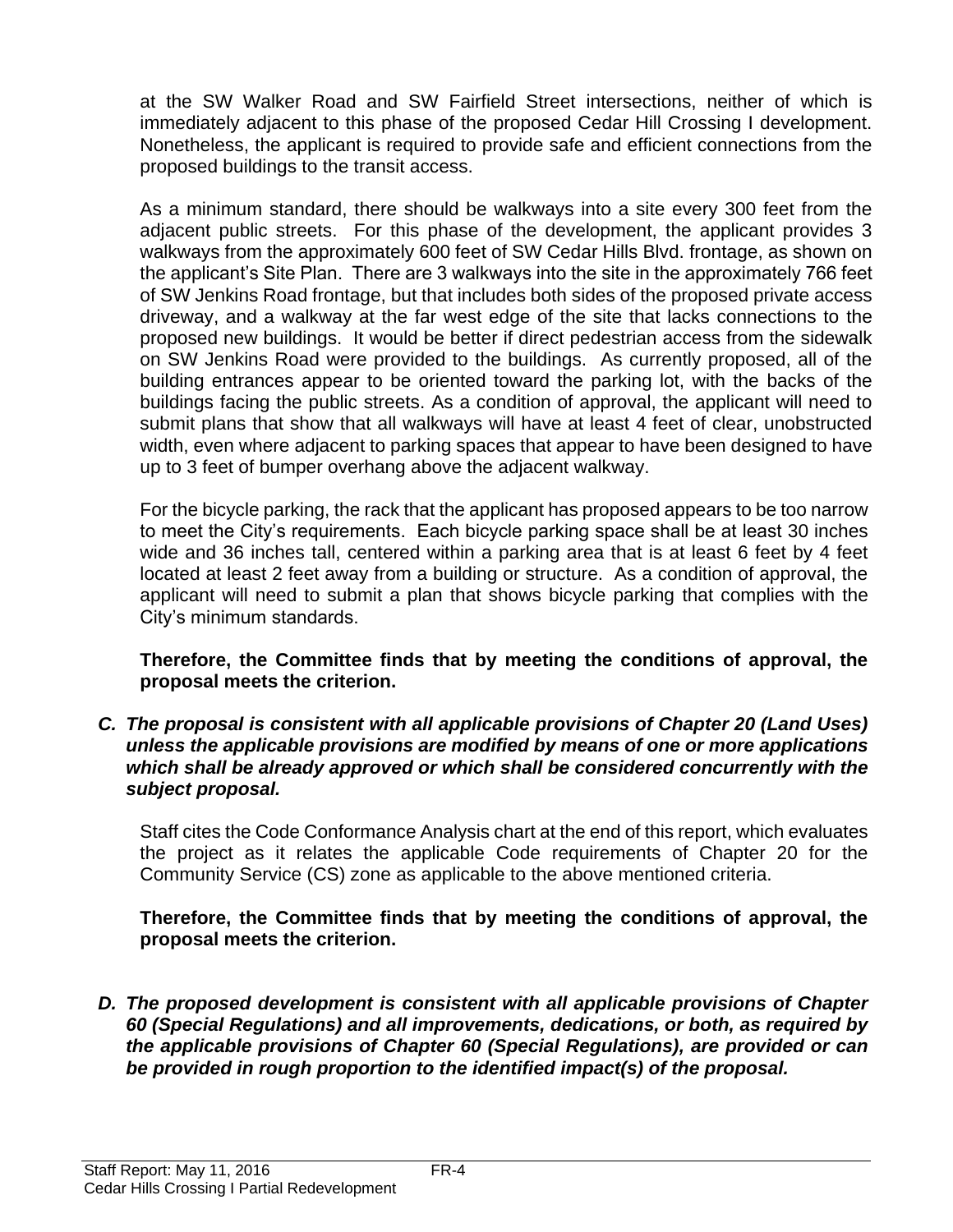The Committee cites the Code Conformance Analysis chart at the end of this report, which evaluates the proposal as it relates the applicable Code requirements of Chapter 60, in response to the above mentioned criteria.

#### *SECTION 60.05.40 CIRCULATION AND PARKING DESIGN GUIDELINES*

Pedestrian connections should link building entrances to nearby streets and other pedestrian destinations. Sidewalks and walkways should be designed for high levels of pedestrian activity. The applicant states that two of the four proposed buildings have pedestrian connections on all four sides and that the other two buildings have pedestrian connections on three sides of the proposed buildings. According to the applicant, the proposal complies with the applicable Design Guidelines. Staff will review the proposal for conformance to the Design Guidelines within the staff report for the Design Review application. As a condition of approval, all pedestrian walkways are to be lighted to at least 0.5 foot-candles to comply with the City's Technical Lighting Standards.

#### *SECTION 60.25 OFF-STREET LOADING*

The applicant has applied for a Loading Determination approval to reduce the require number of loading berths from the required 3 to the proposed 1 berth located at the western side of proposed Building 19.

## *SECTION 60.30 OFF-STREET PARKING*

Off-street parking for the subject property has proven to be very complex. As noted in the definition of the subject site, the Cedar Hills Crossing Shopping Center and the movie theater properties are under common ownership and therefore considered to be a single site for parking purposes. In addition, past land use approvals have allowed the site to share parking with the LA Fitness property to the northwest. According to the applicant, a total of 2617 (the applicant's narrative lists the requirement as 2561, 2652, and 2617 in different places) off-street parking spaces are required to serve the site, with the proposed development. Counting all of the parking spaces on the site's various parking areas, plus the LA Fitness property, there are 2650 parking spaces, as proposed, according to the applicant. All of the proposed two-way drive aisles are shown to be at least 24 feet wide. Although the applicant's narrative states that all of the parking spaces are standard size, the plans show that many, if not most of the stalls have a depth of less than the required 18.5 feet. This can be acceptable, if the applicant has designed the adjacent walkways and landscaping to accommodate up to 3 feet of bumper overhang, as needed, while still providing the required clear areas. The applicant will need to demonstrate that the parking spaces that are shallower than 18.5 feet deep can accommodate the overhang expected with a full-sized vehicle.

## *SECTION 60.55.10 GENERAL PROVISIONS*

All of the transportation facilities related to the proposal have been designed in accordance with the Engineering Design Manual and Standard Drawings.

All SW Walker Road and SW Jenkins Road. right-of-way shall be dedicated prior to building permit issuance, as a Condition of Approval.

## *SECTION 60.55.20 TRAFFIC IMPACT ANALYSIS*

The applicant has submitted a Traffic Impact Analysis (TIA), as required. The applicant has analyzed both the impacts created by phases 1 through 3 (the development to the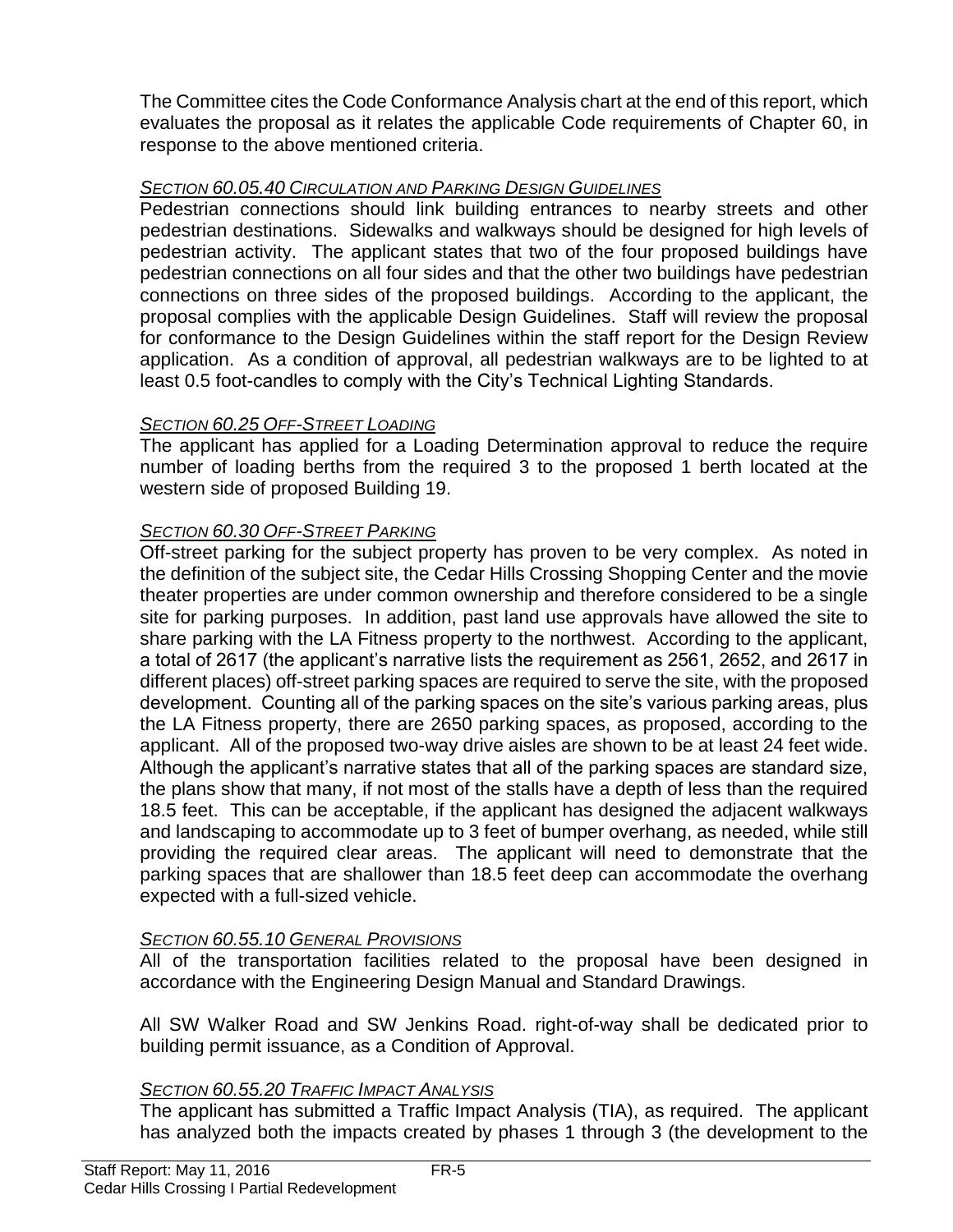north of SW Jenkins is phase 1, the current proposal is phases 2 and 3 for development south of SW Jenkins Road) of the development and by the entire 7-phase development. The phase 2 and 3 analysis indicates that this proposal will likely result in a net increase of approximately 1087 daily weekday trips, taking into account the pass-by trips. Of the expected weekday trips, the applicant's traffic engineer forecasts that 8 new trips will happen in the AM peak hour and 88 in the PM peak hour. The proposed development is expected to also generate approximately 1856 net new Saturday trips. Of the expected weekend trips, an estimated 148 will occur in the Saturday midday peak hour. The TIA indicates that with the additional trips from the Phase 2 and 3 development, the westernmost driveway into the Cedar Hills Crossing II site (west of the existing bowling alley) onto SW Walker Road will fail to meet the applicable performance standards. More importantly, the TIA also indicates that the SW Cedar Hills Blvd. and SW Walker Road intersection will fail, with an expected Volume to Capacity (V/C) ratio of 1.10 for the eastbound through/right movement. As mitigation for the expected impacts, the TIA suggests that either the applicant install a separate right-turn lane from SW Walker Road to SW Cedar Hills Blvd. or pay a "pro-rata cost share" of the cost to improve the intersection, which has been planned to be included in the next cycle of the Washington County Major Streets Transportation Improvement Program (MSTIP). However, the TIA fails to indicate the magnitude of the potential cost share. Therefore, the City is unable to accommodate the second option by simply collecting some funds toward a future improvement project. At a minimum, the applicant will have to dedicate sufficient rightof-way for the required right-turn lane, as a condition of approval, prior to the development's completion. One way that the applicant can accomplish this requirement would be to dedicate the additional ROW with the plat of the Phase 1 development, if that will occur prior to the completion of the Phases 2 and 3 work—meaning prior to building occupancy.

*SECTION 60.55.25 STREET AND BICYCLE AND PEDESTRIAN CONNECTION REQUIREMENTS* Please see the response to criterion B above which finds that adequate pedestrian connections are not provided.

*SECTIONS 60.55.30 AND .35 MINIMUM STREET WIDTH AND ACCESS STANDARDS* Please see the response to criteria A and B above.

#### *60.65 UTILITY UNDERGROUNDING*

To meet the requirements of Section 60.65, staff recommends a standard condition of approval requiring that utility lines are placed underground.

#### **Therefore, the Committee finds that by meeting the conditions of approval, the proposal meets the criterion.**

*E. Adequate means are provided or can be provided to ensure continued periodic maintenance and necessary normal replacement of the following private common facilities and areas, as applicable: drainage ditches, roads and other improved rights-of-way, structures, recreation facilities, landscaping, fill and excavation areas,*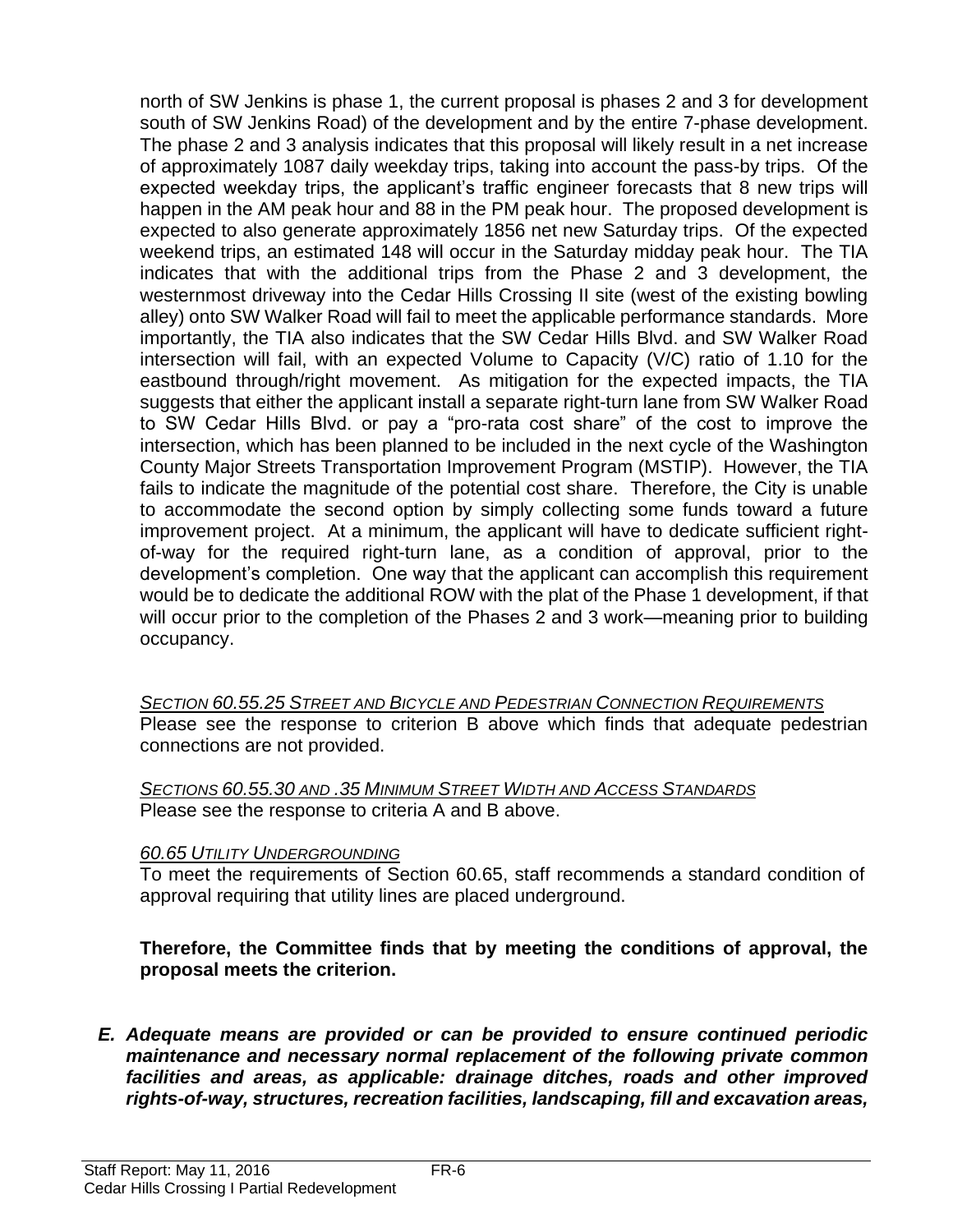#### *screening and fencing, ground cover, garbage and recycling storage areas and other facilities not subject to maintenance by the City or other public agency.*

The applicant's narrative states that all private common facilities are strategically located and easily accessible allowing for adequate and normal operation and maintenance. The proposal as represented does not present any barriers, constraints, or design elements that would prevent or preclude required maintenance of the private infrastructure and facilities on site.

**Therefore, the Committee finds that the proposal meets the criterion.** 

#### *F. There are safe and efficient vehicular and pedestrian circulation patterns within the boundaries of the development.*

The on-site circulation system connects pedestrian walkways to sidewalks on SW Jenkins Road and SW Cedar Hills Blvd. Due to the proximity of the buildings to the right of way, pedestrians entering the site from the right of way are not required to cross more than one vehicle access drive to reach all proposed buildings. Additionally, staff cite the findings in criteria B and D above as relevant to criterion F.

**Therefore, the Committee finds that by meeting the conditions of approval, the proposal meets the criterion.** 

#### *G. The development's on-site vehicular and pedestrian circulation systems connect to the surrounding circulation systems in a safe, efficient, and direct manner.*

The submitted plans do not show that the applicant has aligned the driveways on the south side of SW Jenkins Road with those on the north side. At the intersection of the driveway (Charles Bernard Drive in some of the plans) and SW Jenkins, the plans are inconsistent in their depiction of the exiting lane configurations. The traffic analysis assumes dedicated left turn lanes, which are easier to align. The driveway lane configurations and the configurations as analyzed in the TIA must match, or staff will not be able to adequately review the application in a way that will allow for a finding that the approval criteria can be met.

The applicant has made no effort to align the westernmost driveway of this phase with the westernmost driveway serving the Cedar Hills Crossing II property to the north. A full access driveway would create left turn conflicts with the westernmost driveway of the commercial development to the north. The committee recommends a condition of approval requiring the westernmost driveway be restricted to right turn in – right turn out only driveway. Staff cite the findings in criteria B and D above as relevant to criterion G.

Many of the pedestrian connections between the north sides of the buildings and the public sidewalk are only connecting to emergency exit doors. All of the buildings are oriented with their main doors facing the interior of the site, facing the parking lot.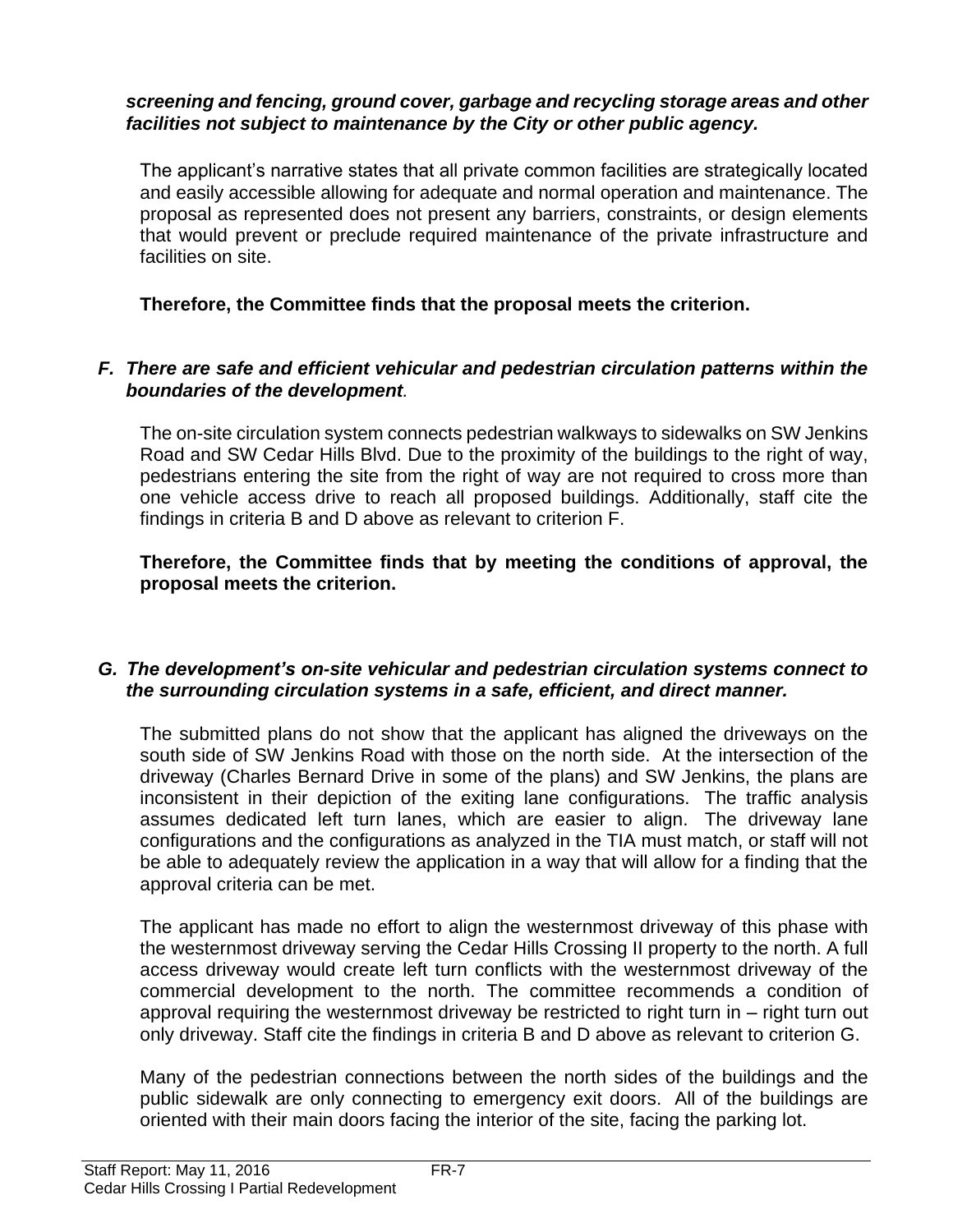**Therefore, the Committee finds that by meeting the conditions of approval, the proposal meets the criterion.** 

#### *H. Structures and public facilities serving the development site are designed in accordance with adopted City codes and standards and provide adequate fire protection, including, but not limited to, fire flow.*

Fire protection will be provided to the site by Tualatin Valley Fire & Rescue Department. Tualatin Valley Fire & Rescue reviewed the proposal and have provided conditions of approval, which are incorporated herein. The proposal will need to show compliance to the City's Building Code Standards prior to issuance of site development and building permits, which includes compliance with TVF&R standards.

**Therefore, staff finds that the proposal meets the criterion for approval, subject to conditions of approval.**

*I.* **Structures and public facilities serving the development site are designed in accordance with adopted City codes and standards and provide adequate protection from hazardous conditions due to inadequate, substandard or ill-designed development.**

The Committee finds that review of the construction documents at the building and site development permit stages will ensure protection from hazardous conditions due to inadequate, substandard or ill-designed development. The proposed sidewalks and walkways will be adequately lighted to meet the minimum applicable Design Standards, as a Condition of Approval. The walkways and drive aisles have been designed to meet the applicable Engineering Design Standards.

**Therefore, the Committee finds that by meeting the conditions of approval, the proposal meets the criterion.** 

*J. Grading and contouring of the development site is designed to accommodate the proposed use and to mitigate adverse effect(s) on neighboring properties, public right-of-way, surface drainage, water storage facilities, and the public storm drainage system.*

The applicant's response to J states that the proposed grading of the site is designed to convey all surface drainage into Contech Storm Filter vaults and catch basins. No stormwater drainage will discharge onto neighboring properties or increase post development discharge.

The applicant must show compliance with Site Development erosion control measures at the time of Site Development permit issuance.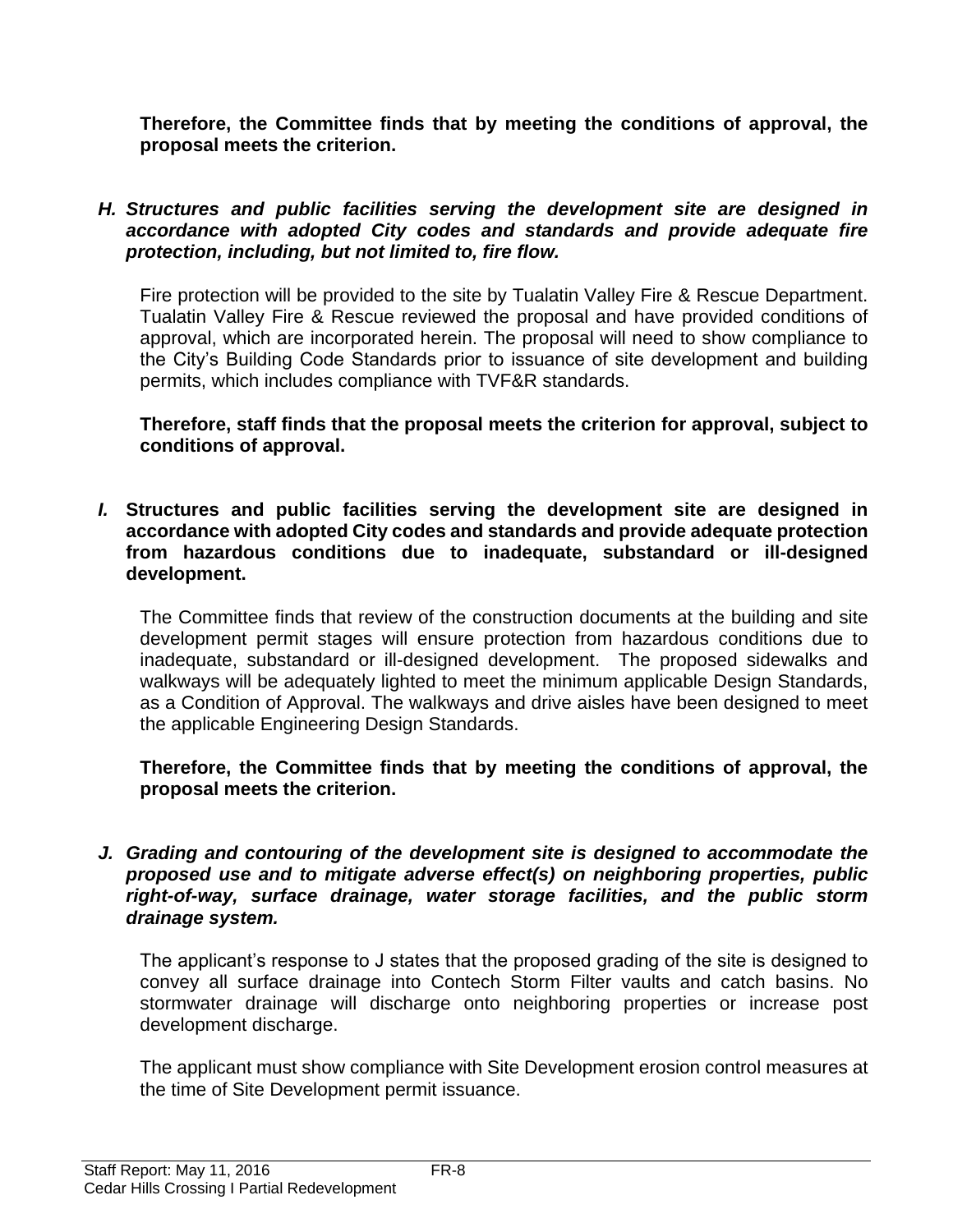**Therefore, the Committee finds that by meeting the conditions of approval, the proposal meets the criterion.** 

#### *K. Access and facilities for physically handicapped people are incorporated into the development site and building design, with particular attention to providing continuous, uninterrupted access routes.*

The applicant will be required to meet all applicable accessibility standards of the International Building Code, Fire Code and other standards as required by the American Disabilities Act (ADA). Conformance with the technical design standards for Code accessibility requirements are to be shown on the approved construction plans associated with Site Development and Building Permit approvals. The Committee finds that as proposed, the street sidewalks and walkways internal to the development appear to meet applicable accessibility requirements and through the site development and building permitting reviews will be thoroughly evaluated. Therefore, the Committee finds that by meeting the conditions of approval, the site will be in conformance with ADA requirements, and would thereby be in conformance with Development Code Section 60.55.65 and the criterion will be met.

**Therefore, the Committee finds that by meeting the conditions of approval, the proposal meets the criterion for approval.**

#### *L. The proposal contains all applicable application submittal requirements as specified in Section 50.25.1 of the Development Code.*

The applicant submitted the applications on December 9, 2015 and the application was deemed complete on March 23, 2016. In the review of the materials during the application review, the Committee finds that all applicable application submittal requirements, identified in Section 50.25.1 are contained within this proposal.

#### **Therefore, the Committee finds the proposal meets the criterion for approval.**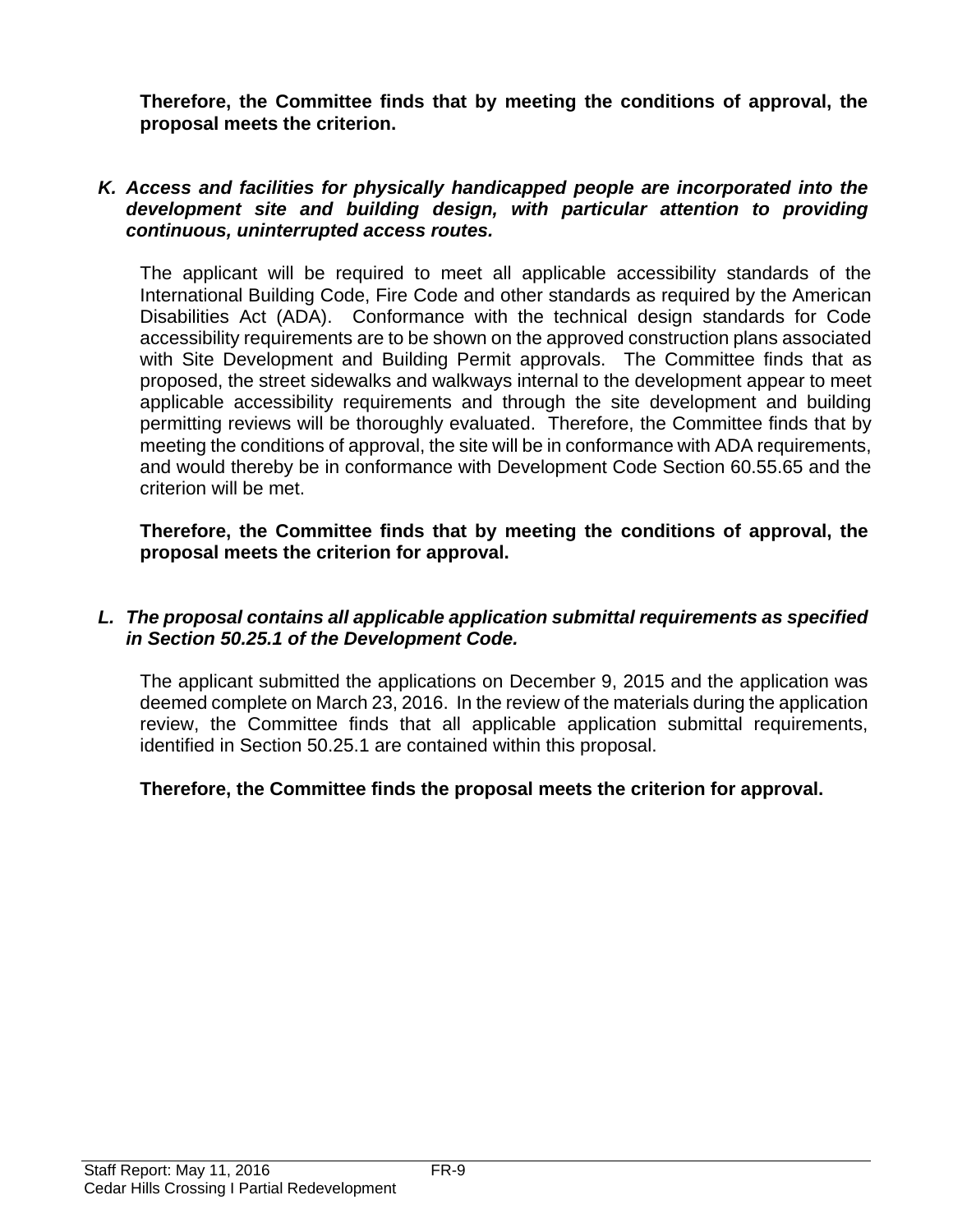# **Code Conformance Analysis Chapter 20 Use and Site Development Requirements Community Service (CS) Zoning District**

| <b>CODE STANDARD</b>                                      | <b>CODE REQUIREMENT</b>                                      | <b>PROJECT PROPOSAL</b>                                                                                                                                | <b>MEETS</b><br>CODE?      |
|-----------------------------------------------------------|--------------------------------------------------------------|--------------------------------------------------------------------------------------------------------------------------------------------------------|----------------------------|
|                                                           | <b>Development Code Section 20.10.20 (Community Service)</b> |                                                                                                                                                        |                            |
| Use- Permitted                                            | Eating and Drinking Establishment                            | Eating and Drinking<br>Establishment                                                                                                                   | Yes                        |
| Use-Permitted                                             | Retail                                                       | Retail                                                                                                                                                 | Yes                        |
|                                                           | <b>Development Code Section 20.10.15 (Community Service)</b> |                                                                                                                                                        |                            |
| Minimum Lot Area                                          | 7,000 square feet                                            | 1,589,069 square feet                                                                                                                                  | <b>Yes</b>                 |
| Minimum Corner Lot<br><b>Dimensions</b><br>Width<br>Depth | 70'<br>100'                                                  | Approximately 725 ft. wide by<br>2,220 ft. long                                                                                                        | Yes                        |
| Minimum Yard<br>Setbacks<br>Front<br>Side<br>Rear         | *governed by Chapter 60<br>none<br>Inone                     | Setbacks along parcels greater<br>than 60,000 square feet are<br>governed by Chapter 60 and<br>will be reviewed with the<br>Design Review application. | See DR<br>staff<br>report. |
| Maximum Building<br>Height                                | 60'<br>35' within 100' of residentially zoned<br>property    | The proposed building height is<br>33 feet. The proposed buildings<br>are not within 100 feet of<br>residential zones.                                 | Yes                        |
| Development Code Section 20.25.05 - Floor Area Ratio      |                                                              |                                                                                                                                                        |                            |
| <b>Floor Area Ratio</b>                                   | N/A                                                          | N/A                                                                                                                                                    | N/A                        |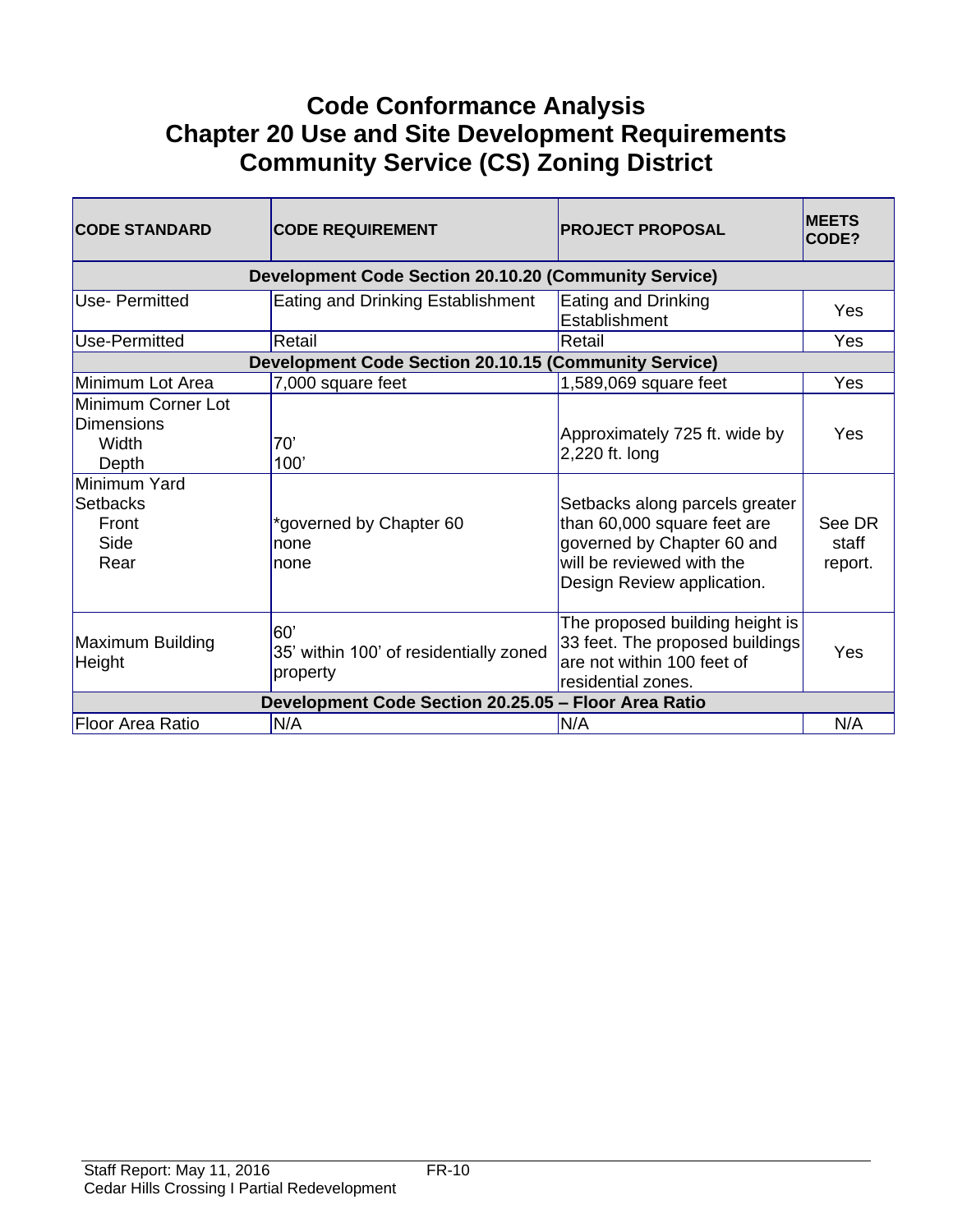# **Chapter 60 Special Requirement**

| <b>CODE</b><br><b>STANDARD</b>                                            | <b>CODE REQUIREMENT</b>                                                                                                                                                                                                                            | <b>PROJECT PROPOSAL</b>                                                                                                                               | <b>MEETS</b><br>CODE?             |
|---------------------------------------------------------------------------|----------------------------------------------------------------------------------------------------------------------------------------------------------------------------------------------------------------------------------------------------|-------------------------------------------------------------------------------------------------------------------------------------------------------|-----------------------------------|
| <b>Development Code Section 60.05</b>                                     |                                                                                                                                                                                                                                                    |                                                                                                                                                       |                                   |
| Design Review Principles,<br><b>Standards, and Guidelines</b>             | Requirements for new<br>development and<br>redevelopment.                                                                                                                                                                                          | Construction of new<br>commercial buildings, roof<br>top parking, and associated<br>site improvements.                                                | Refer to<br><b>DR</b><br>findings |
|                                                                           | <b>Development Code Section 60.10</b>                                                                                                                                                                                                              |                                                                                                                                                       |                                   |
| <b>Floodplain Regulations</b>                                             | Requirements for properties<br>located in floodplain, floodway,<br>or floodway fringe.                                                                                                                                                             | The overall site contains<br>floodplains, however the<br>area of development is well<br>outside the floodplain.                                       | N/A                               |
|                                                                           | <b>Development Code Section 60.12</b>                                                                                                                                                                                                              |                                                                                                                                                       |                                   |
| <b>Habitat Friendly and Low</b><br><b>Impact Development</b><br>Practices | Optional program offering<br>various credits available for use No Habitat Friendly or Low<br>of specific Habitat Friendly or<br>Low Impact Development<br>techniques.                                                                              | Impact Development credits N/A<br>requested.                                                                                                          |                                   |
|                                                                           | <b>Development Code Section 60.30</b>                                                                                                                                                                                                              |                                                                                                                                                       |                                   |
| Off-street motor<br>vehicle parking                                       | Minimum: 2,562 (entire site)<br>Maximum: 2,924 (entire site)                                                                                                                                                                                       | The applicant proposes to<br>provide 2,628 parking<br>spaces, more than the<br>minimum and less than the<br>maximum.                                  | Yes                               |
| <b>Required Bicycle Parking</b><br><b>Short Term</b><br>Long Term         | 10 Short Term Spaces<br>10 Long Term Spaces                                                                                                                                                                                                        | The applicant proposes to<br>provide the required bike<br>parking. Staff recommends<br>a condition of approval to<br>ensure adequate bike<br>parking. | Yes                               |
|                                                                           | <b>Development Code Section 60.55</b>                                                                                                                                                                                                              |                                                                                                                                                       |                                   |
| <b>Transportation Facilities</b>                                          | Regulations pertaining to the<br>construction or reconstruction<br>of transportation facilities.                                                                                                                                                   | Proposed facilities are in<br>conformance.                                                                                                            | Yes                               |
|                                                                           | <b>Development Code Section 60.60</b>                                                                                                                                                                                                              |                                                                                                                                                       |                                   |
| <b>Trees &amp; Vegetation</b>                                             | Regulations pertaining to the<br>removal and preservation of<br>trees.                                                                                                                                                                             | Removal of landscape<br>trees.                                                                                                                        | See DR<br><b>Findings</b>         |
| <b>Development Code Section 60.65</b>                                     |                                                                                                                                                                                                                                                    |                                                                                                                                                       |                                   |
| <b>Utility Undergrounding</b>                                             | All existing overhead utilities<br>and any new utility service lines be placed underground in<br>within the project and along<br>any existing frontage, except<br>high voltage lines (>57kV) must Applicant's plan shows<br>be placed underground. | All utilities are required to<br>accordance with standards<br>identified in Section 60.65.<br>overhead utilities to remain.                           | Yes-<br>with<br><b>COA</b>        |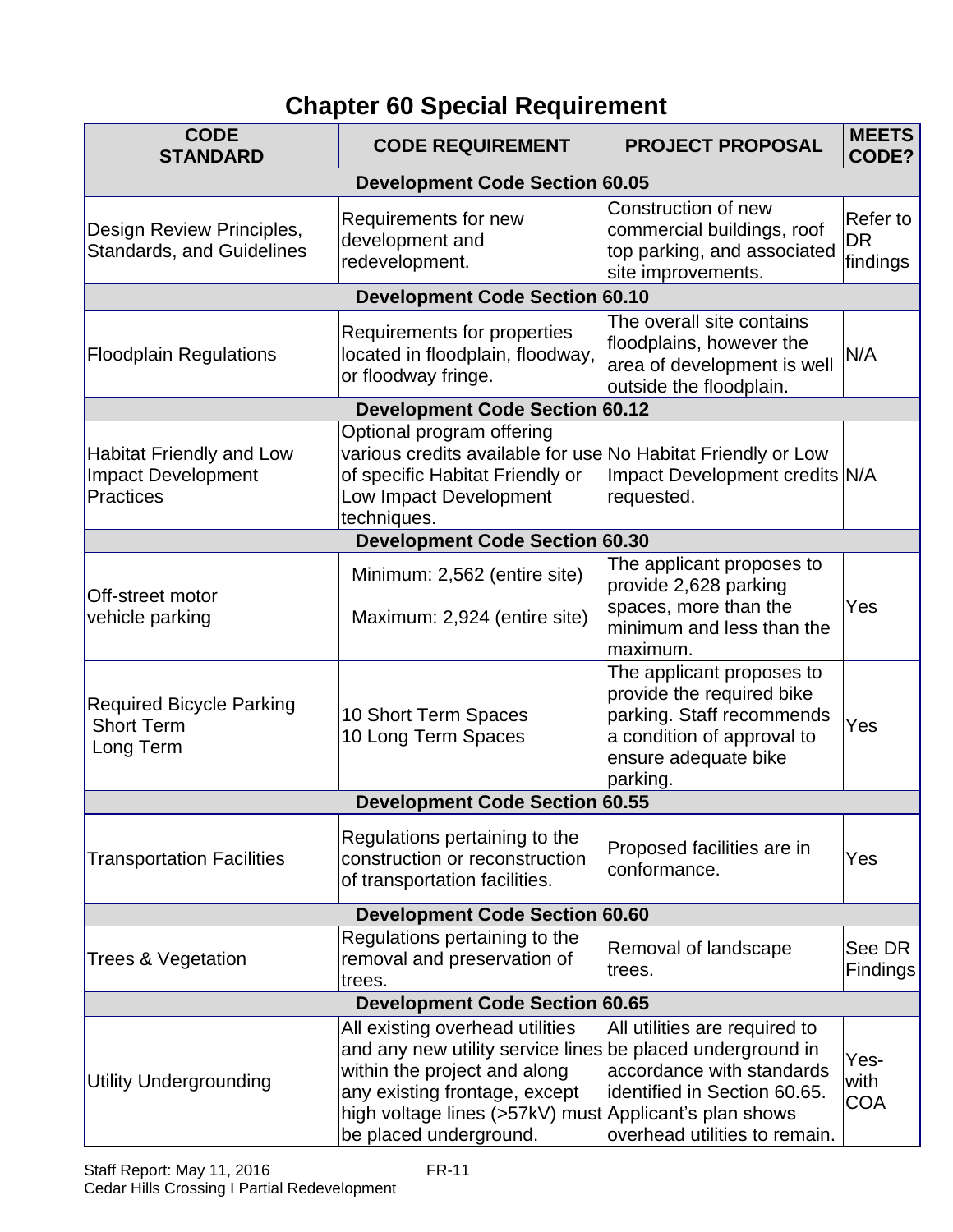#### **DR2015-0127 ANALYSIS AND FINDINGS FOR DESIGN REVIEW THREE APPROVAL**

#### **Planning Commission Standards for Approval:**

Section 40.20.15.3.C of the Development Code provides standards to govern the decisions of the Commission as they evaluate and render decisions on Design Review Applications. The Commission will determine whether the application as presented, meets the Design Review Three approval criteria. The Commission may choose to adopt, not adopt or modify the Committee's findings. In this portion of the report, staff evaluates the application in accordance with the criteria for Type 3 Design Review.

#### **Section 40.03.1 Facilities Review Approval Criteria:**

*The applicant for development must establish that the application complies with all relevant standards in conformance with Section 50.25.1.B and all the following criteria have been met:* 

#### **Facilities Review Approval Criteria Section 40.03.1.A-L**

Staff has reviewed the applicable Facilities Review criteria in Attachment A to this report. Staff cites the findings presented in Attachment A in response to the Facilities Review approval criteria. As identified in Attachment A, above, the proposal meets the Facilities Review criterion.

#### **Therefore, staff finds the proposal meets the Facilities Review Approval Criteria.**

#### **Section 40.20.15.3.C Approval Criteria:**

In order to approve a Design Review Three application, the decision making authority shall make findings of fact based on evidence provided by the applicant demonstrating that all the following criteria are satisfied:

#### *1. The proposal satisfies the threshold requirements for a Design Review Three application.*

The applicant proposes substantial redevelopment of an existing commercial center, including the construction of approximately 69,500 square feet of commercial and retail space. The proposal also includes a second story parking deck on top of a commercial building, as well as surface parking, landscaping, and vehicle circulation areas. The proposal is located in the CS zoning district and does not abut any residential zoning districts, therefore meeting threshold 1 for a Design Review Three application.

*1. New Construction or addition of more than 50,000 gross square feet of nonresidential floor area where the development does not abut any Residential zoning district.* 

#### **Therefore, staff finds that the criterion is met.**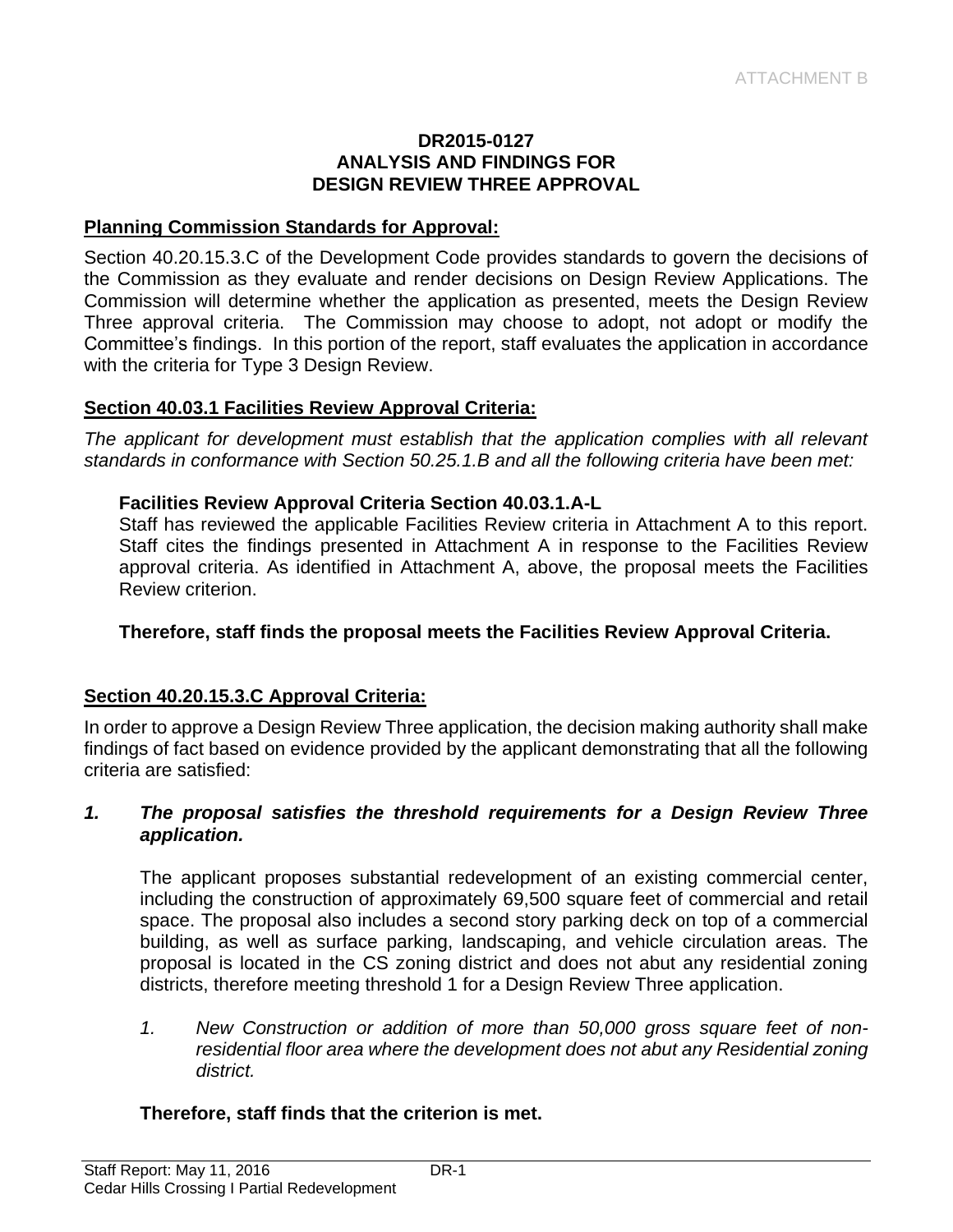#### *2. All City application fees related to the application under consideration by the decision making authority have been submitted.*

The applicant paid the required fees for a Design Review Three application.

**Therefore, staff finds that the criterion is met.**

#### *3. For proposals meeting Design Review Three application thresholds numbers 1 through 6, the proposal is consistent with all applicable provisions of Sections 60.05.35 through 60.05.50 (Design Guidelines).*

Staff cites the Design Guidelines Analysis at the end of this Design Review section, which evaluates the project as it relates the applicable Design Review Guidelines found in Section 60.05 of the Development Code. Staff reviews each Guideline with respect to the applicability of the Guideline to the project, the applicant's response, and illustrative representation of the proposal. Staff provides an evaluation of the proposal in relation to the Guideline and a statement as to whether the Guideline is met below. Staff finds that the applicant meets all applicable Guidelines.

## **Therefore, staff finds that the criterion is met.**

- *4. For additions to or modifications of existing development, the proposal is consistent with all applicable provisions of Sections 60.05.35 through 60.05.50 (Design Guidelines) or can demonstrate that the additions or modifications are moving towards compliance of specific Design Guidelines if any of the following conditions exist:*
	- *a. A physical obstacle such as topography or natural feature exists and prevents the full implementation of the applicable guideline; or*
	- *b. The location of existing structural improvements prevent the full implementation of the applicable guideline; or*
	- *c. The location of the existing structure to be modified is more than 300 feet from a public street.*

The proposal does not include additions to existing buildings. Building currently within the project area will be demolished and new building are proposed, therefore this criterions does not apply.

**Therefore, staff finds the criterion is not applicable.**

*5. For DRBCP proposals which involve the phasing of required floor area, the proposed project shall demonstrate how future development of the site, to the minimum development standards established in this Code or greater, can be realistically achieved at ultimate build out of the DRBCP.*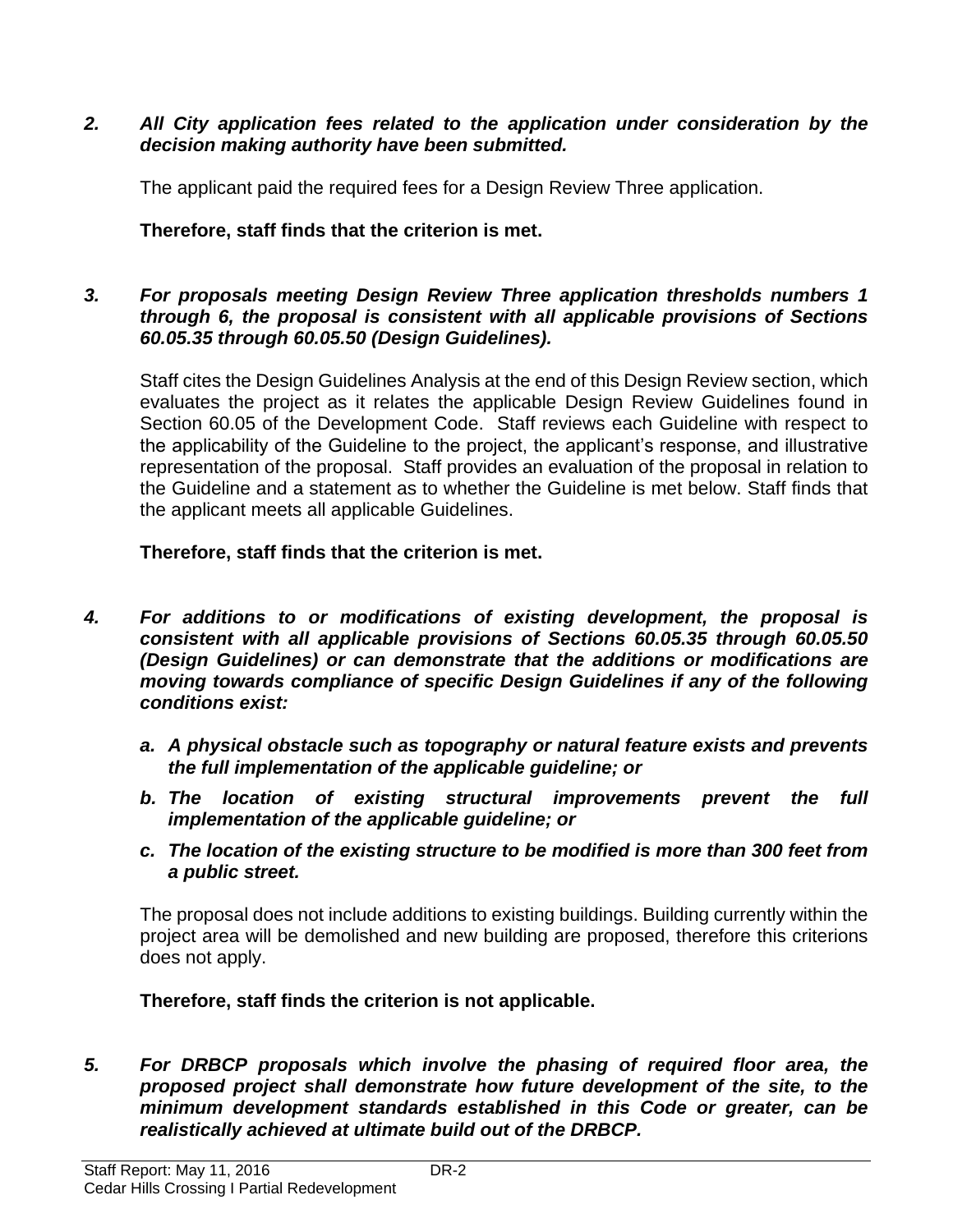The applicant does not propose a DRBCP.

**Therefore, staff finds the criterion is not applicable.**

**6.** *For proposals meeting Design Review Three application Threshold numbers 7 or 8, where the applicant has decided to address a combination of standards and guidelines, the proposal is consistent with all applicable provisions of Sections 60.05.15 through 60.05.30 (Design Standards) except for the Design Standard(s) where the proposal is instead subject to the applicable corresponding Design Guideline(s).* 

The proposal meets threshold 1, therefore this criterion is not applicable.

**Therefore, staff finds the criterion is not applicable.**

*7. For proposals meeting Design Review Three application Threshold numbers 7 and 8, where the applicant has decided to address Design Guidelines only, the proposal is consistent with the applicable provisions of Sections 60.05.35 through 60.05.50 (Design Guidelines).*

The proposal meets threshold 1, therefore this criterion is not applicable.

**Therefore, staff finds the criterion is not applicable.**

## *8. Applications and documents related to the request, which will require further City approval, shall be submitted to the City in the proper sequence.*

The applicant has submitted all documents related to this request for Design Review Three approval. A new Loading Determination applications is being processed concurrently with the subject request for a Design Review Three. The Design Review Three application is dependent upon approval of the Loading Determination application. Staff recommend a condition of approval which states that approval of the Design Review Three application is subject to Loading Determination application approval.

#### **Therefore, staff finds that by meeting the conditions of approval the criterion is met.**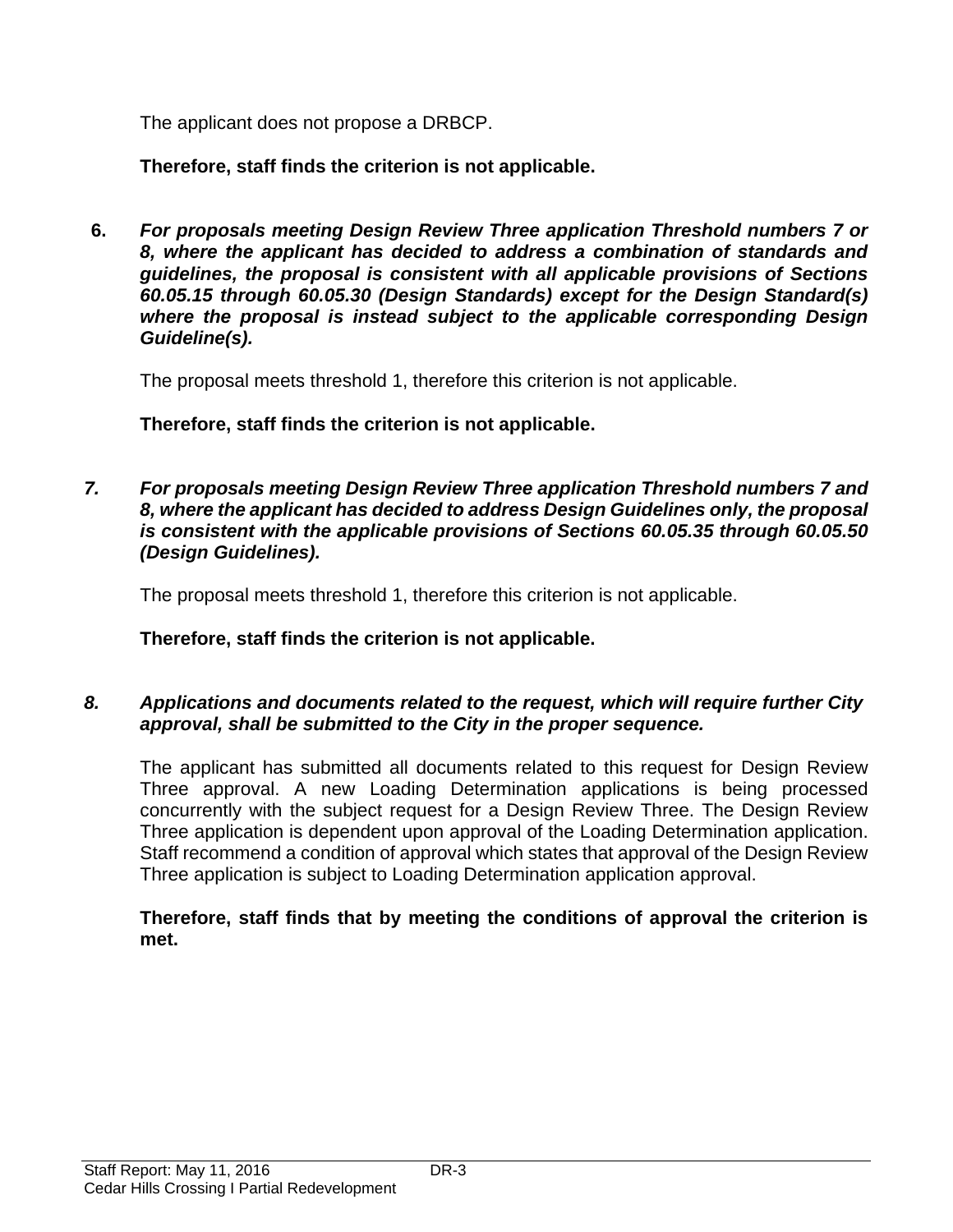#### **DESIGN REVIEW GUIDELINES ANALYSIS**

In the following analysis, staff have only identified the Design Guidelines which are relevant to the subject development proposal. Non-relevant Guidelines have been omitted.

**60.05.35** *Building Design and Orientation Guidelines. Unless otherwise noted, all guidelines apply in all zoning districts.*

#### *1. Building Elevation Design Through Articulation and Variety*

B. *Building elevations should be varied and articulated to provide visual interest to pedestrians. Within larger projects, variations in architectural elements such as: building elevations, roof levels, architectural features, and exterior finishes should be provided. (Standard 60.05.15.1.A and B)*

#### *Building 16*

The applicant states that Building 16 is a small brick and glass building with a pitched roof. All four sides are articulated with architectural features. Staff concurs that Building 16 provides varied and articulated building elevations with sufficient visual interest to pedestrians.

#### *Building 17/18*

The applicant states that the south and west facades are the principal facades and contain multiple retail entries, material changes, height and massing variations, and sheltering canopies. The applicant states that the north elevations, adjacent to SW Jenkins Road is articulated with material and color changes, windows, decorative canopies and landscaping. The applicant proposes murals on portions of the north and east elevations of building 17/18. Murals are not regulated by the Development Code, however are regulated through the Beaverton Arts Commission (BAC). Staff recommends a condition of approval that the applicant must receive approval for the mural through the BAC process prior to Building Permit issuance or provide a materials change or other means of additional articulation within the proposed mural area. Staff concurs that Building 16 provides varied and articulated building elevations with sufficient visual interest to pedestrians.

#### *Building 19*

The applicant states that the pedestrian oriented elevations of building 19, the south, east and north elevations are given visual interest through variations of color, massing and parapet height, materials, details, storefronts and canopies. The south, north and east elevations are adequately varied with windows and materials changes. The west elevation of Building 19 is visible to cars driving east on SW Jenkins Road. While this elevation is almost entirely composed of brick, the use of pilasters and some metal coping provides articulation. The addition of landscaping between the building and the drive aisle provides additional visual interest. Staff concurs that Building 19 provides varied and articulated building elevations with sufficient visual interest to pedestrians.

## **Therefore, staff finds the Guideline is met.**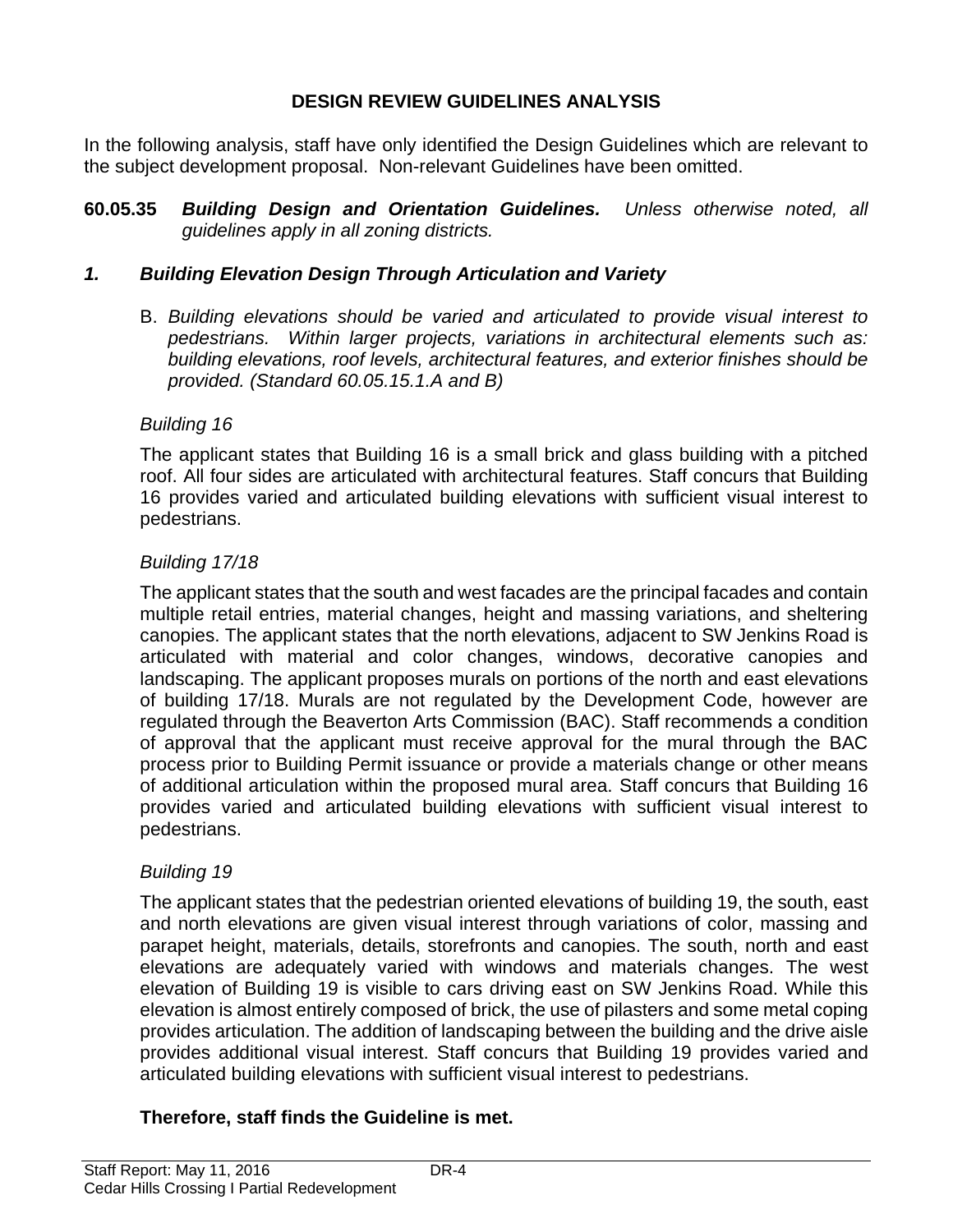C. *To balance horizontal features on longer building elevations, vertical building elements, such as building entries, should be emphasized. (Standard 60.05.15.1.B)*

## *Building 16*

The applicant states that building 16 does not feature long elevations. The building entries to the south and east are located under pedestrian cover and are within glass storefront systems. Staff concurs that primary building entries are adequately emphasized.

## *Building 17/18*

The applicant states that the long north and south building elevations are punctuated with vertical elements such as plane changes, oversized architectural frames, and windows. Staff concurs that the vertical elements of long building elevations are emphasized. The primary building entrances are located within glass storefront systems under awnings and are adequately emphasized. Staff finds that building 17/18 provides adequate vertical emphasis.

## *Building 19*

The applicant states that the long north and south building elevations are punctuated with vertical elements such as plane changes, oversized architectural frames, and windows. Primary building entrance are located within glass storefront systems. Staff concurs that adequate vertical emphasis is provided.

## **Therefore, staff finds the Guideline is met.**

D. *Buildings should promote and enhance a comfortable pedestrian scale and orientation. This guideline does not apply to buildings in industrial districts where the principal use of the building is manufacturing, assembly, fabricating, processing, packing, storage, wholesale or distribution activities. (Standard 60.05.15.1.B)* 

## *Building 16*

The applicant states that wide sidewalks and plazas provide pedestrian scale to the building. The building provides elevations with significant amounts of glass which provide views into the building. Staff concurs that the building promotes a comfortable pedestrian scale.

## *Building 17/18*

The applicant states that the south façade caters to the pedestrian experience with canopies, architectural interest, and lighting. Landscaping and retail storefronts. Pedestrian connections are provided along the west and south of the building to the public street. The north and east elevations which face the public streets contain windows and murals that engage pedestrians on SW Jenkins. Staff concurs that Building 19 provides a comfortable pedestrian scale.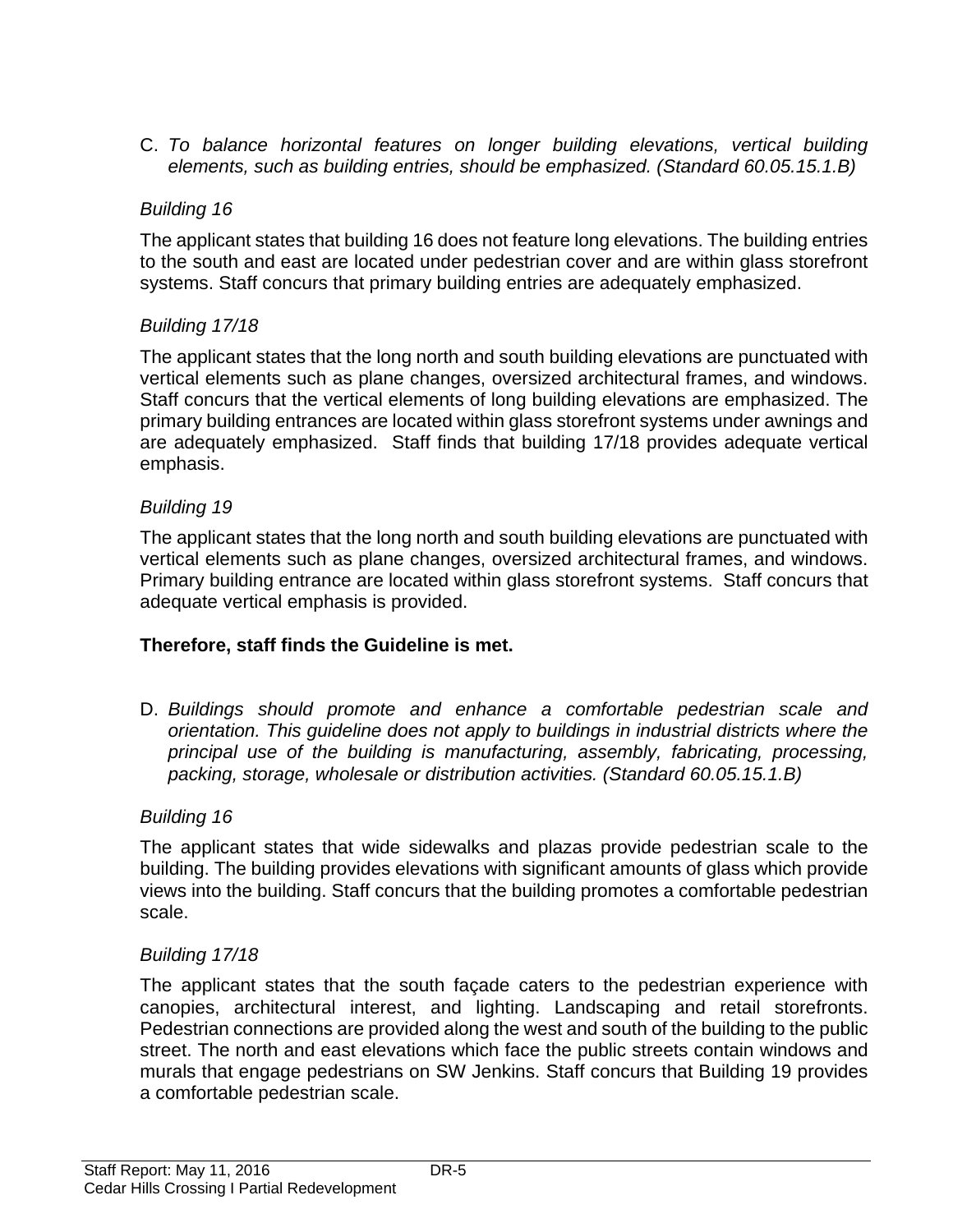#### *Building 19*

The applicant states that the wide sidewalks and canopies define the pedestrian south and east elevations of building 19. Retail tenants have shop windows on the west, north and south side of the building, engaging with pedestrians. The west elevation contains the loading and trash enclosure areas which are not intended for pedestrians. The pedestrian walkways in this area is across the drive aisle and not adjacent to the building. Staff concurs that Building 19 provides a comfortable pedestrian scale.

#### **Therefore, staff finds that the Guideline is met.**

*E. Building elevations visible from and within 200 feet of an adjacent street or major parking area should be articulated with architectural features such as windows, dormers, off-setting walls, alcoves, balconies or bays, or by other design features that reflect the building's structural system. Undifferentiated blank walls facing a street, common green, shared court, or major parking area should be avoided. (Standards 60.05.15.1.B, C, and D)* 

#### *Building 16*

The applicant states that Building 16 is articulated with windows, brick, wood, and aluminum. Staff concurs that the elevations facing public streets and major parking areas are adequately emphasized.

#### *Building 17/18*

The applicant states that the north elevation which faces Jenkins is divided into subfacades and articulated with pilasters, decorative canopies, massing and height variations. The east elevation is articulated with windows, bricks, stucco, metal, wood and aluminum. The west and south elevations are articulated with windows, aluminum, wood, brick and stucco. Staff concurs that the elevations provide adequate articulation without blank walls.

#### *Building 19*

The applicant states that the north elevation of building 19, which faces SW Jenkins Road, is articulated with pilasters, windows, decorative canopies, massing and height variations and planar shifts. The south and east elevations are articulated with windows, aluminum, brick, stucco and concrete masonry units. The west elevation which is visible from SW Jenkins Road contains a large brick wall, however, pilasters and metal coping provide articulation. Staff concurs that the elevations provide adequate articulation without blank walls.

#### **Therefore, staff finds the Guideline is met.**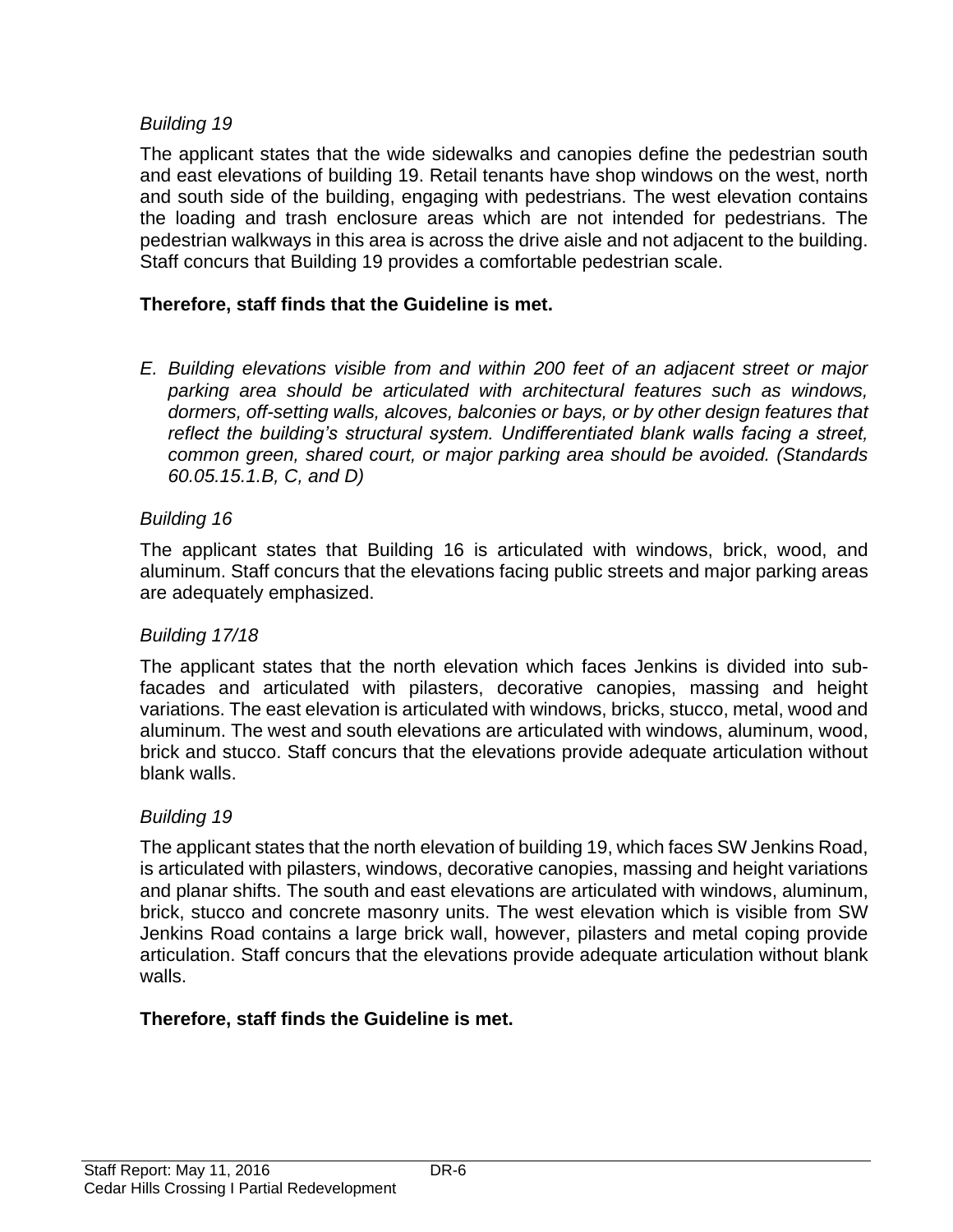## *2. Roof Forms as Unifying Elements*

A. *Roof forms should be distinctive and include variety and detail when viewed from the street. Sloped roofs should have a significant pitch and building focal points should be highlighted. (Standards 60.05.15.2.A and B)*

#### *Building 16*

The applicant states that Building 16 has a gabled roof with a minimum pitch of 4/12. Staff concurs that Building 16 has a distinct roofline with significant pitch.

#### *Building 17/18*

The applicant states that flat roof forms are proposed for Building 17 which is broken up by massing and height changes. Building 18 has a pitched roof for a portion of the roof line adding visual interest along SW Cedar Hills Boulevard. Staff concurs that Building 17/18 provide distinct roof treatments.

#### *Building 19*

The second floor of building 19 is an open air parking deck and does not have a roof, therefore this guideline is not applicable to the parking structure.

#### **Therefore, staff finds the Guideline is met.**

B. *Flat roofs should include distinctive cornice treatments*. *(Standard 60.05.15.2.C)*

#### *Building 16*

The applicant states that Building 16 has sloped roof forms, therefore the Guideline does not apply.

#### *Building 17/18*

The applicant states that the building has simple parapet caps at the flat roof portions. Staff finds that the proposal roof does not contain distinctive cornice treatments on the flat roof portions. Staff recommends a condition of approval that on the portions of building 17/18 which have flat roofs and brick that a recessed soldier course brick pattern be used under the parapet cap to create visual relief and emphasis at the roof line.

#### *Building 19*

The applicant states that the building has simple parapet caps at the flat roof portions. Staff finds that the proposal roof does not contain distinctive cornice treatments on the flat roof portions. Staff recommends a condition of approval that on the portions of building 17/18 which have flat roofs and brick that a recessed soldier course brick pattern be used under the parapet cap to create visual relief and emphasis at the roof line.

#### **Therefore, staff finds that by meeting the conditions of approval the Guideline is met.**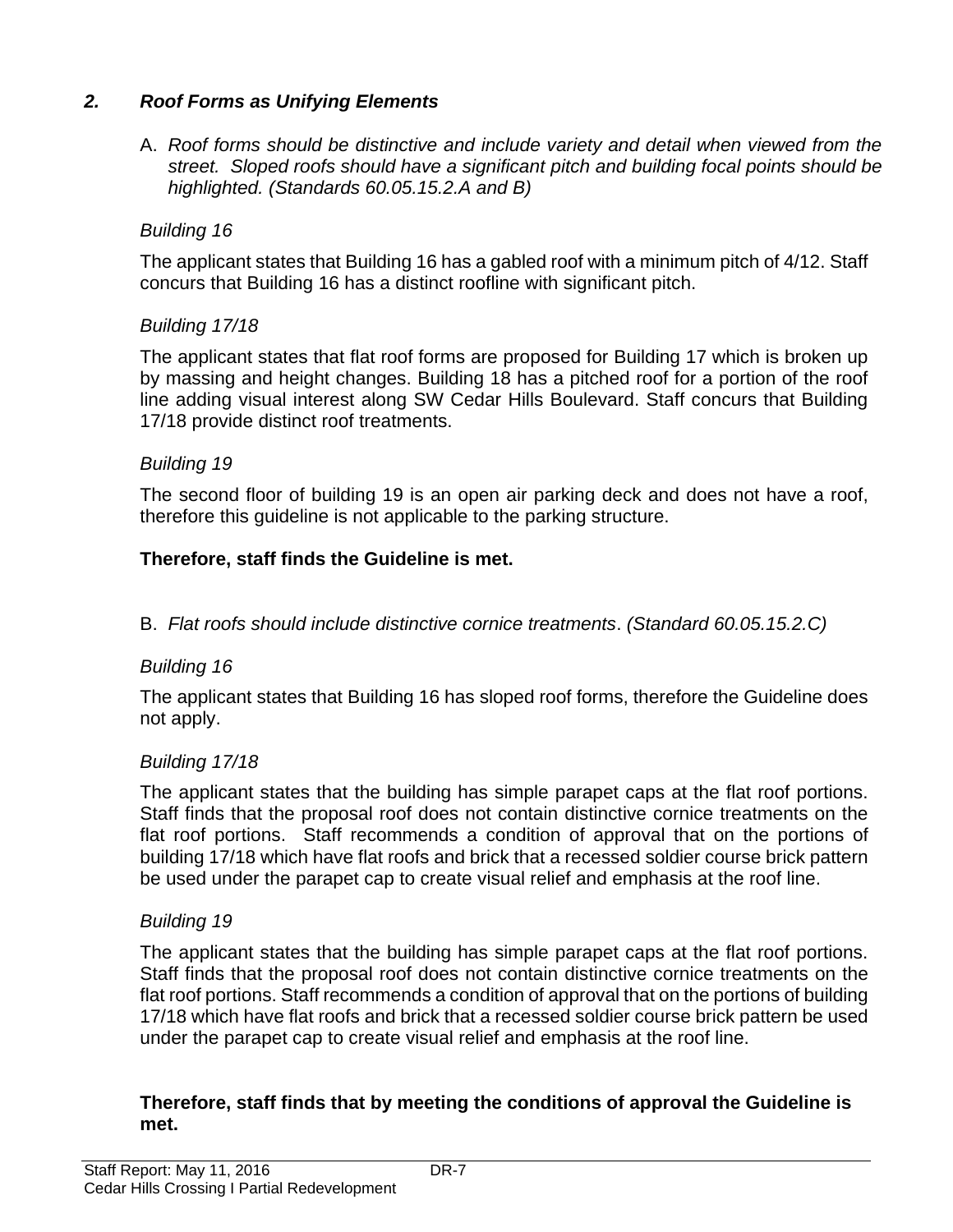#### *3. Primary building entrances*

*A. The design of buildings should incorporate features such as arcades, roofs, porches, alcoves, porticoes, awnings, and canopies to protect pedestrians from the rain and sun. This guideline does not apply to buildings in Industrial districts where the principal use of the building is manufacturing, assembly, fabricating, processing, packing, storage, wholesale or distribution activities. (Standard 60.05.15.3)* 

#### *Building 16*

The applicant states that the entire perimeter of the building is protected by the eve of the sloped roof. Staff concurs that adequate pedestrian protection is provided at building entrances.

#### *Building 17/18*

The applicant states that the buildings have more than 450 linear feet of canopies offering pedestrian protection. Staff concurs that weather protection is provided for pedestrians along the south and west elevations where the primary building entrances are located.

#### *Building 19*

The applicant states that the south and east elevations provide nearly 200 feet of canopies that are more than five feet deep. Staff concurs that weather protection is provided for pedestrians along the elevations where primary building entrances are located.

#### **Therefore, staff finds the Guideline is met.**

*B. Special attention should be given to designing a primary building entrance that is both attractive and functional. Primary entrances should incorporate changes in mass, surface, or finish to emphasize the entrance. (Standard 60.05.15.3.B) Building 1 (Multi-Tenant)*

#### *Building 16*

The applicant states that the primary entrance is under a deep sheltering eave, the building is clearly identified with signage and location.

#### *Building 17/18*

The applicant states that each tenant has their own distinct entry articulated through storefront glazing, canopies, lighting and architectural form.

#### *Building 19*

The primary entrances to each tenant will be articulated through storefront glazing, canopies, lighting and architectural form.

#### **Therefore, staff finds the Guideline is met.**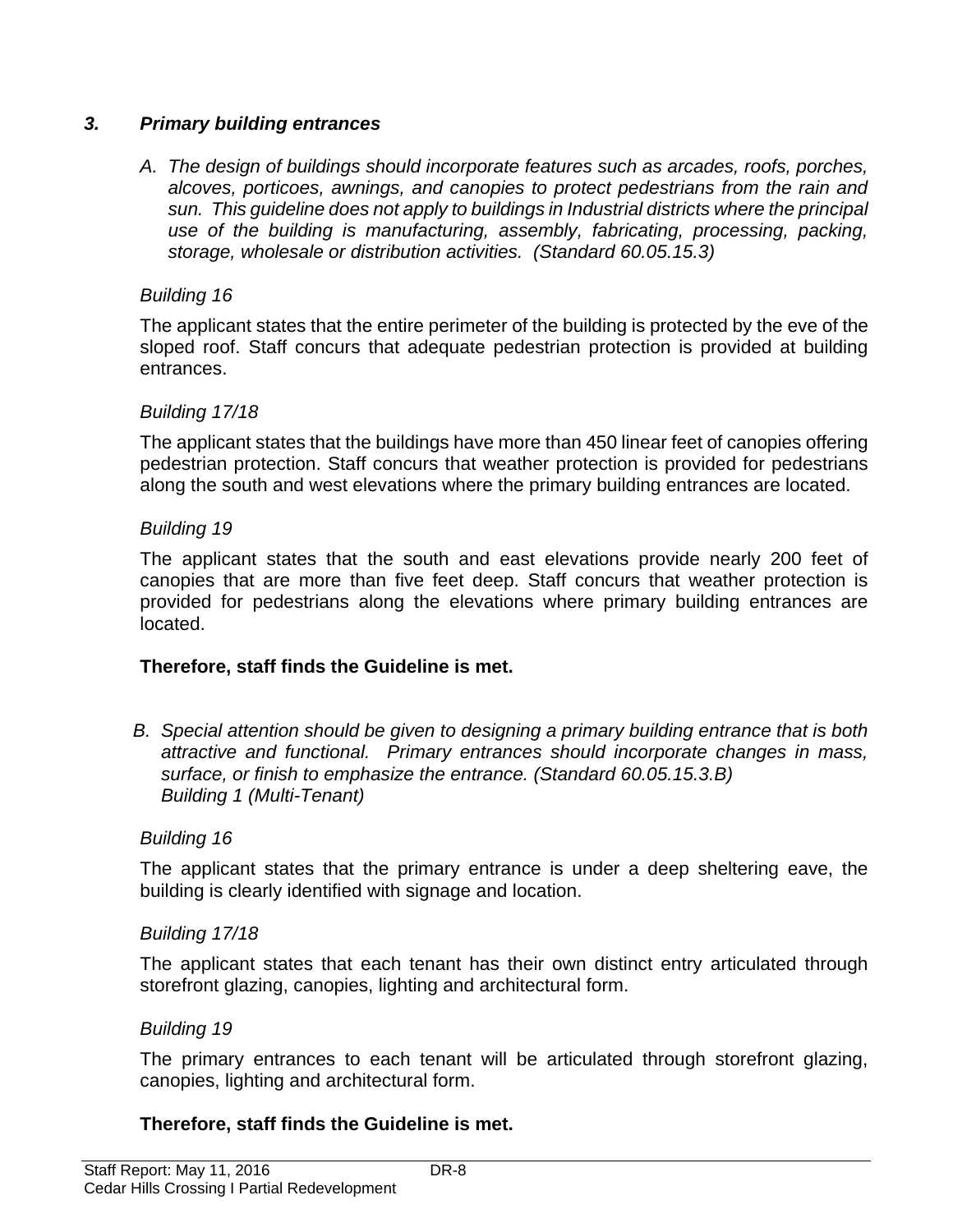## *4. Exterior Building Materials*

A. *Exterior building materials and finishes should convey an impression of permanence and durability. Materials such as masonry, stone, wood, terra cotta, and tile are encouraged. Windows are also encouraged, where they allow views to interior activity areas or displays*. *(Standard 60.05.15.4.A)*

## *Building 16*

The applicant states that the building is primarily articulated with brick and glass with a sloped metal roof. Staff concurs that the proposed materials convey an impression of permanence and durability.

#### *Building 17/18*

The applicant states that the walls are primary brick accented with other complementary materials including stucco, painted steel, precast concrete accents and concrete block as well as large windows. Staff concurs that the proposed materials convey an impression of permanence and durability.

#### *Building 19*

The applicant states that Building 19 is primarily clad in brick, concrete masonry and accented with concrete, cement plaster, painted steel, anodized aluminum and glass storefronts. Staff concurs that the proposed materials convey an impression of permanence and durability.

#### **Therefore, staff finds the Guideline is met.**

B. *Where masonry is used for exterior finish, decorative patterns (other than running bond pattern) should be considered, especially at entrances, building corners and at the pedestrian level. These decorative patterns may include multi-colored masonry units, such as brick, tile, stone, or cast stone, in a layered or geometric pattern, or multi-colored ceramic tile bands used in conjunction with materials such as concrete*. *This guideline does not apply to developments in Industrial zones, where masonry is used for exterior finishes. (Standards 60.05.15.4.B and C)*

#### *Building 16*

The applicant states that the brick portions of the building are constructed of third-running bond brick in three colors, creating a rich and varied effect. The applicant has limited areas of brick on Building 16 so the effect of running bond is minimized as other materials provided on the building and the small scale of the building.

#### *Building 17/18*

The applicant states that third-running bond bricks in three color mixes with variation in courses. The brick areas are generally limited in scale and broken up with materials changes. The exception is the area intended for a mural, for which a condition of approval has previously been discussed that will require a materials change to break up the large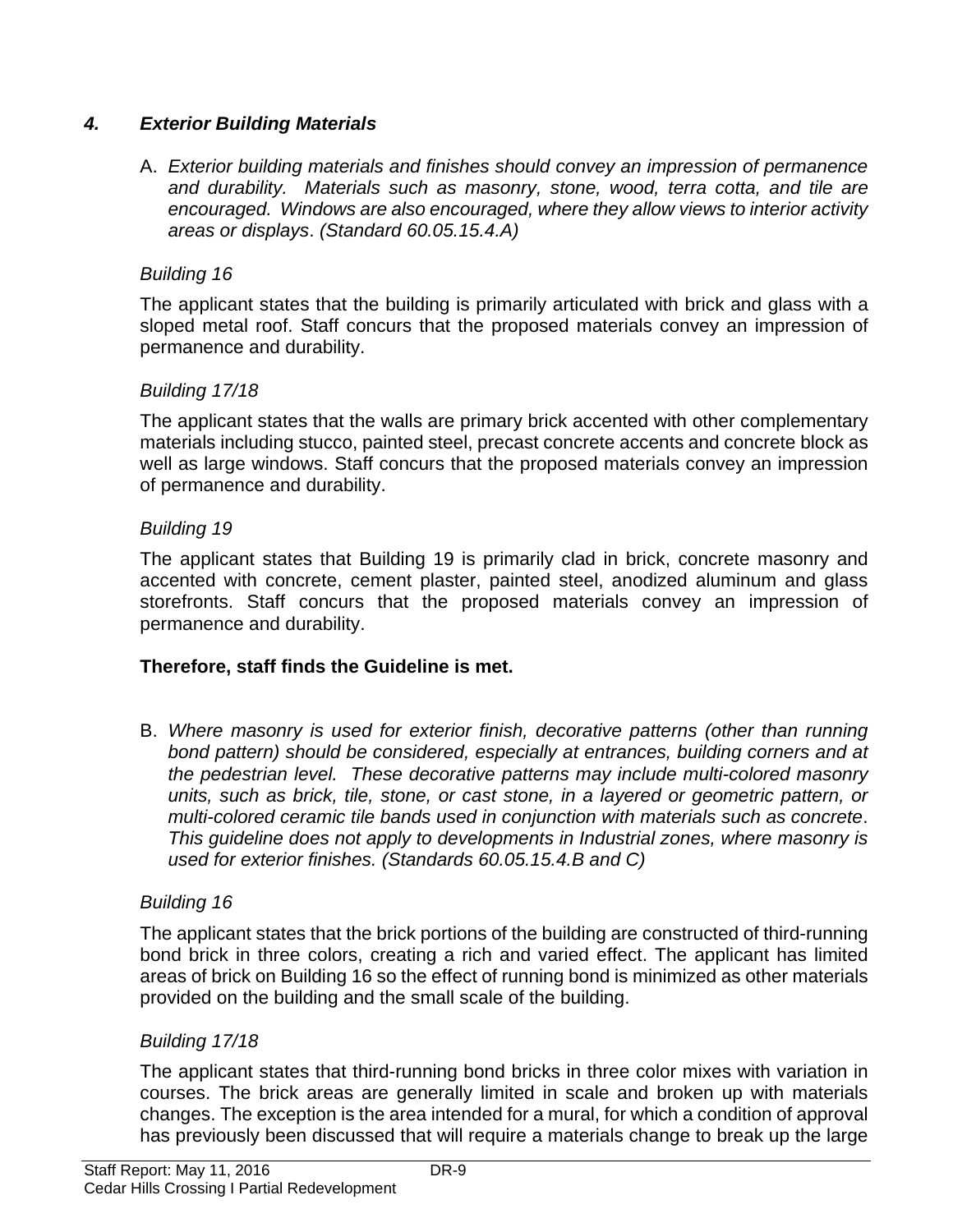wall area if the mural is not approved by the Beaverton Arts Commission. Staff finds that the areas of masonry are broken up with materials changes.

## *Building 19*

The applicant states that multi-colored brick is laid in a third-bond pattern which is broken up with concrete masonry with variety in color along the north and south elevations. The west elevation multi-colored brick with pilasters and metal coping. Staff finds that the areas of masonry are broken up by articulation provided by the pilasters.

#### **Therefore, staff finds the Guideline is met.**

*5. Screening of Equipment. All roof, surface, and wall-mounted mechanical, electrical, communications, and service equipment should be screened from view from adjacent public streets by the use of parapets, walls, fences, enclosures, dense evergreen foliage, or by other suitable means. (Standards 60.05.15.5.A through C)*

The applicant states that rooftop equipment is screened from view of adjacent streets through roof parapet walls or located set back so as not to be visible from adjacent streets. Staff concurs that rooftop equipment can be adequately screened.

#### **Therefore, staff finds the Guideline is met.**

## *6. Building Location and Orientation in Commercial and Multiple Use Zones.*

A. *Buildings should be oriented toward and located within close proximity to public streets and public street intersections. The overall impression, particularly on Class 1 Major Pedestrian Routes, should be that architecture is the predominant design element over parking areas and landscaping. Property size, shape and topographical conditions should also be considered, together with existing and proposed uses of the building and site, when determining the appropriate location and orientation of buildings*. *(Standard 60.05.15.6.A and B)*

The applicant states that the buildings occupy 80 percent of the street frontage in the development area. Staff concurs that buildings are located in close proximity to the street frontages along SW Jenkins Road and SW Cedar Hills Boulevard.

#### **Therefore, staff finds the Guideline is met.**

#### **8. Ground Floor Elevations on Commercial and Multiple Use Buildings.**

*A. Excluding residential only development, ground floor building elevations should be pedestrian oriented and treated with windows, display areas or glass doorway openings to the extent possible and where appropriate to the design and use of the building. This guideline particularly applies to ground floor building elevations situated along Major Pedestrian Routes. (Standard 60.05.15.8.A)*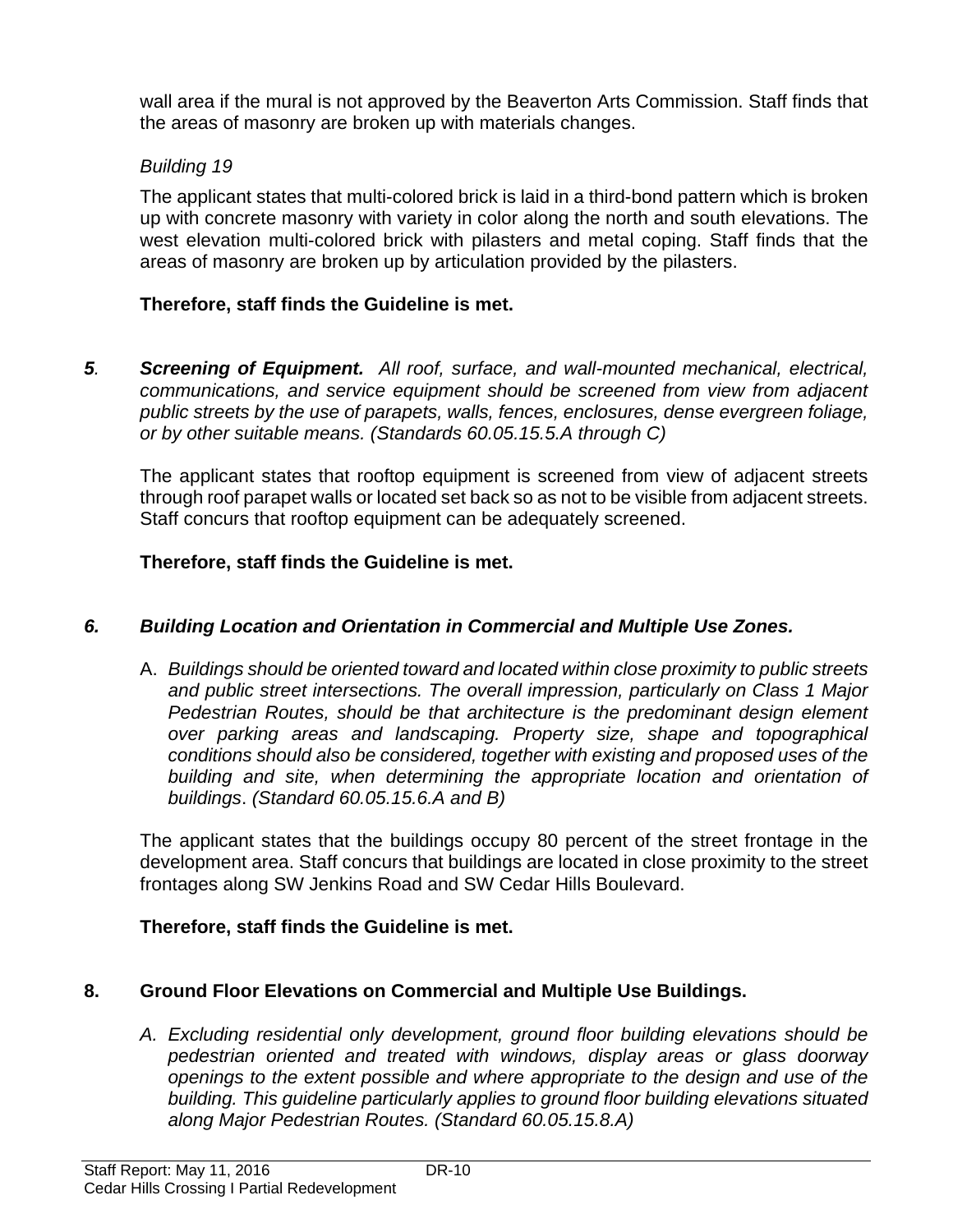## *Building 16*

The applicant states that the ground floor elevation is sidewalk oriented and contains glazed storefronts. Staff concurs that the ground floor elevations are pedestrian oriented and treated with windows, display areas and glass doorways.

#### *Building 17*

The applicant states that the building is pedestrian oriented with pathways along the entirety of the south and west elevations, treated with glass doorways and windows. Along the north side of the building, the public sidewalk is between two and six feet above the finished floor of the building, making direct pedestrian access impractical. Color, massing and material changes, glazing and landscaping create visual interest on the north elevation. Staff acknowledges that the site design results in significant grade differential, limiting direct pedestrian access to tenant space. While unarticulated stucco is used heavily on the north elevation, staff find that glazing and other material changes do create enough visual interest.

#### *Building 18*

The applicant states that he building is pedestrian oriented with pathways along the south and west faces of the building and elevations treated with glass doorways and windows. The public sidewalk along Cedar Hills Boulevard has a significant slope that makes pedestrian entries impractical on the east side of the building. Architectural elements, including material variations, windows, and the prominent roof overhang, provide visual interest for pedestrians on the west side of the building. Staff additionally finds that the proposed mural and landscaping on the east side of the building provide visual interest for the east elevation.

## *Building 19*

The applicant states that the building is pedestrian oriented with pathways along the south and east faces of the building and elevations treated with glass doorways and windows. The potential tenants require significant storage and back-of-house areas. Since main entries are located on the south elevation adjacent to parking, the non-public areas required by tenants must be located on the north side of the building. Therefore, public entries on the north side are inefficient and impractical for tenants. Staff believes that a more creative floorplan interior to Building 19 would allow for pedestrian access to Building 19 from SW Jenkins. However, staff finds that the use of different materials, murals, massing, and glazed areas provide enough visual interest for the north elevation.

#### **Therefore, staff finds the Guideline is met.**

*B. Except those used exclusively for residential use, ground floor elevations that are located on a Major Pedestrian Route, sidewalk, or other space where pedestrians are*  allowed to walk should provide weather protection for pedestrians on building *elevations. (Standards 60.05.15.8.B)*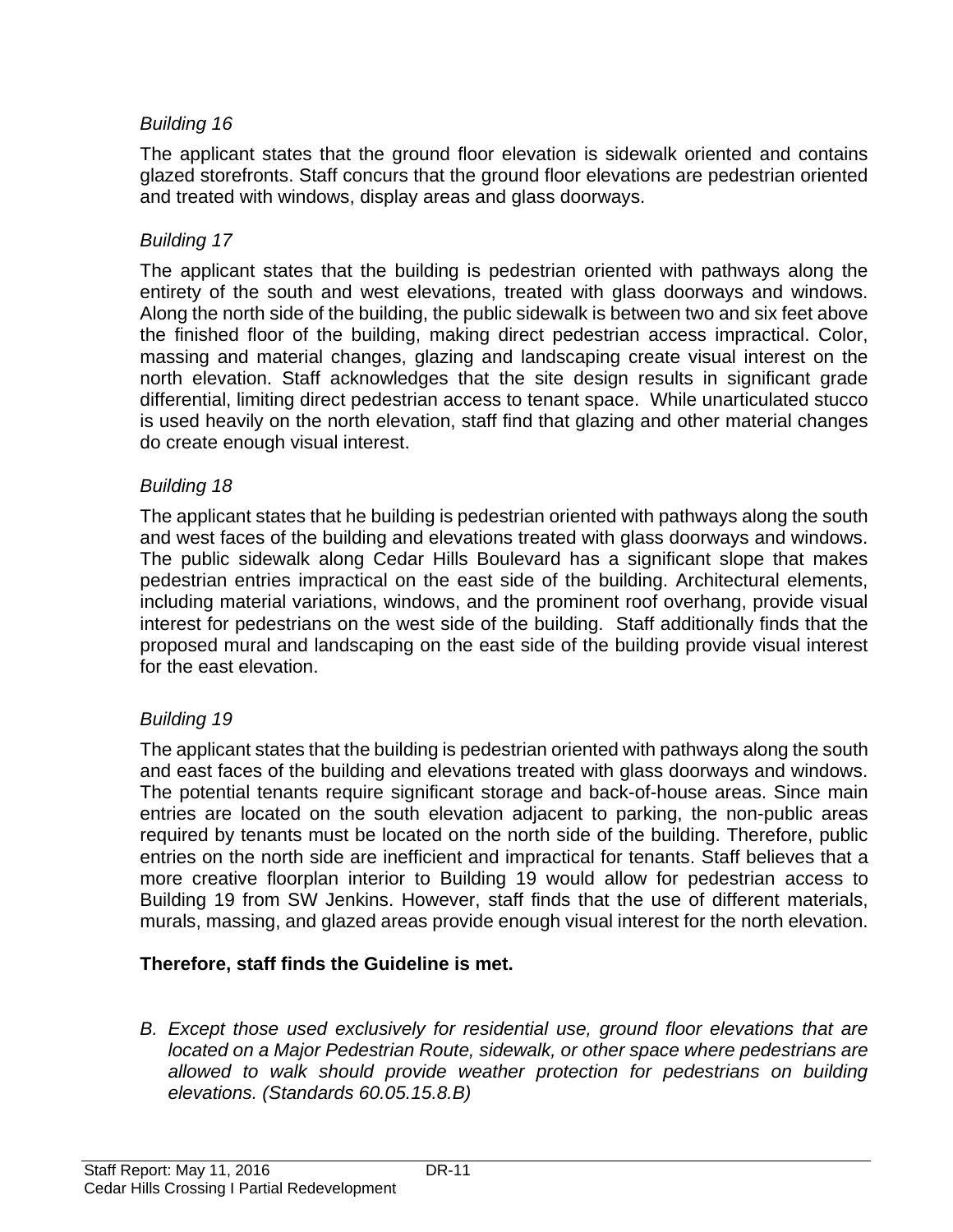#### *Building 16*

Pedestrian cover is provided along walkways around the building by the shed roof eaves. Staff concurs that adequate weather protection is provided.

#### *Building 17/18 & 19*

Pedestrian cover is provided around the interior walkways where pedestrians are invited to walk. The buildings are set back slightly from the public streets making awnings over the public right of way impractical. Staff concurs that adequate weather protection is provided.

## **Therefore, staff finds the Guideline is met.**

- **60.05.40.** *Circulation and Parking Design Guidelines. Unless otherwise noted, all guidelines apply in all zoning districts*.
- *1. Connections to public street system. The on-site circulation system and the abutting street system should provide for efficient access and circulation, and should connect the project to abutting streets. (Standard 60.05.40.1)*

The vehicular connections to the public street system include two connections along SW Jenkins Road, one across from the entrance to the Cedar Hills Crossing II development, north of SW Jenkins Road and one along the westernmost property line. Pedestrian connections are provided from SW Jenkins Road to the proposed buildings along the vehicle drive aisles. The westernmost pedestrian entrance along the west side of the drive aisle is connected Building 19 and the rest of the development by an at-grade concrete crossing. One pedestrian connection is provided along SW Cedar Hills Boulevard, just south of Building 17/18. The applicant states that the grade differential between buildings 17/18 and Cedar Hills Boulevard makes customer access infeasible. No direct access to tenant spaces from SW Jenkins Road is proposed for Buildings 17/18 or 19.

#### **Therefore, staff finds that by meeting the conditions of approval the Guideline is met.**

#### *2. Loading area, solid waste facilities, and similar improvements.*

A. *On-site service, storage and similar activities should be designed and located so that these facilities are screened from an abutting public street. (Standard 60.05.20.2)*

The applicant states that service, storage and similar activities are screened and conducted away from abutting streets. Two trash enclosures are provided, one west of Building 19 along the drive aisle and one within the eastern parking area south of Building 17/18. Both trash enclosures are screened with fully site obscuring enclosures. The loading area is provided to the west of Building 19 is screened from direct view by existing and proposed vegetation and is located parallel to a drive aisle and the parking deck ramp on Building 19. Staff concurs that the loading area and trash areas are appropriately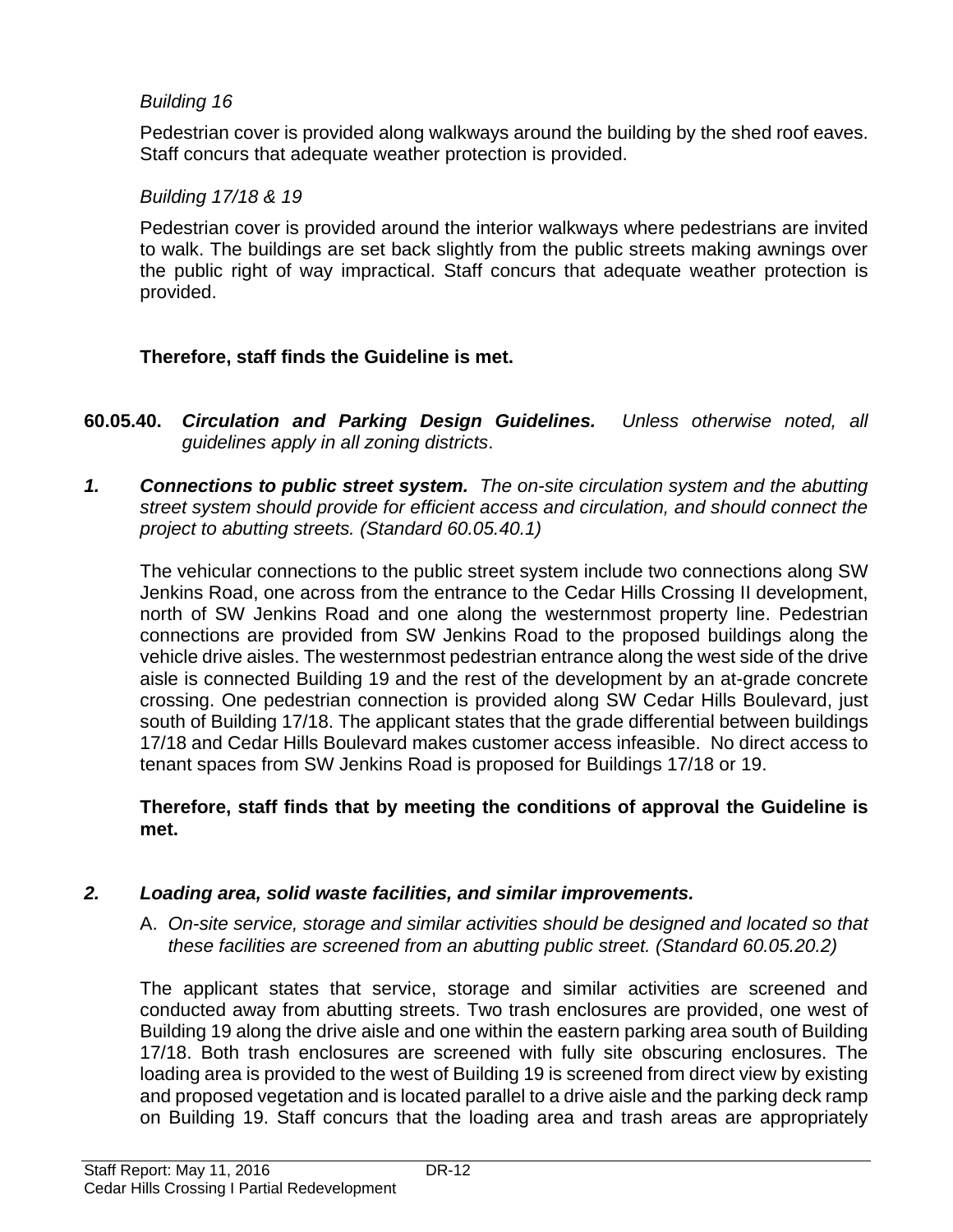located and adequately screened from public view.

## **Therefore, staff finds the Guideline is met.**

B. *Except in Industrial districts, loading areas should be designed and located so that these facilities are screened from an abutting public street, or are shown to be compatible with local business operations. (Standard 60.05.20.2)*

The loading area is provided to the west of Building 19 is screened from direct view by existing and proposed vegetation and is located parallel to a drive aisle and the parking deck ramp on Building 19. Staff concurs that the loading area and trash areas are appropriately located and adequately screened from public view.

## **Therefore, staff finds the Guideline is met.**

## *3. Pedestrian circulation.*

A. *Pedestrian connections should be made between on-site buildings, parking areas, and open spaces. (Standard 60.05.20.3.A)*

The applicant states that entrances to buildings are accessible from pedestrian connections located on all sides of the buildings and connections are provided linking buildings, public streets and the pedestrian plaza. Staff concurs that pedestrian links are provided. Staff finds that by meeting the conditions of approval the proposal meets the Guideline.

#### **Therefore, staff finds that by meeting the conditions of approval the Guideline is met.**

*B. Pedestrian connections should connect on-site facilities to abutting pedestrian facilities and streets unless separated by barriers such as natural features, topographical conditions, or structures. (Standard 60.05.20.3.A)*

As described above, the applicant provides multiple connections to SW Jenkins Road and will be required to provide an additional connection to SW Cedar Hills Boulevard. Pedestrian connections are provided between parking areas and on-site buildings. Staff concurs with the applicant that sufficient pedestrian connections to adjacent streets and pedestrian facilities are provided.

## **Therefore, staff finds the Guideline is met.**

C. *Pedestrian connections should link building entrances to nearby streets and other pedestrian destinations. (Standard 60.05.20.3.B)*

The applicant provides connections to public streets via pedestrian walkways to the east, west and central to the development area. The applicant does not provide direct connections to tenant spaces from the public streets, which are accessed from the parking lot side. The applicant states that factors including grading and the location of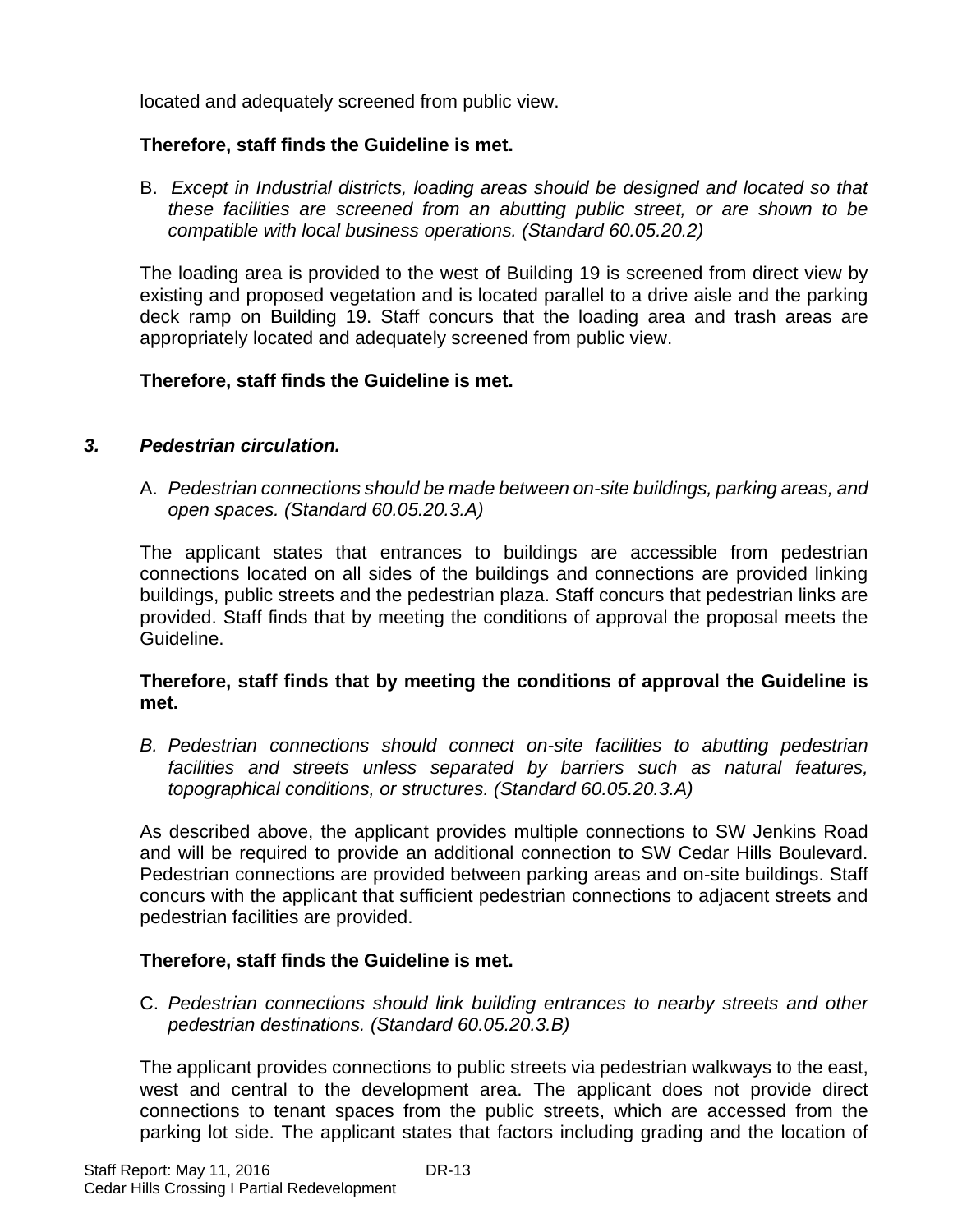interior storage for tenants prevent direct access to building entrances from public streets. Although staff believes that a revised interior layout could allow for building entrances from public streets, staff finds that there are sufficient pedestrian paths connecting public streets to the interior facing primary entrances.

## **Therefore, staff finds the Guideline is met.**

*D. Pedestrian connections to streets through parking areas should be evenly spaced and separated from vehicles (Standard 60.05.20.3.C through E)*

The applicant states that direct pedestrian pathways connect primary building entrances to public streets. Pedestrian connections to streets do not run through parking areas but around the proposed buildings. Staff concurs that pedestrian connections are evenly spaced and separated from vehicles, subject to meeting the conditions of approval.

#### **Therefore, staff finds that by meeting the conditions of approval the Guideline is met.**

*E. Excluding manufacturing, assembly, fabricating, processing, packing, storage and wholesale and distribution activities which are the principle use of a building in industrial districts, pedestrian connections designed for high levels of pedestrian activity should be provided along all streets. (Standard 60.05.20.3.A through H)*

The applicant proposes to meet the sidewalk standard of 10 feet wide curb tight sidewalks with trees in tree wells along SW Jenkins Road and SW Cedar Hills Boulevard with minimum five foot wide connections to the public sidewalks and internal walkways to the site. Staff concurs that the proposed pedestrian connections are designed for a high level of pedestrian activity.

#### **Therefore, staff finds the Guideline is met.**

F. *Pedestrian connections should be designed for safe pedestrian movement and constructed of hard durable surfaces. (Standards 60.05.20.3.F through G)*

Pedestrian ways are designed for safe movement and constructed with concrete. Staff concurs that the applicant has proposed hard, durable differentiated surfaces for pedestrian connections.

#### **Therefore, staff finds the Guideline is met.**

*4. Street frontages and parking areas. Landscape or other screening should be provided when surface parking areas are located along public streets.* (Standard 60.05.20.4)

The applicant states that the proposed parking is screened from SW Jenkins Road and SW Cedar Hills Road by the proposed buildings. The second story of Building 19 also provides a parking deck on the roof. Staff finds that the applicant has provided adequate screening of parking lot areas.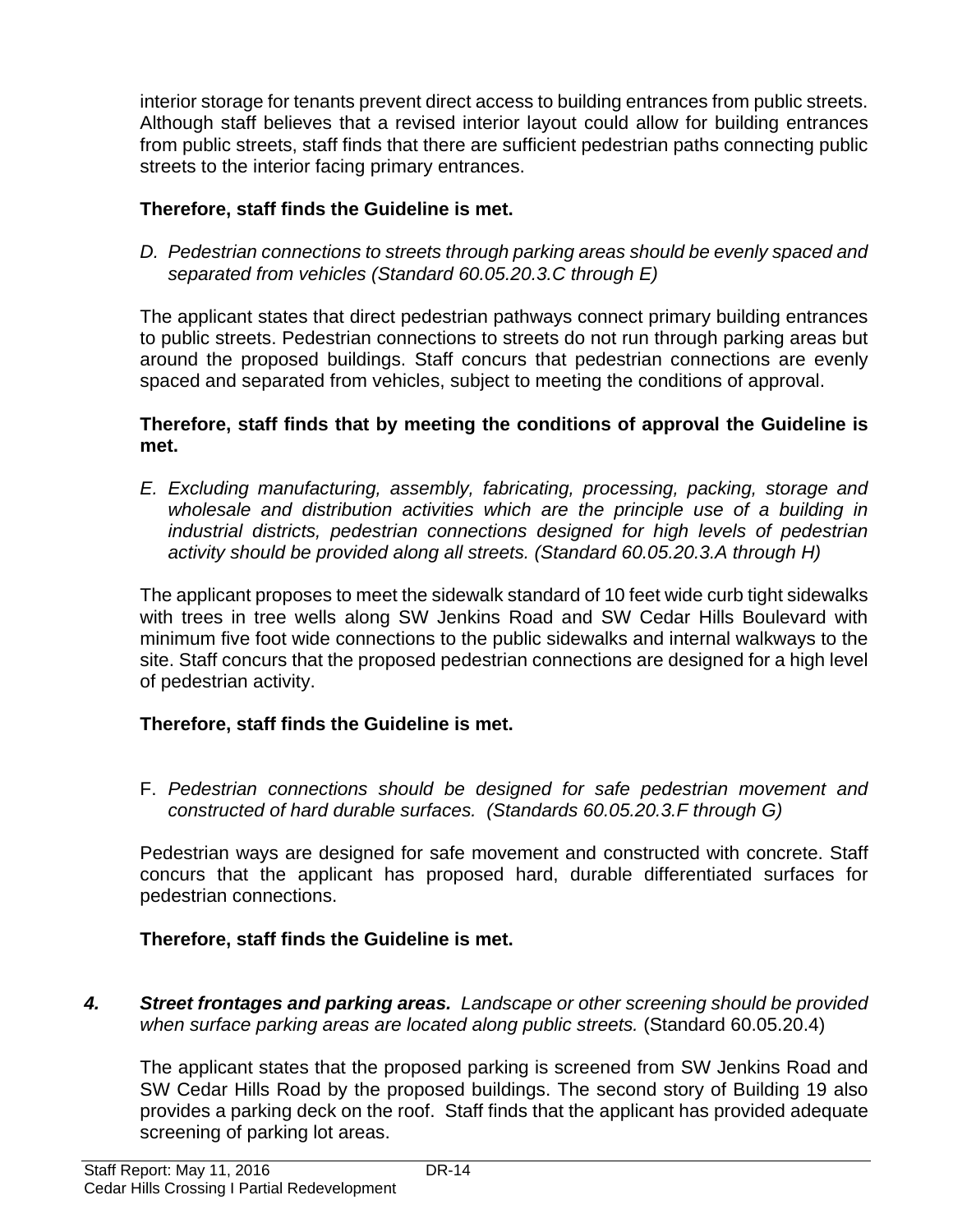## **Therefore, staff finds that the Guideline is met.**

*5. Parking area landscaping. Landscape islands and a tree canopy should be provided to minimize the visual impact of large parking areas. (Standard 60.05.20.5.A through D)*

The applicant proposes landscape islands containing trees and ground cover.

#### **Therefore, staff finds the Guideline is met.**

#### *7. Sidewalks along streets and primary building elevations in Commercial and Multiple Use zones.*

A. *Pedestrians connections designed for high levels of pedestrian activity should be provided along all streets. (Standard 60.05.20.7.A)*

The applicant proposes to provide the required ten foot wide sidewalk with trees in tree wells along SW Jenkins Road and SW Cedar Hills Boulevard adjacent to the proposed development. Multiple pedestrian connections are provided from this public sidewalk into the site, and to on-site destinations. Staff finds that the sidewalk is designed for high levels of pedestrian activity.

#### **Therefore, staff finds the Guideline is met.**

B. *Pedestrian connections should be provided along primary building elevations having building and tenant entrances. (Standard 60.05.20.7.B)*

The proposed pedestrian connections are from the street to the main building entry as well as between buildings on site.

#### **Therefore, staff finds the Guideline is met.**

#### *8. Connect on-site buildings, parking, and other improvements with identifiable streets and drive aisles in Residential, Commercial and Multiple Use zones.*

A. *On-site vehicle circulation should be easily recognized and identified, and include a higher level of improvements such as curbs, sidewalks, and landscaping compared to parking lot aisles. (Standard 60.05.20.8)*

The applicant states that the central driveway provides direct access to parking drive aisles. The primary entrance from SW Jenkins is signalized and provides direct access into the site, it is easily recognizable as a method of primary circulation. Staff concurs that the parking lot circulations system provides a high level of improvement and circulations patterns are easily identifiable.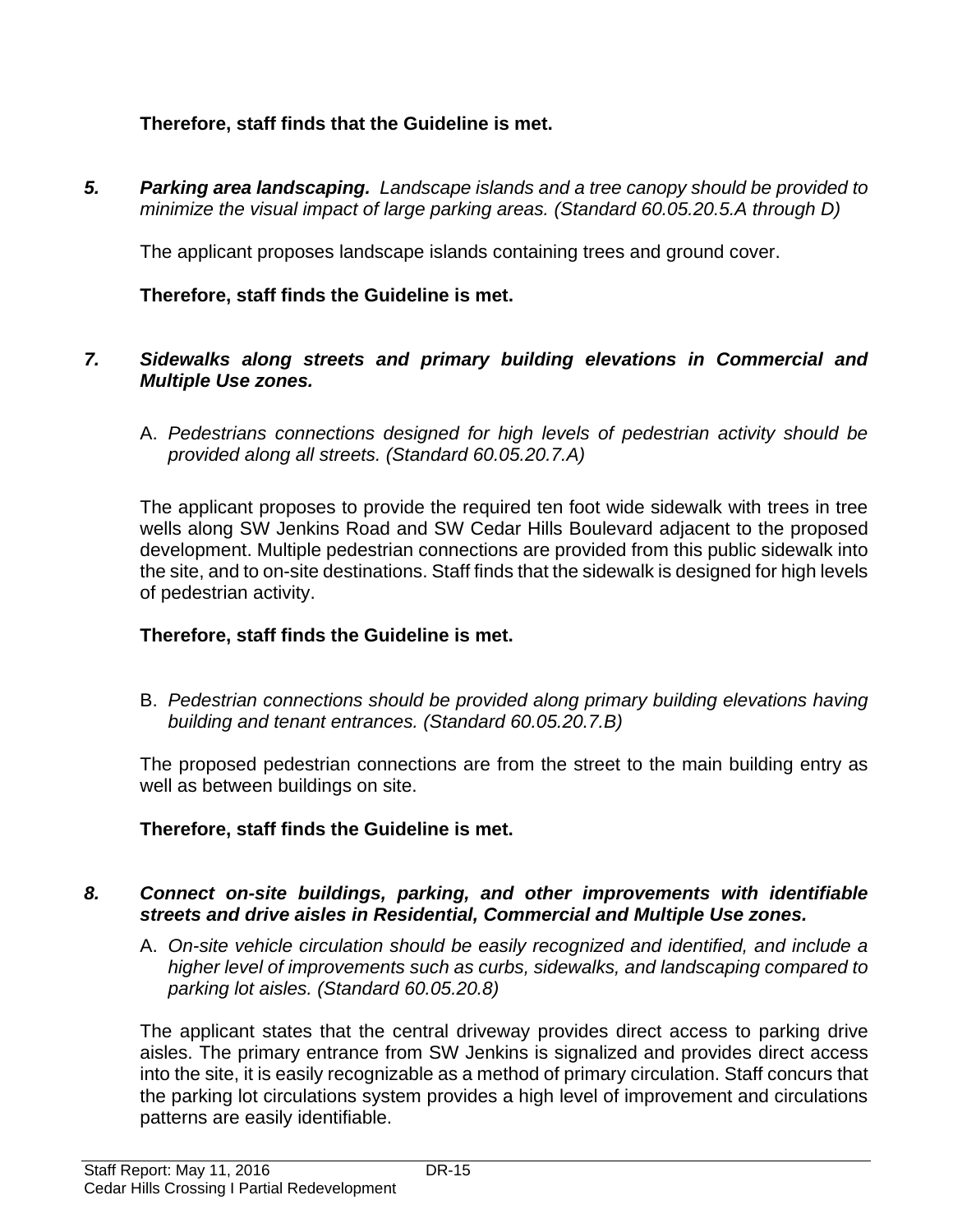#### **Therefore, staff finds the Guideline is met.**

B. *Long, continuous parking aisles should be avoided if possible, and landscaped as necessary to minimize the visual impact. (Standard 60.05.20.8)*

The applicant's plan contains long parking aisles, however the applicant provides adequate landscape islands with trees and vegetation to reduce visual impact.

#### **Therefore, staff finds the Guideline is met.**

**60.05.45.** *Landscape, Open Space and Natural Areas Design Guidelines. Unless otherwise noted, all guidelines apply in all zoning districts.*

#### *3. Minimum landscaping for conditional uses in Residential districts and for developments in Multiple Use, Commercial, and Industrial Districts.*

A. *Landscaping should soften the edges of buildings and parking areas, add aesthetic interest and generally increase the attractiveness of a development and its surroundings. (Standard 60.05.25.5.A, B, and D)*

The applicant's landscape plan shows significant landscape materials between Building 17/18 and Building 19 and the adjacent public streets. Landscaping is provided around the base of buildings where pedestrian walkways are not provided. Landscape materials are also provided in parking areas to provide interest.

#### **Therefore, staff finds the Guideline is met.**

B. *Plazas and common areas designed for pedestrian traffic should be surfaced with a combination of landscape and decorative pavers or decorative concrete.* (*Standard 60.05.25.5.C)*

The applicant's narrative states that three plazas are proposed which are surfaced with a combination of hard and soft surfaces to provide aesthetic interest and attractiveness. Staff cannot discern where the pedestrian plazas are located and of what decorative surfacing material is used.

#### **Therefore, staff finds the Guideline is not applicable.**

C. *Use of native vegetation should be emphasized for compatibility with local and regional climatic conditions. (Standard 60.05.25.5.A and B)*

The applicant states that native vegetation has been emphasized wherever possible. A variety of tree and shrub species are included to provide diversity and color within the landscape areas.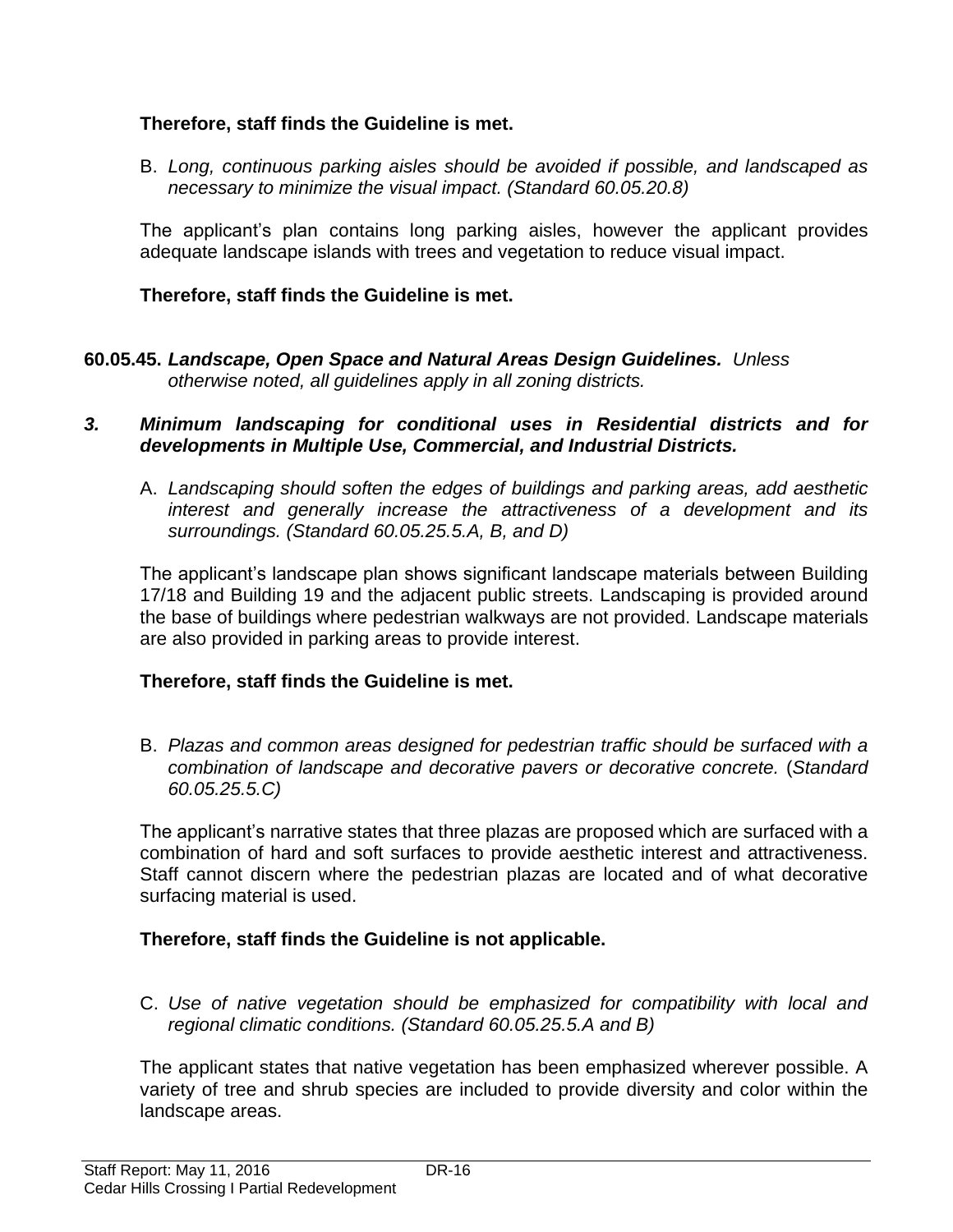#### **Therefore, staff finds the Guideline is met.**

D. *Existing mature trees and vegetation should be retained and incorporated, when possible, into the site design of a development. (Standard 60.05.25.5.A and B)*

The applicant states that the scope of the proposed development limits opportunities to retain existing trees, which vary in size from approximately 4 inches diameter breast height to 14 inches diameter breast height. These trees are mostly located in the footprints of proposed building or pedestrian paths. As such, no mature trees within the development area are proposed to be maintained.

#### **Therefore, staff finds the Guideline is met.**

E. *A diversity of tree and shrub species should be provided in required landscaped areas. (Standard 60.05.25.5)*

The applicant states that the landscaping plan demonstrates a diversity of tree and shrub species.

#### **Therefore, staff finds the Guideline is met.**

*6. Retaining walls. Retaining walls over six (6) feet in height or greater than fifty (50) feet in length should be architecturally treated, incorporated into the overall landscape plan, or screened by landscape material. (Standard 60.05.25.8)* 

The applicant's narrative states that two retaining walls are proposed along the stairs outside of Building 17/18, however the walls are less than 3 feet in height and approximately 12 feet in length, therefore this criteria is not applicable.

#### **Therefore, staff finds the Guideline is not applicable.**

#### *7. Fences and walls.*

A. *Fences and walls should be constructed of attractive, durable materials. (Standard 60.05.35.9)*

The applicant states that the proposed retaining wall is keystone block, no fences are proposed. The retaining wall is constructed of attractive durable materials.

#### **Therefore, staff finds the Guideline is met.**

#### *10. Landscape buffering and screening.*

A. *A landscape buffer should provide landscape screening, and horizontal separation*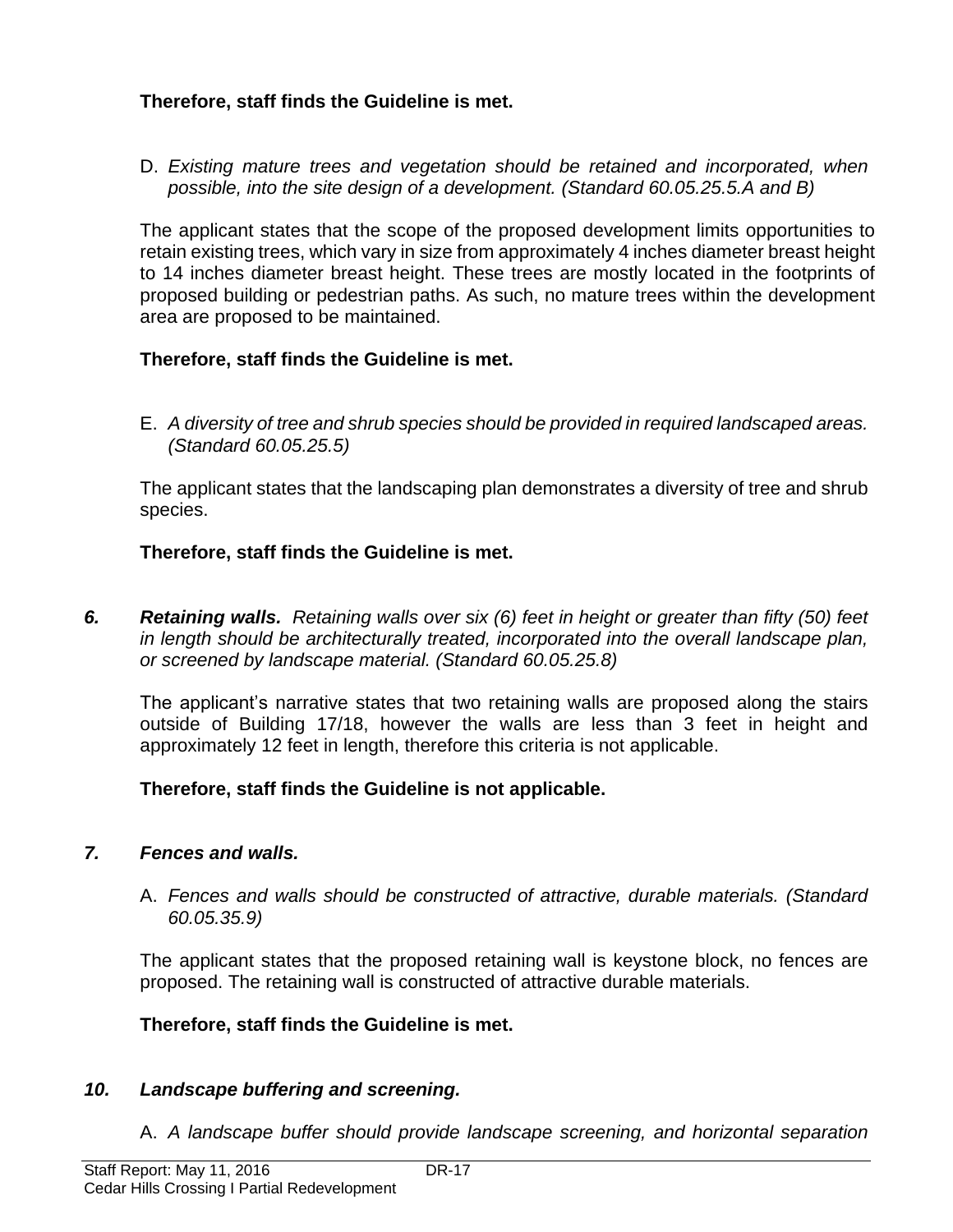*between different zoning districts and between non-residential land uses and residential land uses. The buffer should not be applicable along property lines where existing natural features such as flood plains, wetlands, riparian zones and identified significant groves already provide a high degree of visual screening. (Standard 60.05.25.13)*

The subject site is surrounded by properties with Community Service zoning, as is the subject property. Therefore, no landscape buffering is required.

#### **Therefore, staff finds the Guideline is not required.**

- *60.05.50. Lighting Design Guidelines. Unless otherwise noted, all guidelines apply in all zoning districts. (Standard 60.05.30.1 and 2)*
	- *1. Lighting should be utilized to maximize safety within a development through strategic placement of pole-mounted, non-pole mounted and bollard luminaries.*

The applicant states that a photometric plan has been provided. Pole-mounted and nonpole-mounted fixtures are proposed in locations throughout the site to maximize on-site safety. The lighting plan provided shows a mix of luminaries on site which provide sufficient light to maximize safety. The lighting plan shows areas of light shed over 0.5 at the property lines to the west. Staff recommends a condition of approval that prior to Site Development permit issuance the applicant provide a revised lighting plan showing compliance with the Technical Lighting Standards.

#### **Therefore, staff finds that by meeting the conditions of approval the Guideline is met.**

2. *Pedestrian scale lighting should be an integral part of the design concept except for industrial projects. Poles and fixtures for pole-mounted lighting should be of a consistent type throughout the project. The design of wall-mounted lighting should be appropriate to the architectural design features of the building.*

The pedestrian areas are adequately lit in conformance with the minimum lighting levels described in the Technical Lighting Standards. Light fixtures on the commercial building are decorative to be consistent with the design of the building. Pole mounted lights are consistent with standard parking lot pole lights.

## **Therefore, staff finds the Guideline is met.**

3. *Lighting should minimize direct and indirect glare impacts to abutting and adjacent properties and streets by incorporating lens-shields, shades or other measures to screen the view of light sources from residences and streets.*

The applicant states that lighting is provided in all required areas of the site. The lighting plan shows areas of light shed over 0.5 at the property lines to the west. Staff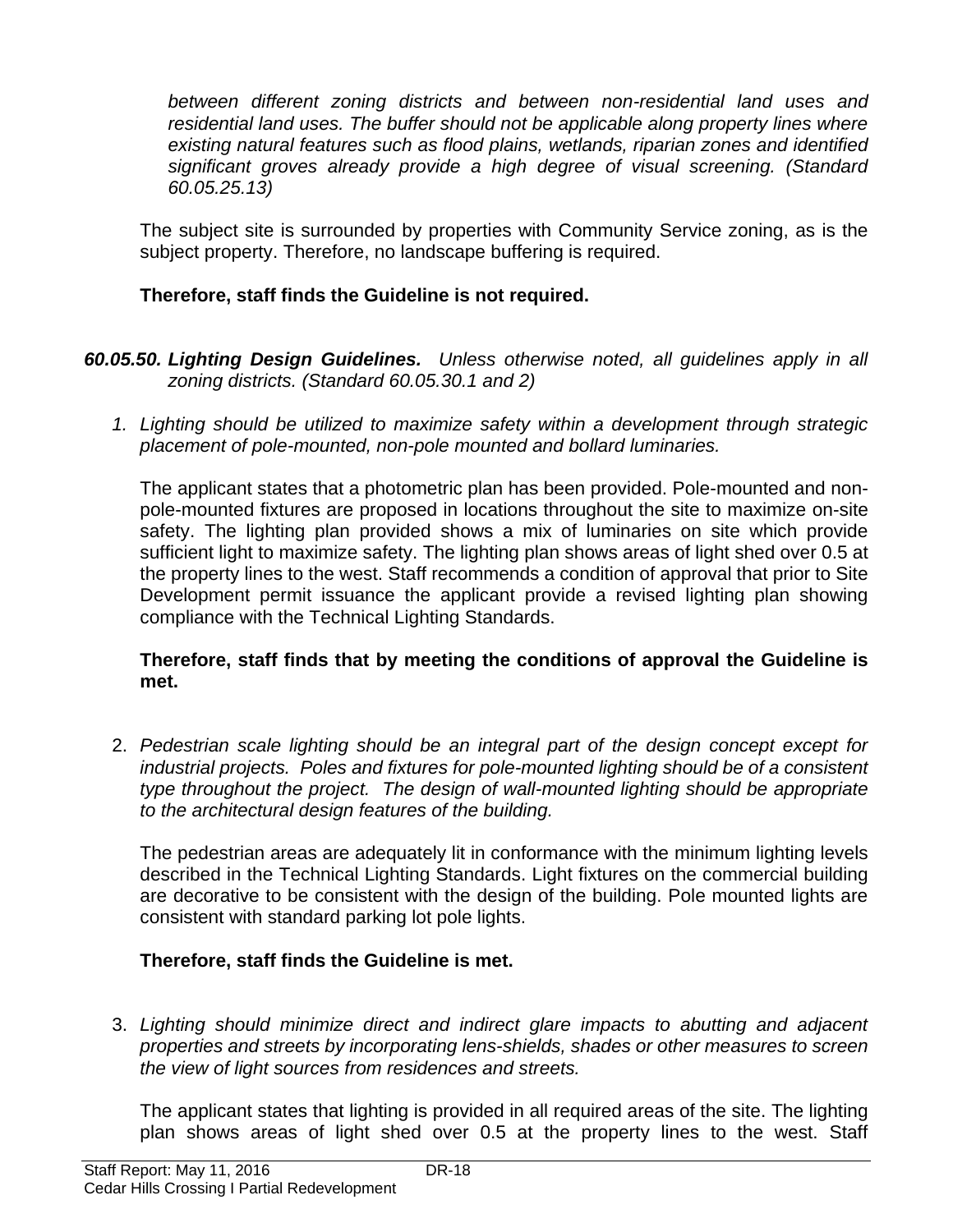recommends a condition of approval that prior to Site Development permit issuance the applicant provide a revised lighting plan showing compliance with the Technical Lighting Standards.

**Therefore, staff finds that by meeting the conditions of approval the Guideline is met.**

*4. On-Site lighting should comply with the City's Technical Lighting Standards.* 

The lighting plan shows areas of light shed over 0.5 at the property lines to the west. Staff recommends a condition of approval that prior to Site Development permit issuance the applicant provide a revised lighting plan showing compliance with the Technical Lighting Standards.

**Therefore, staff finds that by meeting the conditions of approval the Guideline is met.**

#### **Recommendation**

Based on the facts and findings presented, staff recommend **APPROVAL** of **DR2015-0127 (Cedar Hills Crossing I Partial Redevelopment),** Should the Planning Commission find that the application meets the approval criteria, staff has recommended conditions of approval in Attachment D.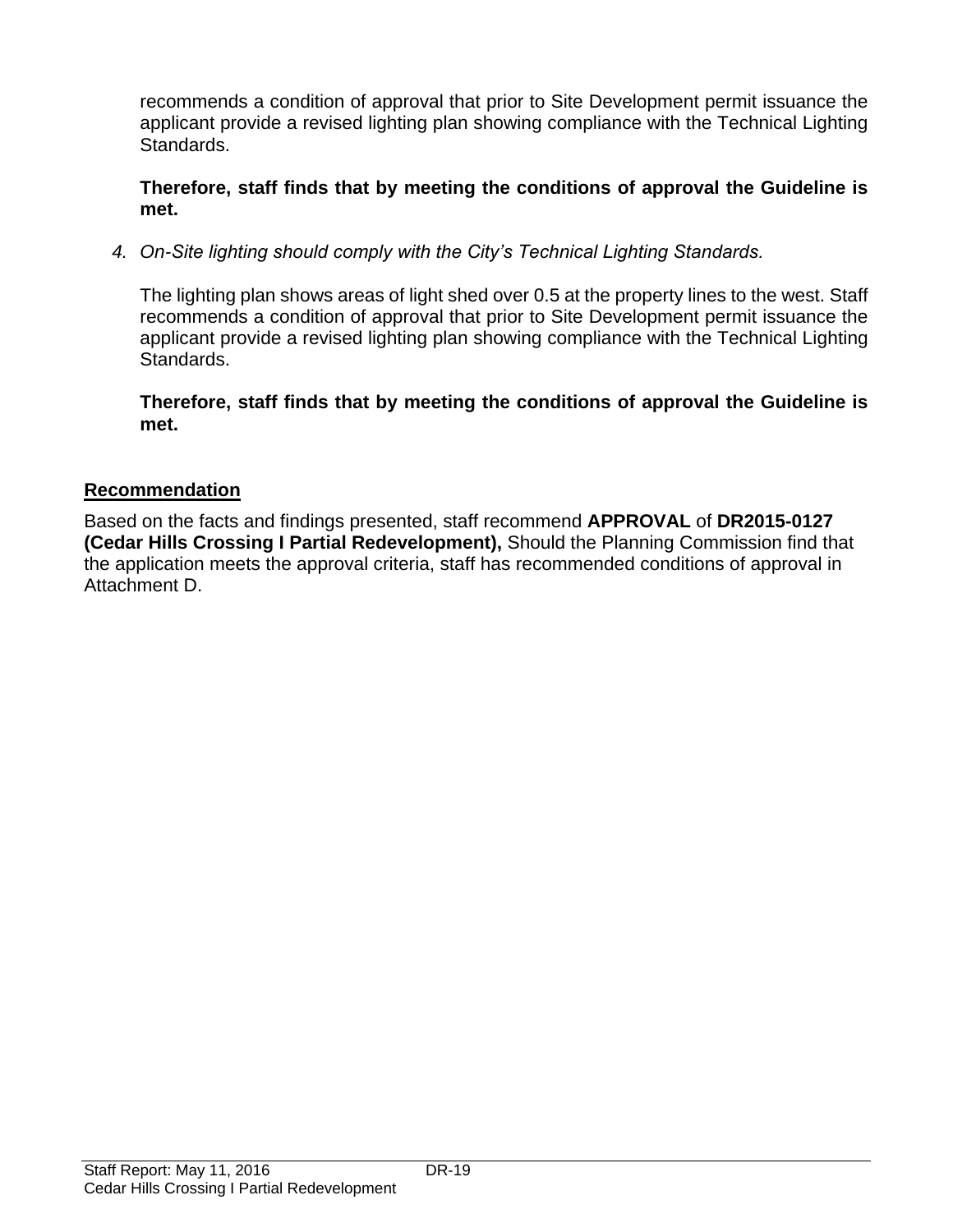# **Code Conformance Analysis Chapter 60.60 Trees and Vegetation**

| <b>CODE</b>    | <b>CODE REQUIREMENT</b>                                                                                                                                                                                                    | <b>PROJECT PROPOSAL</b>                                                                                                                                                                                                                                                                                                                                                                                                                         | <b>MEET</b>     |  |
|----------------|----------------------------------------------------------------------------------------------------------------------------------------------------------------------------------------------------------------------------|-------------------------------------------------------------------------------------------------------------------------------------------------------------------------------------------------------------------------------------------------------------------------------------------------------------------------------------------------------------------------------------------------------------------------------------------------|-----------------|--|
| <b>SECTION</b> |                                                                                                                                                                                                                            |                                                                                                                                                                                                                                                                                                                                                                                                                                                 | <b>STANDARD</b> |  |
|                | 60.60.15 Pruning, Removal, and Preservation Standards                                                                                                                                                                      |                                                                                                                                                                                                                                                                                                                                                                                                                                                 |                 |  |
| 60.60.15.1A-B  | <b>Pruning Standards</b>                                                                                                                                                                                                   | All pruning must comply<br>with the City's adopted<br>Tree Planting and<br>Maintenance Policy.                                                                                                                                                                                                                                                                                                                                                  | <b>YES</b>      |  |
| 60.60.15.2.A   | <b>Removal of Protected</b><br>Trees must be in<br>accordance with this<br>section.                                                                                                                                        | Only Landscape trees are<br>proposed to be removed.                                                                                                                                                                                                                                                                                                                                                                                             | <b>YES</b>      |  |
| 60.60.15.2.B   | Mitigation is required as<br>set forth in 60.60.25                                                                                                                                                                         | See findings for 60.60.25                                                                                                                                                                                                                                                                                                                                                                                                                       | <b>YES</b>      |  |
| 60.60.15.2.C   | 15% DBH of Groves in<br>Multiple Use Zones must<br>be preserved.                                                                                                                                                           | No protected trees are<br>proposed to be removed,<br>only Landscape Trees.                                                                                                                                                                                                                                                                                                                                                                      | N/A             |  |
|                |                                                                                                                                                                                                                            | 60.60.20 Tree Protection Standards During Development                                                                                                                                                                                                                                                                                                                                                                                           |                 |  |
| 60.60.20.1     | Trees shall be protected<br>during construction by a<br>4' orange plastic fence<br>and activity within the<br>protected root zone shall<br>be limited. Other<br>protections measures<br>may be used with City<br>approval. | No protected trees exist on<br>site, only Landscape Trees                                                                                                                                                                                                                                                                                                                                                                                       | N/A             |  |
|                |                                                                                                                                                                                                                            | 60.60.25 Mitigation Requirements                                                                                                                                                                                                                                                                                                                                                                                                                |                 |  |
| 60.60.25.9     | <b>Mitigation Standards:</b><br>(60.60.25.9.C) For each<br>inch of DBH removed<br>one inch must be<br>planted with mitigation<br>trees, up to what the site<br>can accommodate.                                            | The applicant proposes to<br>remove 288 inches of<br>existing landscape trees<br>(40 trees) and plant 155<br>inches of landscape trees<br>(85 trees) as mitigation.<br>The replacement trees will<br>be planted in landscape<br>areas taking into account<br>their mature size and soil<br>capacity to account for long<br>term health, as such the<br>applicant proposes to plant<br>as much DBH as the site<br>can reasonably<br>accommodate. | <b>YES</b>      |  |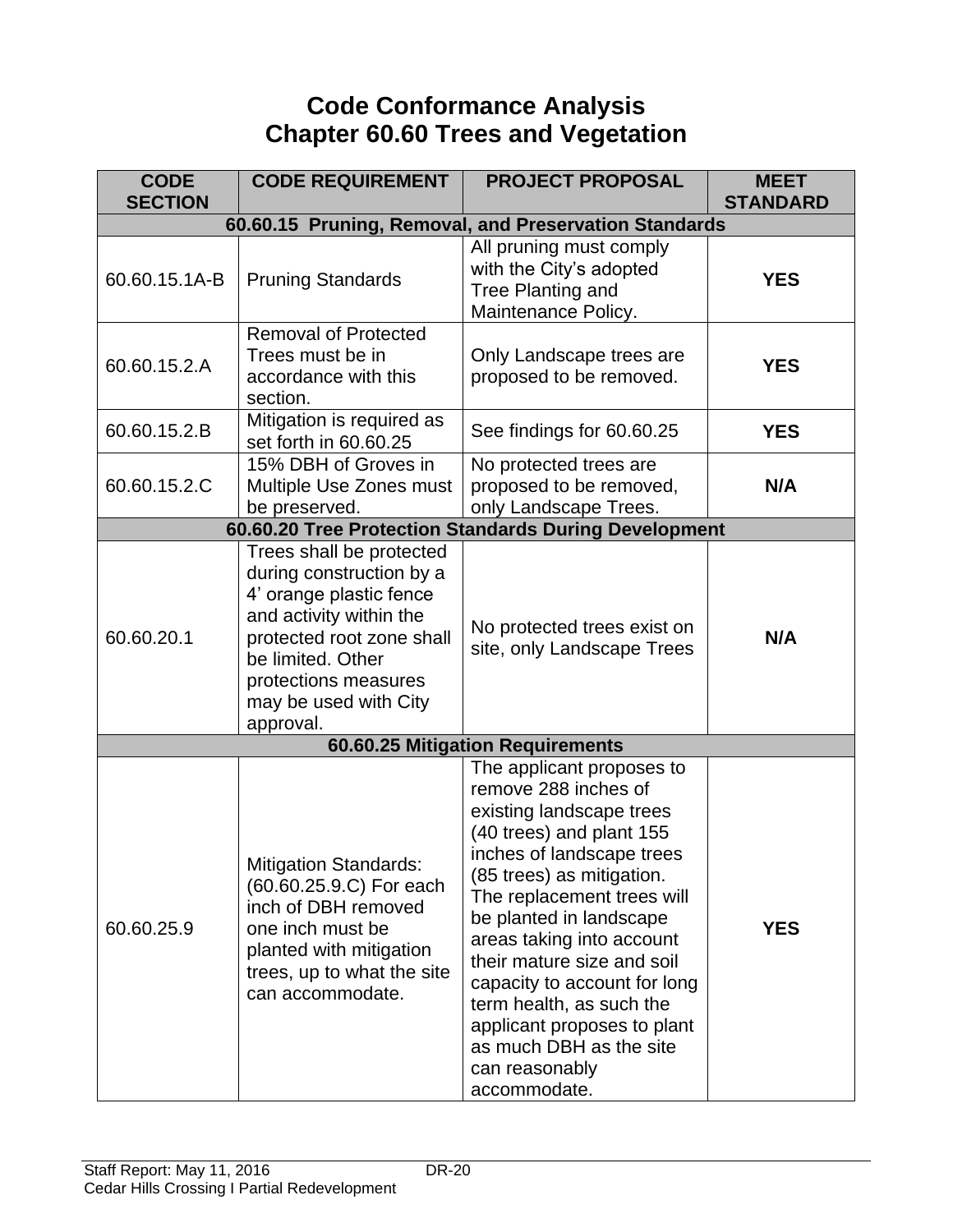#### **LO2016-0002 ANALYSIS AND FINDINGS FOR LOADING DETERMINATION APPROVAL**

#### **Section 40.50.05 Loading Determination Application; Purpose**

*The purpose of a Loading Determination is to establish mechanism to determine or modify the required number of off-street loading spaces or modify the off-street loading space dimensions in advance of, or concurrent with, applying for approval of an application, development, permit, or other action.* 

#### **Section 40.50.15.1.C Loading Determination Approval Criteria:**

*In order to approve a Loading Determination application, the decision making authority shall make findings of fact based on evidence provided by the applicant demonstrating that all the following criteria are satisfied:*

#### *1. The proposal satisfies the threshold requirements for a Loading Determination application.*

The applicant proposes to reduce the number of loading berths required for the proposed development from three (3) Type B berths to one (1). The applicant proposes that deliveries to the site will be made using small trucks which can utilize parking spaces and make deliveries to the front doors of businesses. The applicant also provides a loading area adjacent to Building 19 on the west side of the site which would be striped for loading only and parallel to the drive aisle. The applicant's request to reduce the number of required loading spaces from three (3) to one (1) meets Threshold 2 for a Loading Determination application:

*Threshold 2: A request to modify the total number of off-street loading spaces from the required number listed in Section 60.25 (Off-Street Loading) of this code.*

**Therefore, staff finds that the criterion is met.**

*2. All City application fees related to the application under consideration by the decision making authority have been submitted.*

The applicant paid the required fee associated with a Loading Determination application.

**Therefore, staff finds that the criterion is met.**

*3. The determination will not create adverse impacts, taking into account the total gross floor area and the hours of operation of the use.*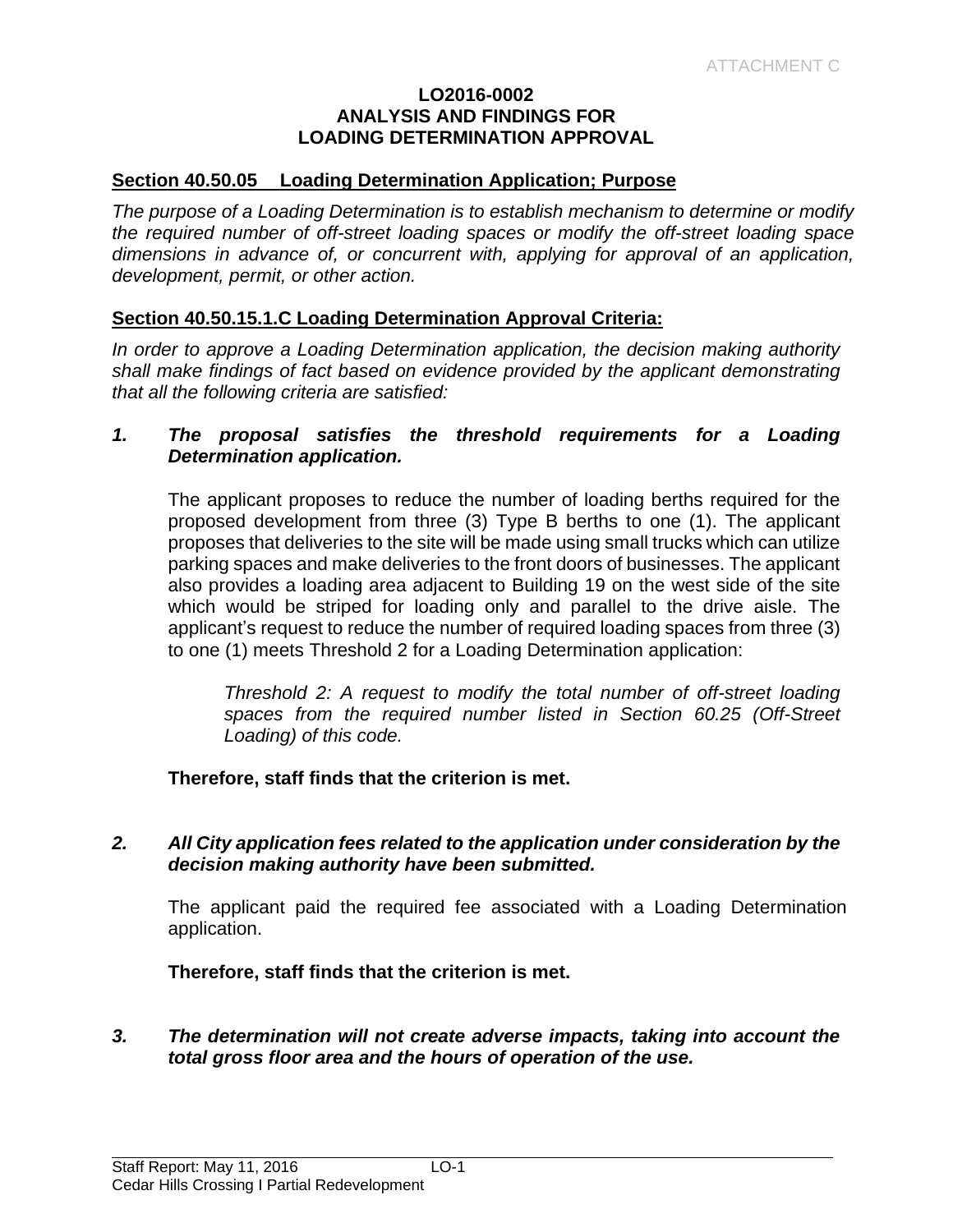The applicant states that deliveries to the site will take place in adjacent parking areas during non-peak hours so that loading will not adversely impact patron parking or on-site vehicular circulation. The applicant is not requesting extended hours of operation for the site. A loading area is provided to the west of Building 19 to accommodate additional deliveries. Staff recommends a condition of approval that the loading area be signed as such to discourage non-loading vehicles from parking there. Given the small size of the majority of the tenant spaces reasonable loading can be made through regular parking spaces. The utilization of parking spaces for loading reduces the visual impact of multiple loading berths.

Staff concurs that given the unit makeup of the facility the proposed loading spaces can adequate serve the proposed development without adverse impacts.

**Therefore, staff finds that, by meeting the conditions of approval the criterion is met.**

#### *4. There are safe and efficient vehicular and pedestrian circulation patterns within the boundaries of the site and in connecting with the surrounding circulation system.*

Staff cite the Facilities Review Criteria F which respond to this criterion in detail. Staff finds that the application provides safe and efficient vehicular and pedestrian circulation patterns.

**Therefore, staff finds that the proposal meets the criterion.**

#### *5. The proposal will be able to reasonably accommodate the off-street loading needs of the structure.*

The applicant states that the provided onsite loading facilities, including the loading on the west end of Building 19 and the loading within standard parking spaces is reasonable to accommodate the needs of the proposed uses. Staff concurs that the proposed loading facilities are adequate to meet the needs of the proposed development.

#### **Therefore, staff finds that by meeting the conditions of approval the criterion is met.**

*6. The proposal is consistent with all applicable provisions of Chapter 60 (Special Requirements) and that the improvements, dedications, or both required by the applicable provisions of Chapter 60 (Special Requirements) are provided or can be provided in rough proportion to the identified impact(s) of the proposal.*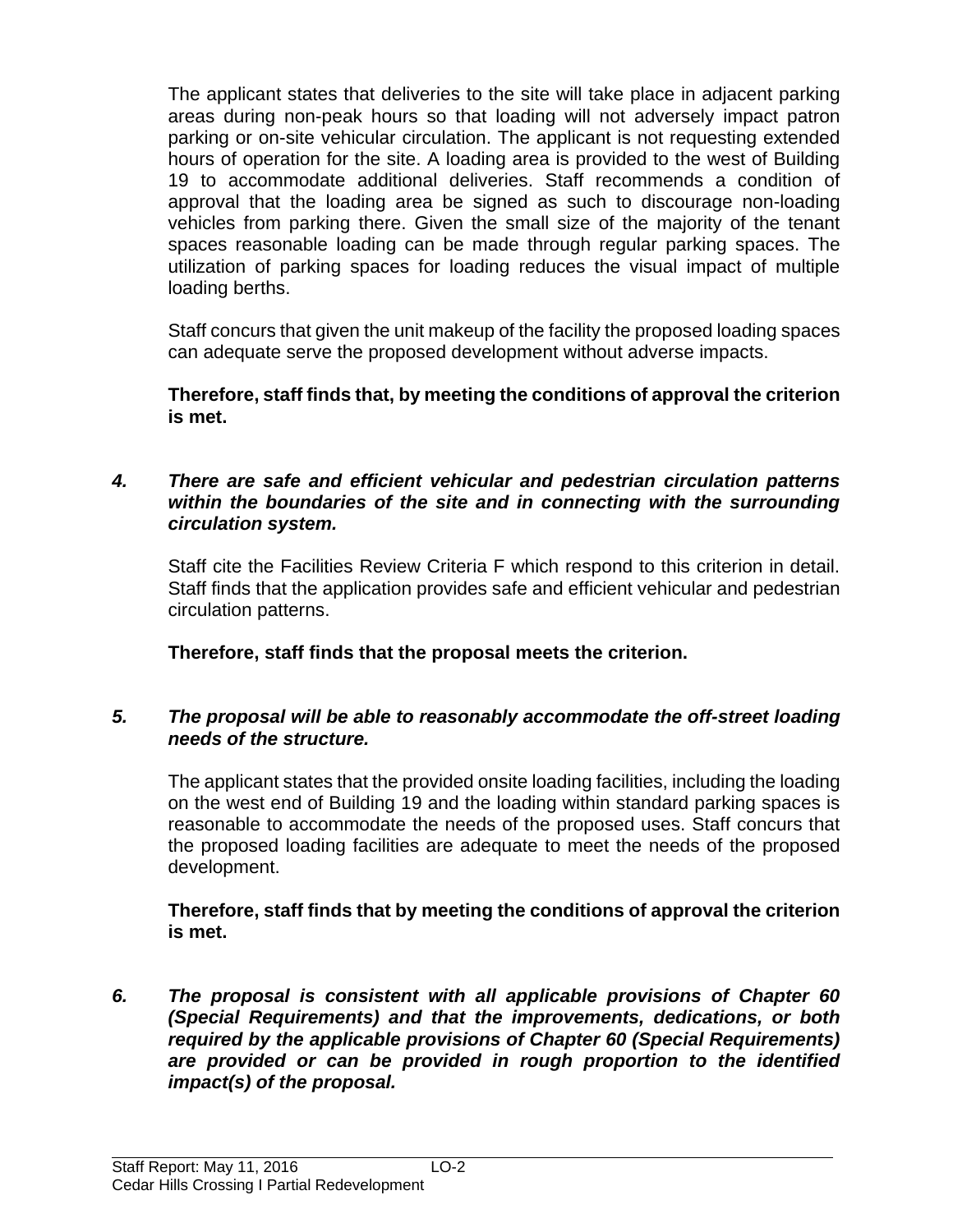Staff cite the Facilities Review approval Criterion D which responds to this criterion in detail. Staff finds that the application complies with applicable provisions Chapter 60 or can be made to comply through conditions of approval.

## **Therefore, staff finds that the criterion is met.**

*7. Adequate means are provided or can be provided to ensure continued periodic maintenance and necessary normal replacement of the following private common facilities and areas: drainage ditches, roads and other improved rights-of-way, structures, recreation facilities, landscaping, fill and excavation areas, screening and fencing, ground cover, garbage and recycling storage areas and other facilities not subject to periodic maintenance by the City or other public agency.*

The applicant states that the site will be maintained as required. Staff finds nothing in the design or layout of the common facilities that would preclude adequate maintenance of the site. Additionally, staff sites Facilities Review criterion E as applicable.

**Therefore, staff finds that the criterion is met.**

#### *8. The proposal contains all applicable application submittal requirements as specified in Section 50.25.1 of the Development Code.*

The applicant has submitted all documents related to this request for Loading Determination approval. The application was submitted on December 9, 2015 and deemed complete on March 23, 2016.

## **Therefore, staff finds that the criterion is met.**

#### *9. Applications and documents related to the request, which will require further City approval, shall be submitted to the City in proper sequence.*

The applicant has submitted all documents related to this request for Loading Determination approval. A Design Review Three application is being processed concurrently with the subject request for a Loading Determination. The Loading Determination application is dependent upon approval of the Design Review Three application. Staff recommend a condition of approval which states that approval of the Loading Determination application is subject to approval of the Design Review Three application.

#### **Therefore, staff finds that by meeting the conditions of approval the criterion is met.**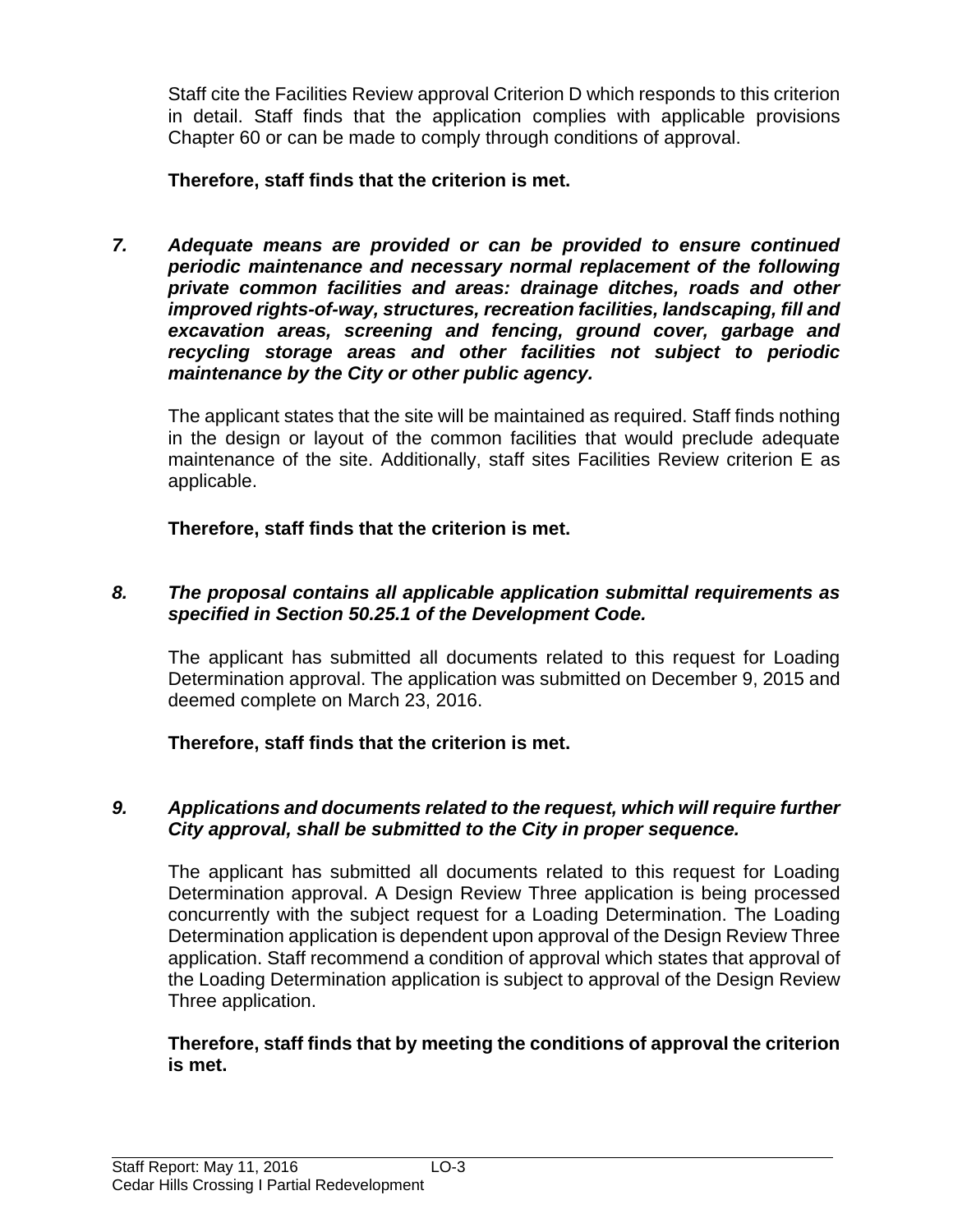#### **Recommendation**

Based on the facts and findings presented, staff recommend **APPROVAL** of **LO2016- 0002 (Cedar Hills Crossing I Partial Redevelopment).** Should the Planning Commission find that the proposal meets the criteria for approval staff has recommended conditions of approval in Attachment D.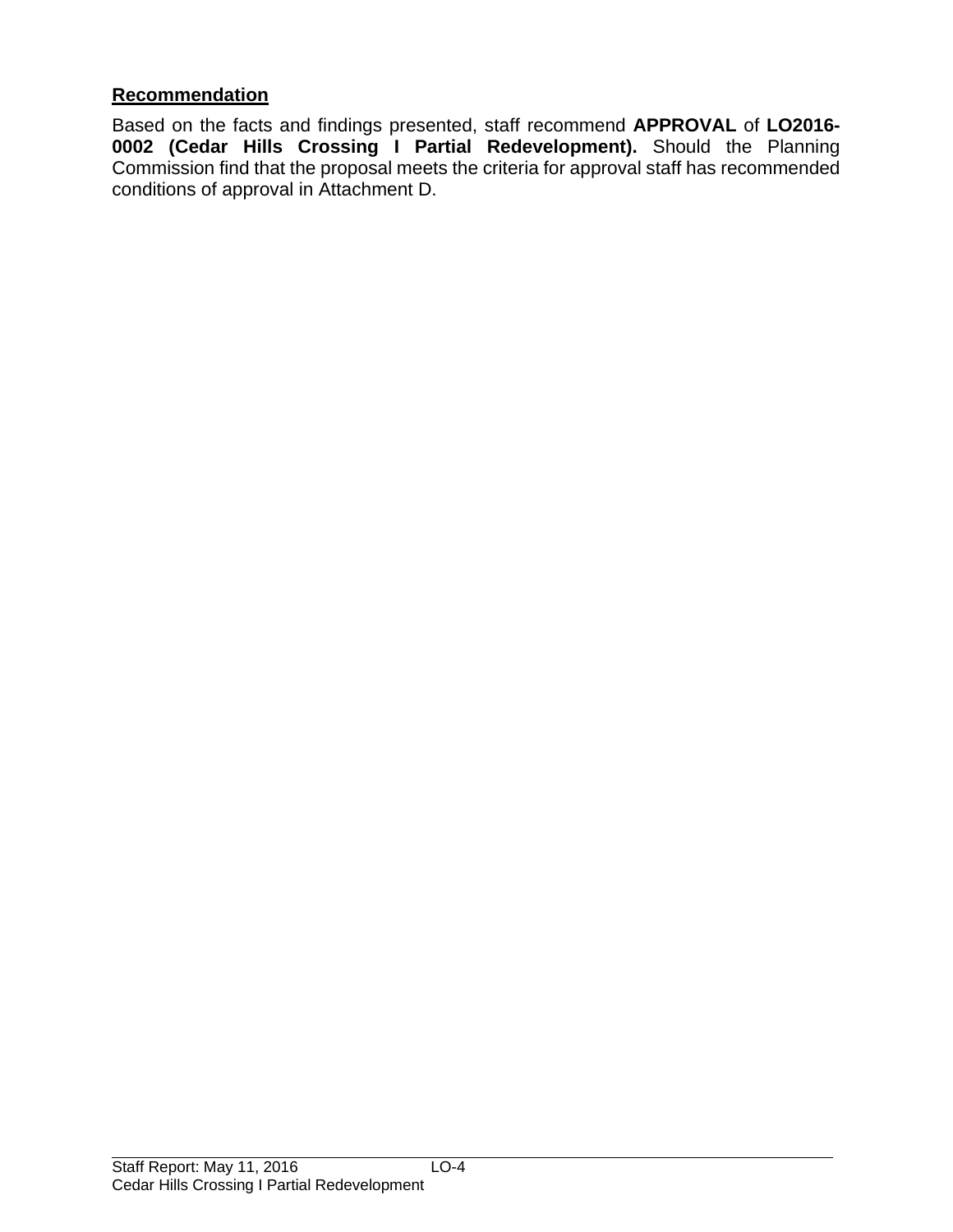#### **CONDITIONS OF APPROVAL Cedar Hills Crossing I Partial Redevelopment DR2015-0127 / LO2016-0002**

#### **DR2015-0127 Cedar Hills Crossing I Partial Redevelopment:**

#### **A. Prior to issuance of a site development permit for either phase or the combined full project, the applicant shall:**

- 1. Submit the required plans, application form, fee, and other items needed for a complete site development permit application per the applicable review checklist. (Site Development Div./JJD)
- 2. Contract with a professional engineer to design and monitor the construction for any work governed by Beaverton Municipal Code 9.05.020, as set forth in Ordinance 4417 (City Engineering Design Manual and Standard Drawings), Beaverton Development Code (Ordinance 2050, 4010 +rev.), the Clean Water Services District Design and Construction Standards (June 2007, Resolution and Ordinance 2007-020), and the City Standard Agreement to Construct and Retain Design Professionals in Oregon. (Site Development Div./JJD)
- 3. Submit a completed and executed City Standard Agreement to Construct Improvements and Retain Design Professional(s) Registered in Oregon. After the site development permit is issued, the City Engineer and the Planning Director must approve all revisions as set out in Ordinances 2050, 4010+rev., and 4417; however, any required land use action shall be final prior to City staff approval of the engineering plan revision and work commencing as revised. (Site Development Div./JJD)
- 4. Have the ownership of the subject property guarantee all public improvements, site grading, storm water management (quality) facilities, emergency vehicle access and common driveway paving by submittal of a City-approved security. The security approval by the City consists of a review by the City Attorney for form and the City Engineer for amount, equivalent to 100 percent or more of estimated construction costs. (Site Development Div./JJD)
- 5. Submit any required off-site easements, executed and ready for recording, to the City after approval by the City Engineer for legal description of the area encumbered and City Attorney as to form. (Site Development Div./JJD)
- 6. Submit to the City a copy of issued permits or other approvals needed from Washington County for work within, and/or construction access to the Walker Road and Castlewood Street right of ways. (Site Development Div./JJD)
- 7. Submit a copy of issued permits or other approvals needed from the Tualatin Valley Water District for public water system construction, backflow prevention facilities, and service extensions. (Site Development Div./JJD)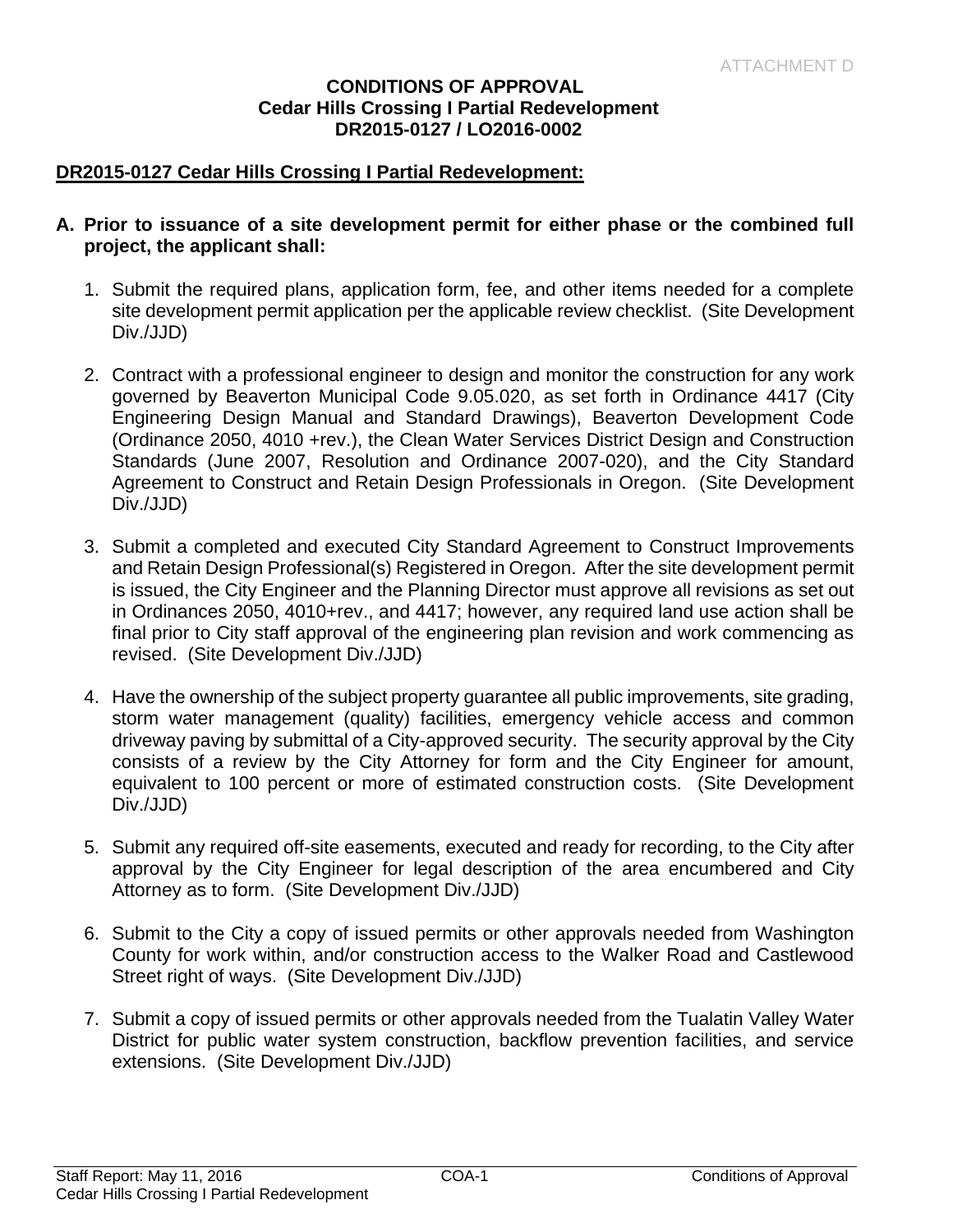- 8. Have obtained the Tualatin Valley Fire and Rescue District Fire Marshal's approval of the site development plans as part of the City's plan review process. (Site Development Div./JJD)
- 9. Submit a detailed water demand analysis (fire flow calculations) in accordance with the requirements of the Fire Code as adopted by the Tualatin Valley Fire and Rescue. If determined to be needed by the City Building Official, this analysis shall be supplemented by an actual flow test and evaluation by a professional engineer meeting the standards set by the City Engineer as specified in the Engineering Design Manual Chapter 6, 610.L). The analysis shall provide the available water volume (GPM) at 20 psi residual pressure from the fire hydrant nearest to the proposed project. (Site Development Div./JJD).
- 10.Have obtained approvals needed from the Clean Water Services District for storm system connections as a part of the City's plan review process. (Site Development Div./JJD)
- 11.Provide final construction plans and a final drainage report, as generally outlined in the submitted preliminary drainage report by Atalia S. Raskin, P.E. (December 7, 2015) demonstrating full compliance with CWS Resolution and Order 2007-020 in regard to development water quality treatment. Compliance will be substantially met through installation of a Contech Inc., Stormfilter system with treatment provided at a minimum equivalent of 3.0 standard-size cartridges per tributary impervious acre. The analysis will need to be supported with exhibits and calculations. Plans shall also show an oil and sediment trap for any auxiliary inlet structures (ex: sumped, lynch-type catch basin, trench drain with trap, or other City of Beaverton approved equivalent) located in front of any Stormfilter unit. For any impervious area determined to not be practical to flow or be piped to a Stormfilter unit, a fee in lieu of stormwater quality provision will be assessed. (Site Development Div./JJD)
- 12.Submit a revised grading plan showing the proposed building lowest finished floor elevation (and the elevation of any other proposed improvement subject to flood damage) is at least one foot higher than the maximum possible high water elevation (emergency overflow) of the storm water management and conveyance facilities. Additionally, the minimum finished floor elevation shall be established and clearly documented on all building and site development plan sheets that include elevations and/or contours. This land-use approval shall provide for minor grade changes less than two vertical feet variance to comply with this condition without additional land-use applications, as determined by the City Engineer and City Planning Director. (Site Development Div./JJD)
- 13.Provide construction plans that show how each proposed lot will be independently served by utility systems as required by the City Engineer and City Building Official per City standards. All site sewer (storm and sanitary) plumbing that serves more than one lot, or crosses onto another lot, shall be considered a public system and shall be constructed to the requirements of the City Engineer. Sheet flow of surface water from one lot's paved area to another lot's paved area shall not be considered a direct plumbing service. (Site Development Div./JJD)
- 14.Submit an owner-executed, notarized, City/CWS standard private stormwater facilities maintenance agreement, with maintenance plan and all standard exhibits, ready for recording with Washington County Records. (Site Development Div./JJD)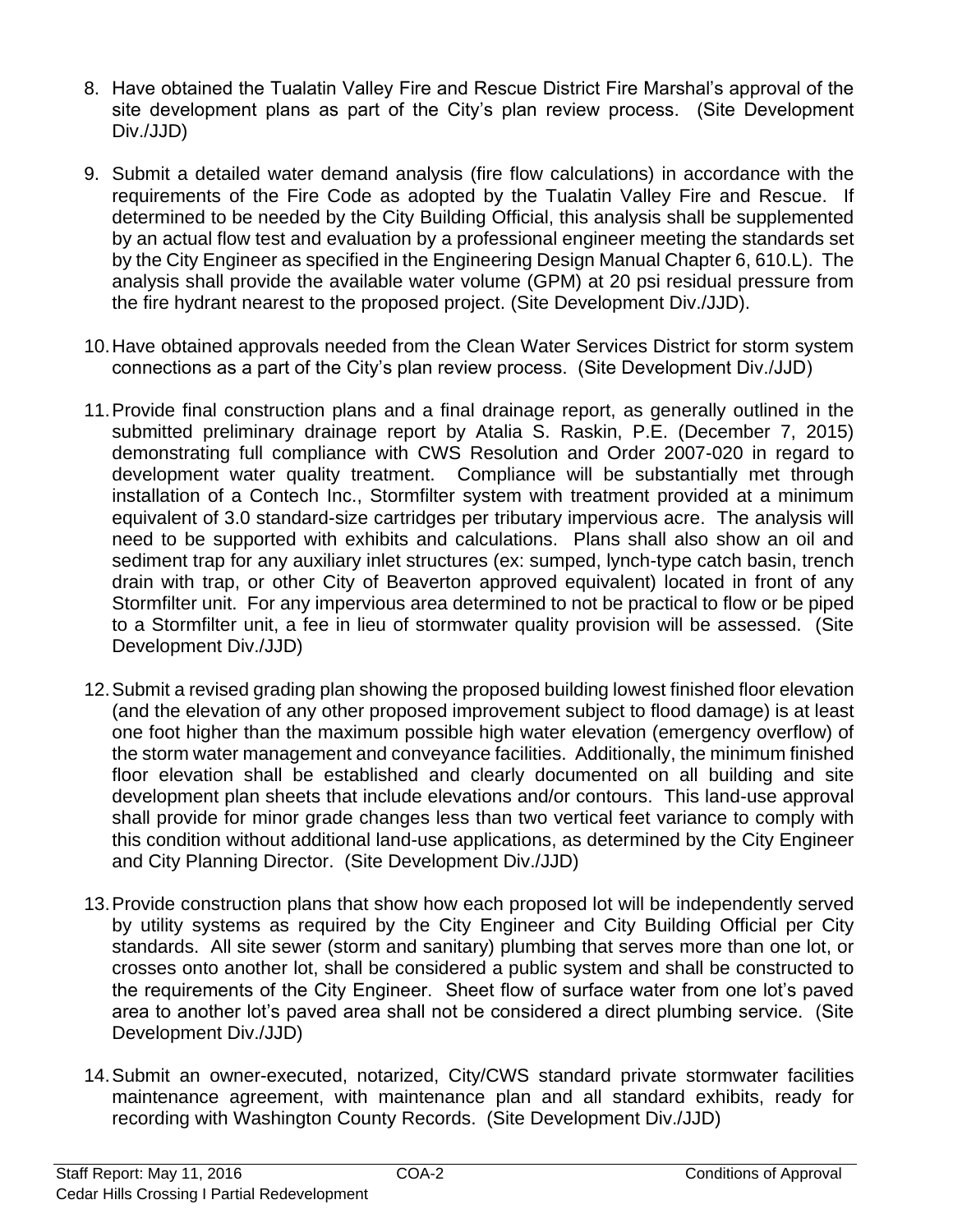- 15.Submit to the City a certified impervious surface determination of the entire site prepared by the applicant's engineer, architect, or surveyor. The certification shall consist of an analysis and calculations determining the square footage of all impervious surfaces as a total for that phase. In addition, changes in specific types of impervious area totals, in square feet, shall be given for roofs, parking lots and driveways, sidewalk and pedestrian areas, and any gravel surfaces. Calculations shall also indicate the square footage of preexisting impervious surfaces, the new impervious surface area created, and total final impervious surfaces areas on the entire site or individual tax lots if applicable. (Site Development Div./JJD)
- 16.Pay storm water system development charge (overall system conveyance and storm water quantity) for any net, new impervious surface area created. (Site Development Div./JJD)
- 17.Have obtained the City Building Official's courtesy review approval of the proposed building plans for floodplain regulation compliance and for the site private plumbing plan including private fire suppression systems, backflow prevention measures, and regulated utility service locations outside the proposed building pads. (Site Development Div./JJD)
- 18.Provide plans for LED street lights along all the site's public street frontages (Illumination levels to be evaluated per City Design Manual, Option C requirements unless otherwise approved by the City Public Works Director). (Site Development Div./JJD)
- 19.Provide plans for the placement of underground utility lines along street frontages, within the site, and for services to the proposed new development. No utility service lines to the structures shall remain overhead on site. If existing utility poles along existing street frontages must be moved to accommodate the proposed improvements, the affected lines must be either undergrounded or a fee in lieu of undergrounding paid per Section 60.65 of the Development Code. (Site Development Div./JJD)
- 20.Submit erosion control plans and all application submittals needed for the 1200-C General Permit (DEQ/CWS/City Erosion Control Joint Permit) requirements to the City. The applicant shall use the 2006 plan format per requirements for sites greater than 5 acres adopted by DEQ and Clean Water Services. (Site Development Div./JJD)
- 21.Provide plans for street trees to meet standard spacing for right of way segments without existing trees, as determined by the City Arborist. (Site Development Div./JJD)
- 22.Provide plans showing a City standard commercial driveway apron at the intersection of any private, common driveway and a public street. (Site Development Div./JJD)
- 23.PAINTED CURBS: Where required, fire apparatus access roadway curbs shall be painted red (or as approved) and marked "NO PARKING FIRE LANE" at 25 foot intervals. Lettering shall have a stroke of not less than one inch wide by six inches high. Lettering shall be white on red background (or as approved). (OFC 503.3) Painted Curbs will be required to delineate all fire lanes.(TVF&R/JF)
- 24.SURFACE AND LOAD CAPACITIES: Fire apparatus access roads shall be of an allweather surface that is easily distinguishable from the surrounding area and is capable of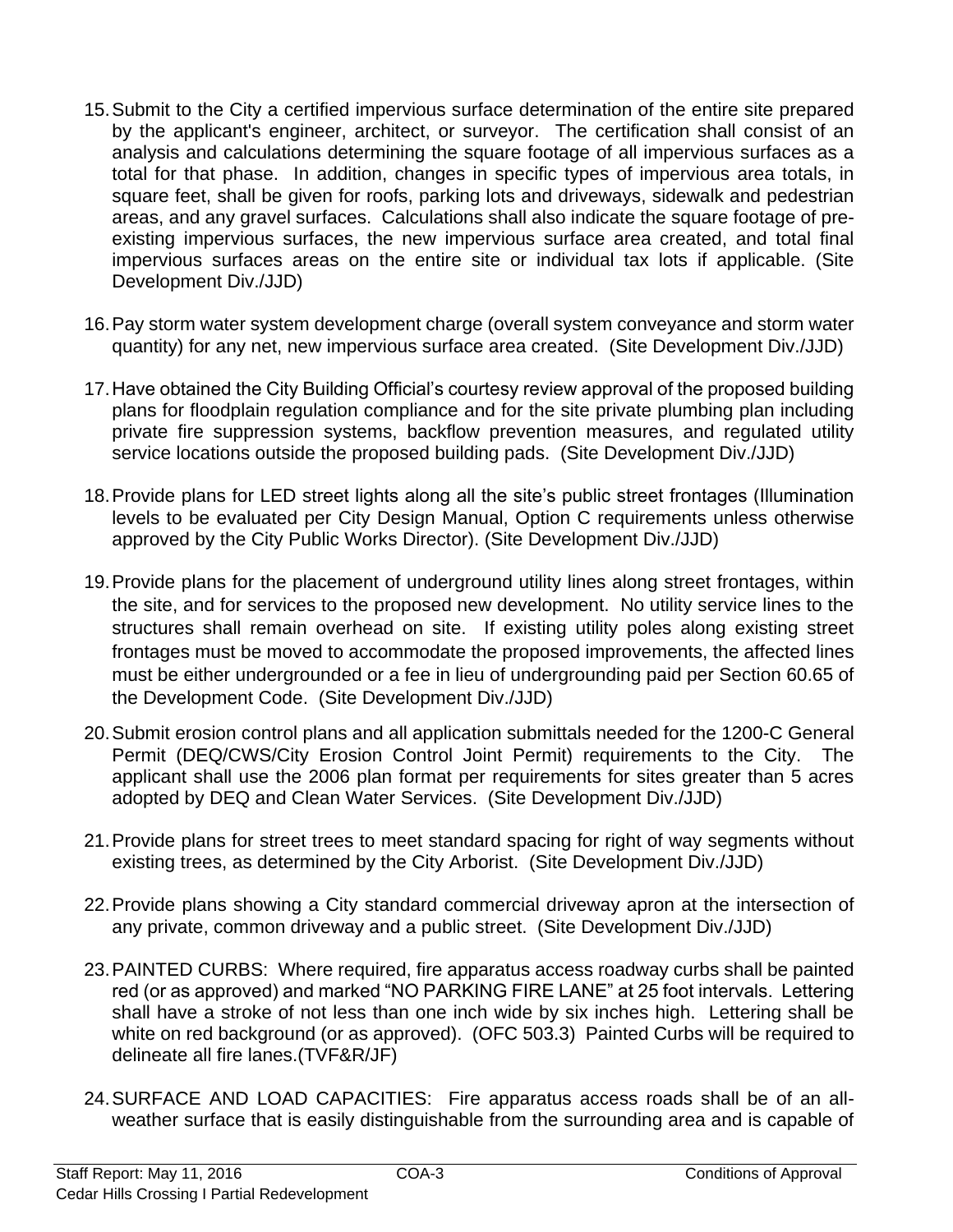supporting not less than 12,500 pounds point load (wheel load) and 75,000 pounds live load (gross vehicle weight). Documentation from a registered engineer that the final construction is in accordance with approved plans or the requirements of the Fire Code may be requested. (OFC 503.2.3) All fire lanes must meet these loading requirements. (TVF&R/JF)

- 25.FIRE FLOW WATER AVAILABILITY: Applicants shall provide documentation of a fire hydrant flow test or flow test modeling of water availability from the local water purveyor if the project includes a new structure or increase in the floor area of an existing structure. Tests shall be conducted from a fire hydrant within 400 feet for commercial projects, or 600 feet for residential development. Flow tests will be accepted if they were performed within 5 years as long as no adverse modifications have been made to the supply system. Water availability information may not be required to be submitted for every project. (OFC Appendix B) Provide fire flow calculations prior to the site development permit. (TVF&R/JF)
- 26.FIRE HYDRANTS COMMERCIAL BUILDINGS: Where a portion of the building is more than 400 feet from a hydrant on a fire apparatus access road, as measured in an approved route around the exterior of the building, on-site fire hydrants and mains shall be provided. (OFC 507.5.1) The number and distribution of fire hydrants required for commercial structure(s) is based on Table C105.1, following any fire-flow reductions allowed by section B105.3.1. Additional fire hydrants may be required due to spacing and/or section 507.5 of the Oregon Fire Code. Coverage appears to be lacking at the SW corner of building # 19. (TVF&R/JF)
- 27.FIRE DEPARTMENT CONNECTIONS: A fire hydrant shall be located within 100 feet of a fire department connection (FDC) or as approved. Fire hydrants and FDC's shall be located on the same side of the fire apparatus access roadway or drive aisle. (OFC 912 & NFPA 13) Label all FDC's on the plans as to which buildings they serve. (TVF&R/JF)
- 28.KNOX BOX: A Knox Box for building access is required for this building. Please contact the Fire Marshal's Office for an order form and instructions regarding installation and placement. (OFC 506.1) Each building that contains a fire sprinkler system will require a Knox Box. (TVF&R/JF)
- 29.Any businesses related to food preparation are required to have a grease trap/interceptor. The type and size are determined by the State Plumbing Code. Please contact the Fats/Oil/Grease (FOG) specialist for maintenance requirements (503) 526-3701. (Building/ BR)
- 30.Disabled parking stalls shall be provided in accordance with ORS 447.233. (Building/ BR)
- 31.The proposed building(s) shall be accessible to persons with disabilities. (Chapter 11, OSSC) (Building/ BR)
- 32.An accessible route shall be provided to persons with disabilities throughout the site. (Section 1104, OSSC) (Building/ BR)
- 33.An accessible route shall be provided to persons with disabilities from the building to a public way. (Section 1104, OSSC) (Building/ BR)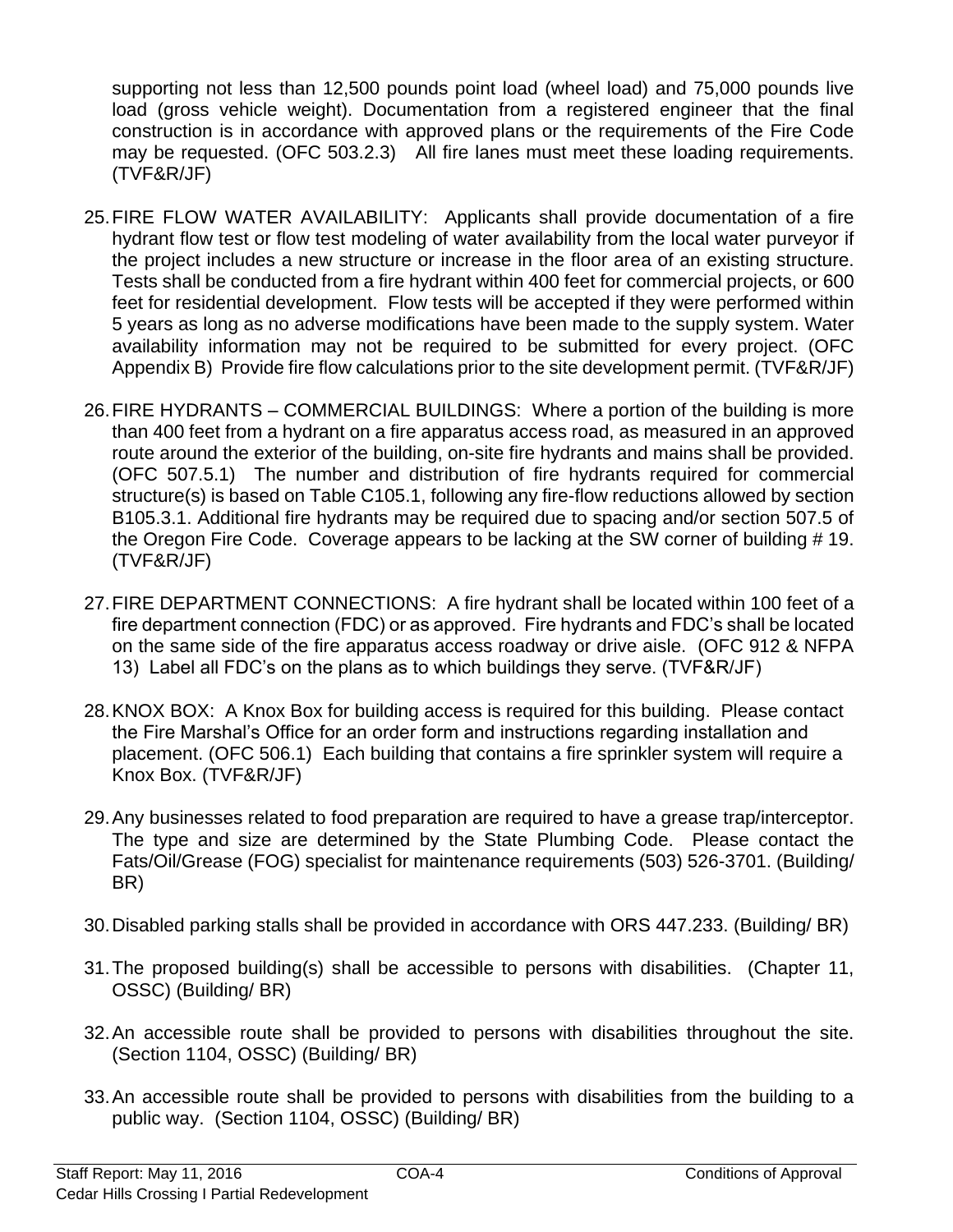- 34.The applicant should be aware that food service operations are required to be reviewed and approved by the Washington County Health Department for applicable health regulations. For more information, contact the Washington County Health Department at (503) 846-8722. (Building/ BR)
- 35.Prior to approval of the Site Development Permit, the applicant shall submit plans that show the dedication of right-of-way sufficient to provide a minimum of 45 feet from the centerline of SW Jenkins Rd. and SW Cedar Hills Blvd. along the site's entire frontage. (Transportation/KR)
- 36.Prior to approval of the Site Development Permit, the applicant shall submit plans that show the dedication of right-of-way sufficient to provide a right-turn lane from SW Walker Rd. to SW Cedar Hills Blvd. (Transportation/KR)
- 37.Prior to approval of the Site Development Permit, the applicant shall submit plans that show that all walkways that cross vehicle drive aisles are to be constructed of scored concrete or modular paving materials. (Transportation/KR)
- 38.Prior to approval of the Site Development Permit, the applicant shall submit plans that show that all pedestrian walkways have at least 4 feet of unobstructed clear area, accounting for bike parking, lights, bumper overhang, and other obstacles. (Transportation/KR)
- 39.Prior to approval of the Site Development Permit, the applicant shall submit plans that show bike parking that complies with the City's requirements. All short-term bike parking spaces shall be provided by inverted U-type or staple-type racks that are a minimum of 30 inches wide and 36 inches tall, centered within parking areas that are at least 6 feet long by 4 feet wide, separated from buildings by at least 2 feet. (Transportation/KR)
- 40.Prior to approval of the Site Development Permit, the applicant shall submit plans that show that all pedestrian circulation areas are lighted to at least a minimum level of 0.5 footcandles to meet the City's Technical Lighting Standards. (Transportation/KR)
- 41.Provide a plan showing compliance with the City's Technical Lighting Standards that show no more than 0.5 foot-candles of illumination at the property line. (Planning/JF & SR)
- 42.Provide a plan showing the western pedestrian access connecting across the drive aisle to Building 19 and the existing shopping center building. Pedestrian connections shall be concrete and a minimum of 5 feet in width. (Planning/JF & SR)

## **B. Prior to each building permit issuance, the applicant shall:**

43.Submit a Submit a complete site development permit application and obtain the issuance of site development permit from the Site Development Division. (Site Development Div./JJD)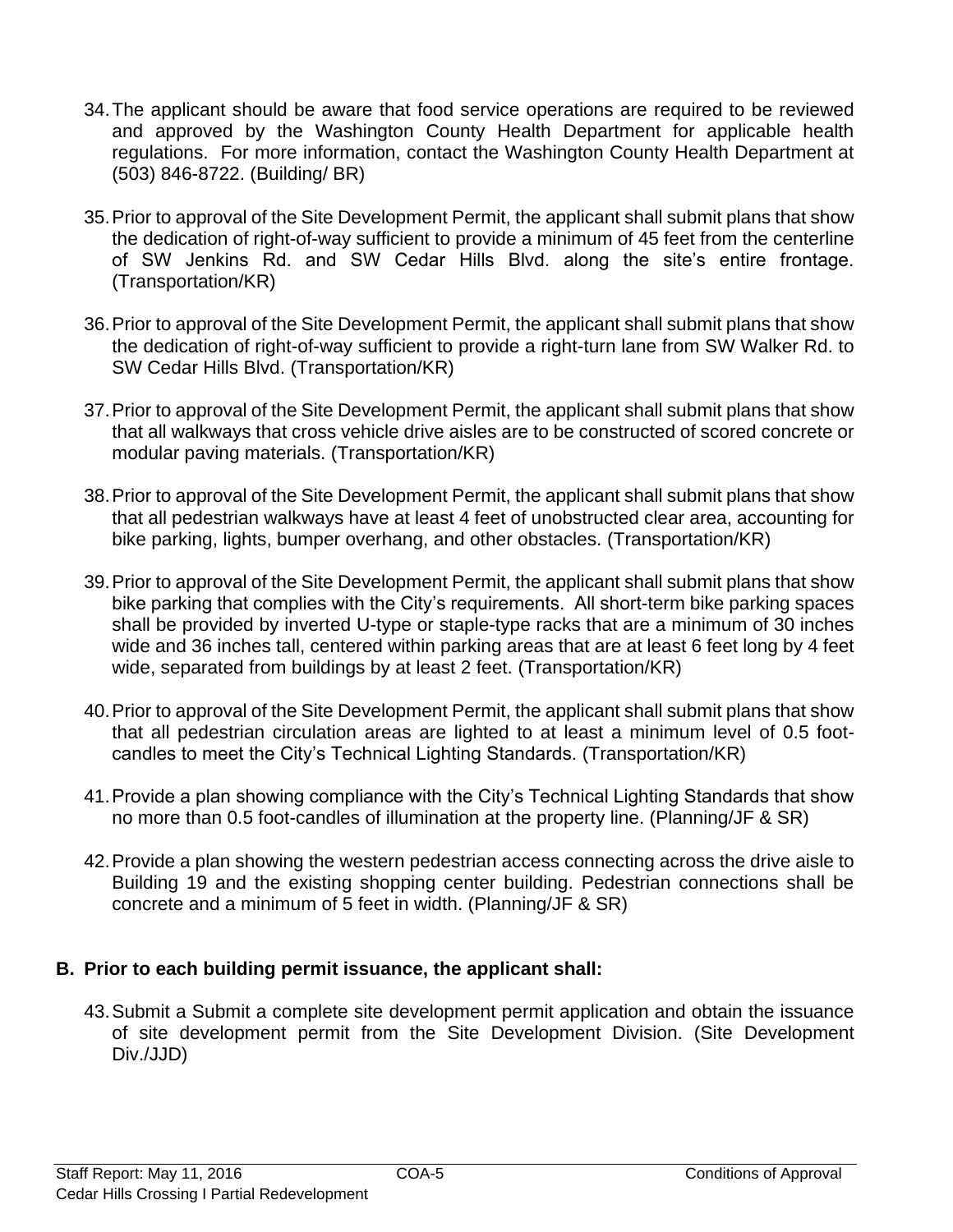- 44.Make provisions for installation of all mandated erosion control measures to achieve City inspector approval at least 24 hours prior to call for foundation footing form inspection from the Building Division. (Site Development Div./JJD)
- 45.Provide proof of mural approval by the Beaverton Arts Commission for all proposed murals. If approval is not provided for murals on the spaces identified on plan sheets 17- A-9001 and 19-A-9001, an area of differentiated materials, which are not brick, must be provided. (Planning/JF & SR)
- 46.Provide a plan showing recessed soldier course brick at the top of all brick walls directly under the parapet cap to provide a distinct cornice treatment. (Planning/JF & SR)

#### **C. Prior to each occupancy permit issuance, the applicant shall:**

- 47.Have substantially completed the site development improvements as determined by the City Engineer. (Site Development Div./JJD)
- 48.Have the landscaping completely installed or provide for erosion control measures around any disturbed or exposed areas per Clean Water Services standards. (Site Development Div./JJD)
- 49.Have placed underground all existing overhead utilities and any new utility service lines within the project and along any existing street frontage as determined at permit issuance. (Site Development Div./JJD)
- 50.Install or replace, to City specifications, all sidewalks which are missing, damaged, deteriorated, or removed by construction. (Site Development Div./JJD)
- 51.Have obtained a Source Control Permit (AKA Industrial Sewage Permit) from the Clean Water Services District and submitted a copy to the City Building Official if such a permit is required for each building, as determined by CWS. (Site Development Div./JJD)
- 52.Prior to occupancy of the building(s), the applicant shall dedicate sufficient right-of-way along SW Walker Rd. to accommodate an eastbound right-turn lane. (Transportation/KR)
- 53.Ensure all site improvements, including grading and landscaping are completed in accordance with plans marked "Exhibit A", except as modified by the decision making authority in conditions of approval. (On file at City Hall). (Planning/JF & SR)
- 54.Ensure all construction is completed in accordance with the Materials and Finishes form and Materials Board, both marked "Exhibit B", except as modified by the decision making authority in conditions of approval. (On file at City Hall). (Planning/JF & SR)
- 55.Ensure construction of all buildings, walls, fences and other structures are completed in accordance with the elevations and plans marked "Exhibit C", except as modified by the decision making authority in conditions of approval. (On file at City Hall). (Planning/JF & SR)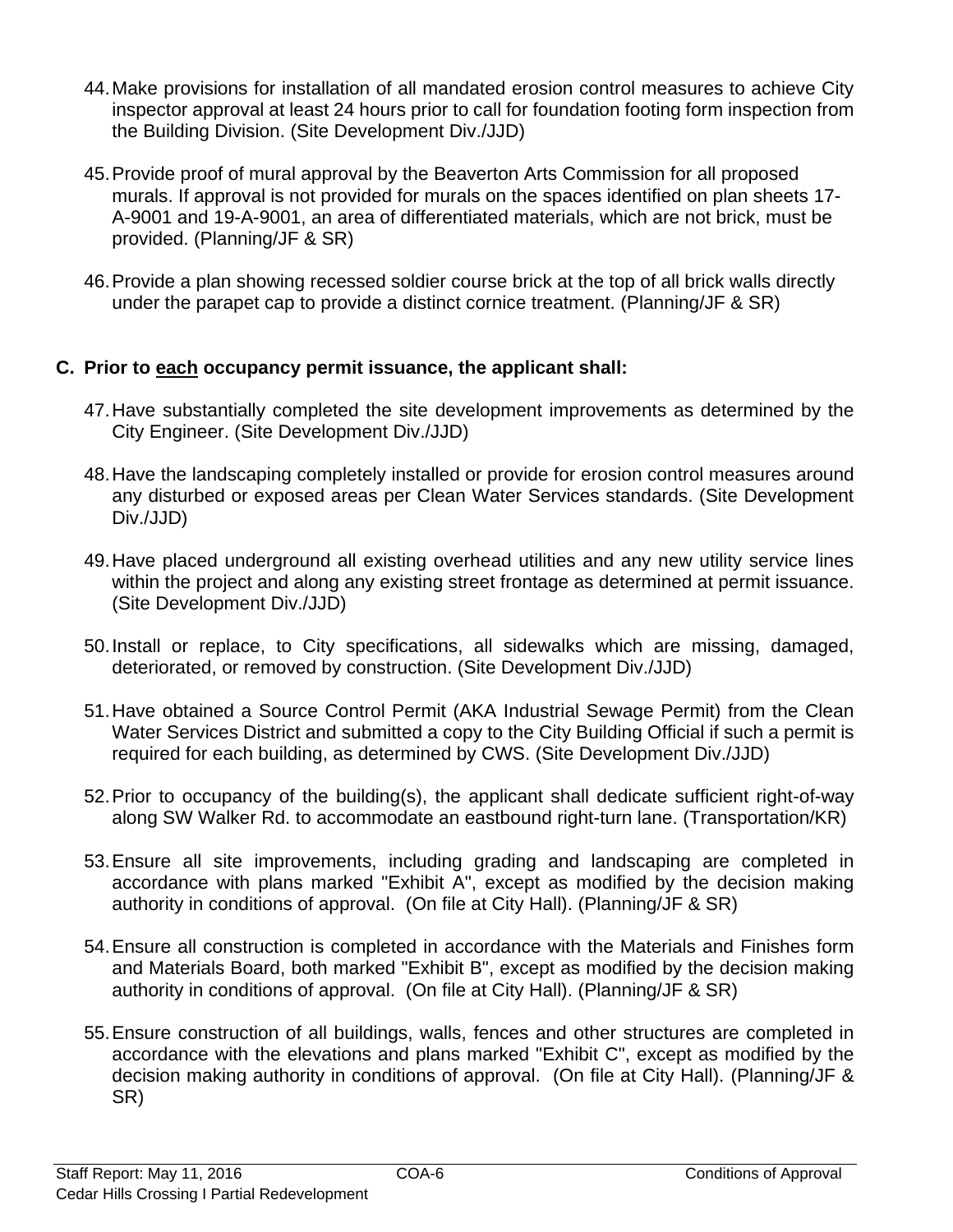- 56.Ensure all landscaping approved by the decision making authority is installed. (Planning/JF & SR)
- 57.Ensure all landscape areas are served by an underground landscape irrigation system. For approved xeriscape (drought-tolerant) landscape designs and for the installation of native or riparian plantings, underground irrigation is not required provided that temporary aboveground irrigation is provided for the establishment period. (Planning/JF & SR)
- 58.Ensure that the planting of all approved trees, except for street trees or vegetation approved in the public right-of-way, has occurred. Trees shall have a minimum caliper of 1-1/2 inches. Each tree is to be adequately staked. (Planning/JF & SR)
- 59.Ensure all exterior lighting fixtures are installed and operational. Illumination from light fixtures, except for street lights, shall be limited to no greater than 0.5 foot-candle at the property line as measured in the vertical and horizontal plane. Public view of exterior light sources such as lamps and bulbs, is not permitted from streets and abutting properties at the property line. (Planning/JF & SR)
- 60.Provide proof or recording of all mural easements, as required by the Arts Commission, and completion of the mural(s) for the building in which occupancy is requested. (Planning/JF & SR)

#### **D. Prior to release of performance security for each phase, the applicant shall:**

- 61.Have completed the site development improvements as determined by the City Engineer and met all outstanding conditions of approval as determined by the City Engineer and Planning Director. Additionally, the applicant and professional(s) of record shall have met all obligations under the City Standard Agreement to Construct Improvements and Retain Design Professional Registered in Oregon, as determined by the City Engineer. (Site Development Div./JJD)
- 62.Submit any required on-site easements not already dedicated on the partition plat, executed and ready for recording, to the City after approval by the City Engineer for area encumbered and City Attorney as to form. The applicant's engineer or surveyor shall verify all pre-existing and proposed easements are of sufficient width to meet City standards. (Site Development Div./JJD)
- 63.Provide evidence of a post-construction cleaning, system maintenance, and StormFilter recharge/replacement per manufacturer's recommendations for the site's proprietary storm water treatment systems by a CONTECH qualified maintenance provider as determined by the City Engineer. Additionally, another servicing report from the maintenance provider will be required prior to release of the required maintenance (warranty) security. (Site Development Div./JJD)